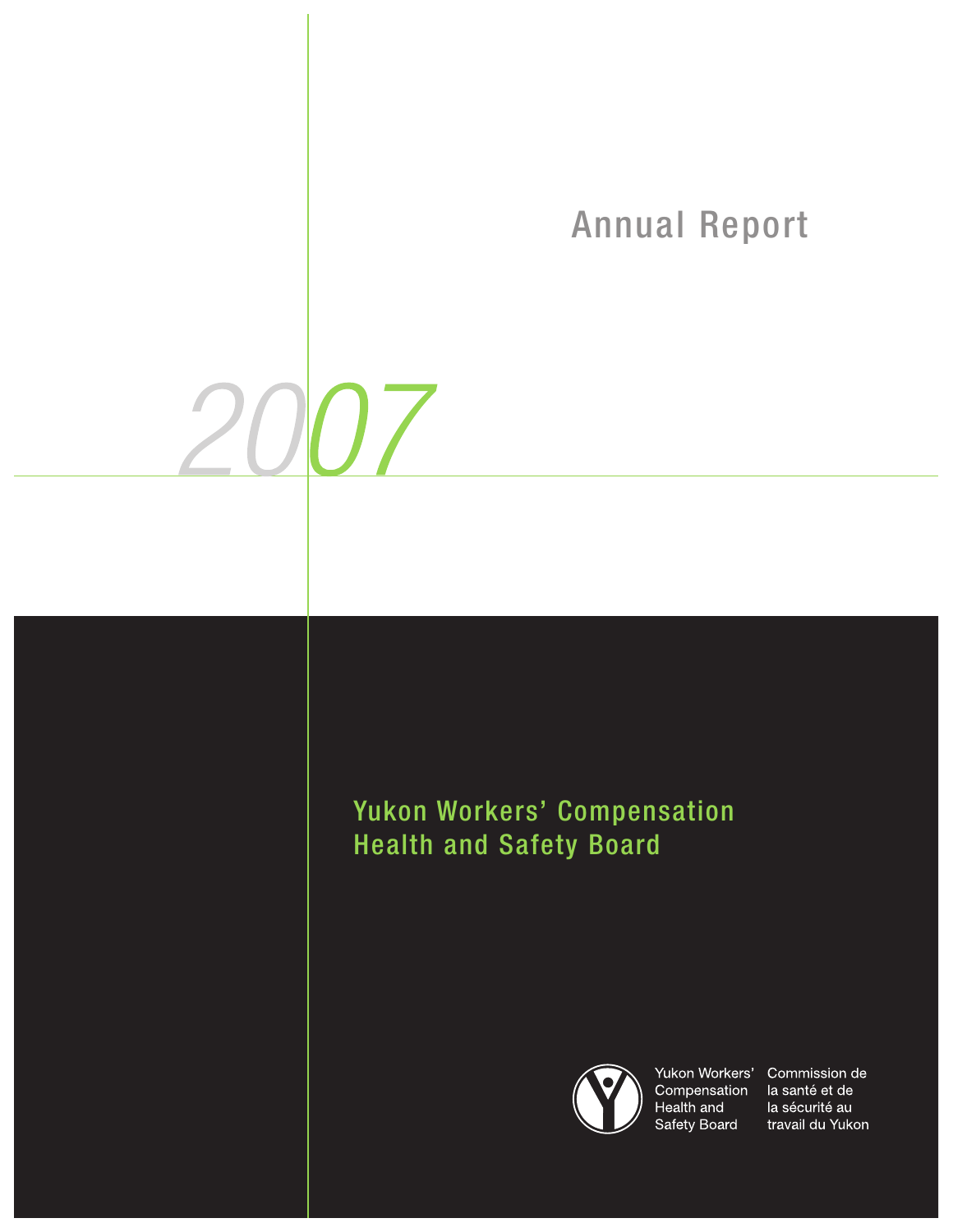### **Members of the Board**

The Yukon Workers' Compensation Health and Safety Board (YWCHSB) is governed by a Board of Directors made up of two representatives of workers, two representatives of employers, a neutral chair and a neutral alternate chair. The chair of the Yukon Workers' Compensation Appeal Tribunal<sup>1</sup> and the President/CEO of the YWCHSB sit as non-voting members.

**Craig Tuton,** *Chair*

Appointed April 1, 2006 – March 31, 2009 (Earlier appointment: March 31, 2003 – March 30, 2006)

**Vicki Hancock,** *Alternate Chair* Appointed August 15, 2006 – August 14, 2009

**Barbara Evans,** *Representative of Workers* Appointed September 19, 2005 – September 18, 2008 (Earlier appointments: September 19, 2002 – September 18, 2005; March 1, 2000 – August 30, 2002)

**Michelle Kolla,** *Representative of Workers*

Appointed July 21, 2006 – July 20, 2009 (Earlier appointments: July 21, 2003 – July 20, 2006; July 10, 2001 – July 9, 2003)

**Gary Annau,** *Representative of Employers* Appointed November 29, 2005 – November 28, 2008 (Earlier appointment: November 29, 2004 – November 28, 2005)

**Don Frizzell,** *Representative of Employers* Appointed December 23, 2004 – December 22, 2007 (Earlier appointment: December 23, 2002 – December 22, 2004)

(Mr. Frizzell chose not to seek re-appointment at the end of his term in December, 2007, and was replaced by Tamara Goeppel, whose term runs from February 8, 2008 – February 7, 2011)

**Ed Sumner,** *Workers' Compensation Appeal Tribunal Chair* Appointed April 1, 2006 – March 31, 2009 (Earlier appointment: March 31, 2003 – March 30, 2006)

**Valerie Royle,** *President/CEO*

*<sup>1</sup> Effective July 1, 2008, the chair of the Workers' Compensation Appeal Tribunal is no longer a member of the Board of Directors as per the Workers' Compensation Act 2008.*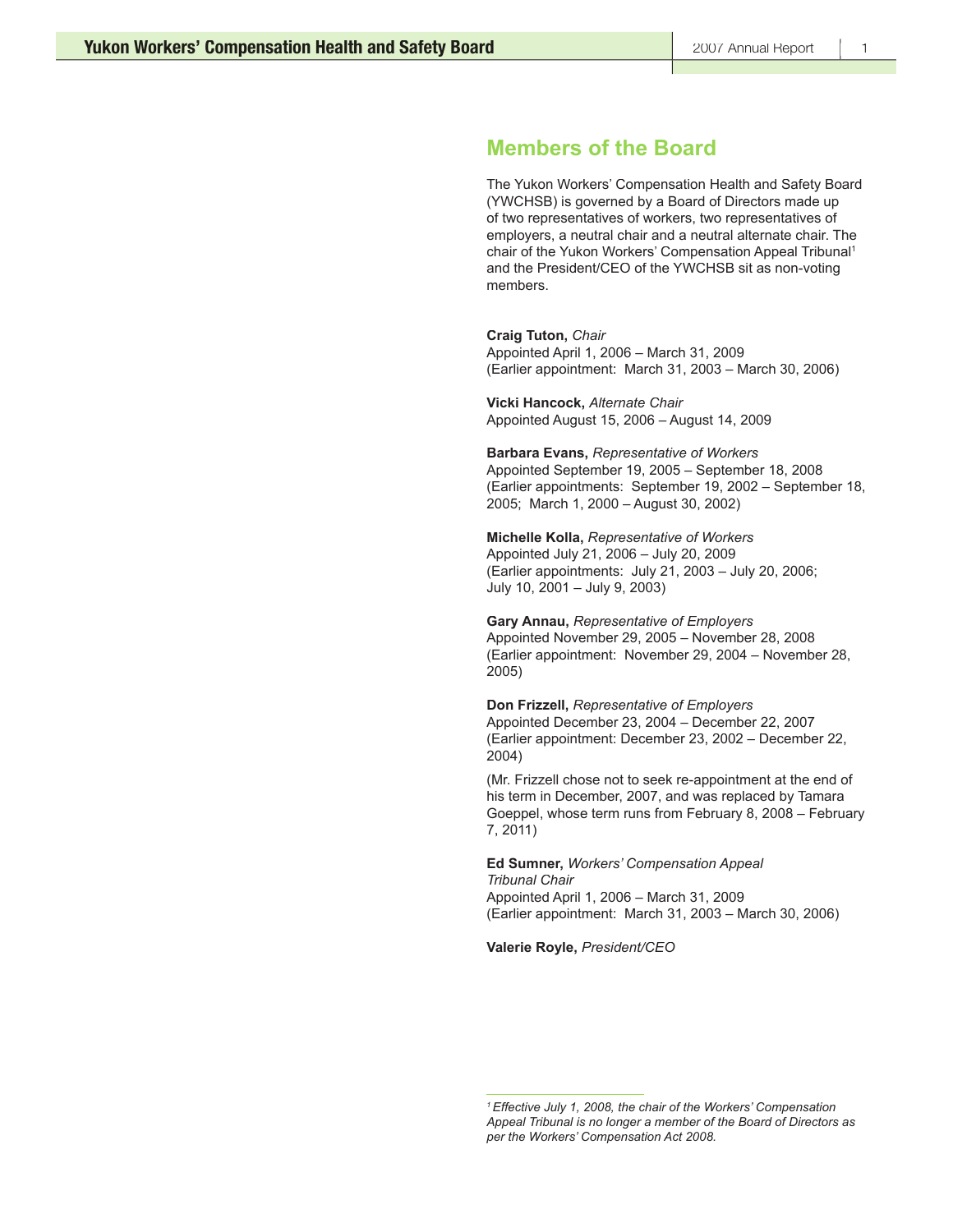### **Message from the Board**

The Board of Directors of the Yukon Workers' Compensation Health and Safety Board (YWCHSB) is proud of its accomplishments in 2007.

Continuing on the path laid out in its 2006 – 2010 Strategic Plan, the Board is pleased to report that its direction and efforts are clearly showing tangible results.

With a fresh, public emphasis on timely reporting of workplace injuries combined with improvements to case management processes, and with actuarial calculations factoring in changes to be implemented in the 2008 *Workers' Compensation Act*, claims costs for 2007 were cut by more than \$4 million—despite there being no reduction in workplace injuries.

The Board is proud of the work done last year by all stakeholders in preparing a new *Workers' Compensation Act,* which is now in place. The new *Act* empowers workers, employers, physicians, other health care providers and the YWCHSB to work as a team to get injured workers back on the job, safely and quickly. This means reduced claims duration, which lowers the costs of the workers' compensation system and eventually leads to lower assessment rates.

The new Investigator position created by the Board has already proven to be a great investment, saving YWCHSB hundreds of thousands of dollars in the first six months of activity.

The Board is also encouraged with the growing number of employers who are emphasizing safety in their workplaces by achieving COR certification; this means work by and for these companies must be done using the highest safety standards.

The Board is proud of its effective partnerships with stakeholder representatives to shape policy and help set priorities, and with successful Prevention Fund applicants in working to improve safety and return-to-work outcomes in Yukon workplaces.

The Board of Directors feels confident that by staying on the path of its strategic plan to 2010, we will achieve better services for injured workers and safer Yukon workplaces, which reflect reduced costs for employers.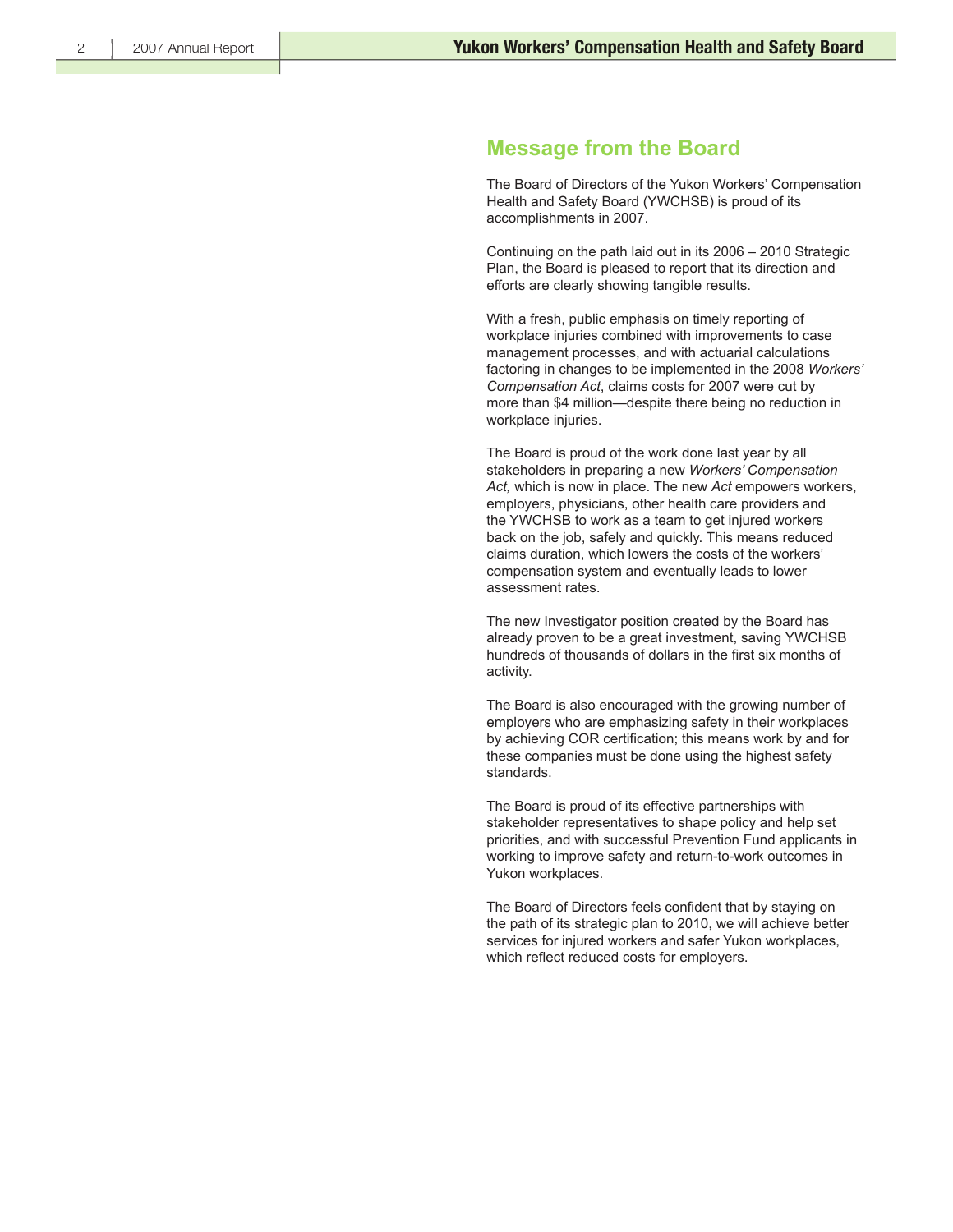## **CHOICES**

The CHOICES incentive program is aimed at encouraging and rewarding employers who improve safety in their workplaces and commit to the development of Return-To-Work planning for injured employees.

Employers can choose their own level of participation and select whether they receive cash rewards or more valuable reinvestment in workplace safety. More importantly, CHOICES employers now have simple tools to improve workplace safety and to help injured workers back into the workplace, which will help protect workers and cut costs of the workers' compensation system.

(Approximately 500 Yukon employers signed up for CHOICES at the first intake in February, 2008, including the majority of large employers).

Small employers in particular told us they were surprised at how little time it took to qualify for the program—often only 15 minutes. Employers who qualified at the first intake and selected reinvestment rewards instead of a cash rebate will be able to apply for the next round of rewards on July 1<sup>st</sup>.

Employers who missed out can next apply in February, 2009.

## **Workplace Safety**

There is no question that Yukon workplaces can and must improve safety. For 2007, 2,023 injury reports were received by the Yukon Workers' Compensation Health and Safety Board, representing 12.9% of the Yukon workforce the highest number of workplace injuries ever reported. One Yukon worker was killed on the job in 2007.

YWCHSB continues to partner with organizations to deliver safety education to employers and is working with the Department of Education to improve workplace safety education in schools.

YWCHSB continues its partnership with the Yukon Federation of Labour to promote the Day of Mourning on April 28<sup>th</sup> each year. It is a day to remember workers killed or injured on the job. This event helps focus community attention on the human costs of poor workplace safety.

In addition, YWCHSB enforcement officers are now better able to focus their efforts in areas of concern because the new claims management system allows them to accurately track injury and safety trends.

Notice was also given in 2007 that penalties would be assessed for employers who are late in filing Employer Injury Reports. The Yukon *Workers' Compensation Act* allows employers three days before their report must be filed. The average filing time for employers last year was about a month. To assist with this, YWCHSB distributed a new injury reporting poster, and set up online reporting for both employers and injured workers.

## **Early Return-To-Work and Recovery**

YWCHSB's new claims system was implemented in 2007. It has contributed significantly to administrative efficiencies and has improved the abilities of case managers to address claims duration and help injured workers get back on the job earlier.

Duration, or the length of time an injured worker is not on the job, continues to be a key cost driver.

YWCHSB has significantly improved the number of time loss claims that are closed within 90 days. The number of claims older than a year is also showing a steady decline.

Efficiencies within the new claims system also contributed to a 33% decrease in the length of time it takes to begin time loss payments to injured workers.

A weekend Return-To-Work symposium led by the Yukon Federation of Labour and the Yukon Chamber of Commerce educated health care providers that returning injured workers to their pre-injury jobs as soon as it is safe to do so improves both their rate and degree of recovery.

One of the first positive outcomes from the symposium was the development and implementation of a Functional Abilities Form for health care professionals. Injured workers are now assessed on what functions they are capable of doing while they recover from their injury, offering an important tool for managing early and safe Return-To-Work.

This new focus for the health care community plays a key role in improving outcomes for injured workers and will help reduce claim duration.

Yukon's Federation of Labour continues its free Return-To-Work training and education program. Return-To-Work benefits the injured worker as well as the employer's bottom line. Getting injured workers back on the job is a priority and key solution to reducing system costs.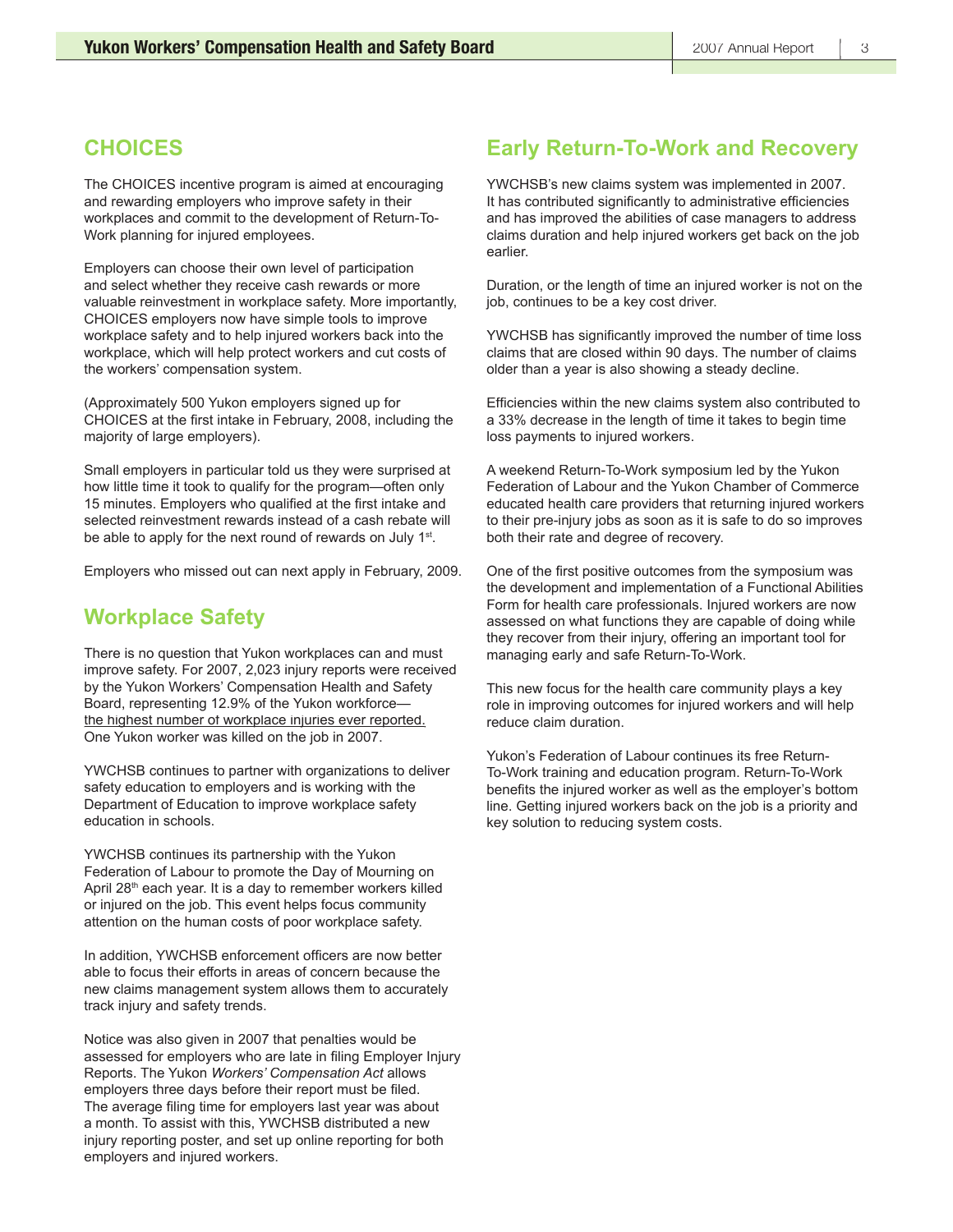## **Effective Policies**

A number of complex policy issues were successfully dealt with in 2007. This could not have been accomplished without the hard work of the members of the Policy Working Group, the Stakeholder Advisory Committee and others. YWCHSB sincerely appreciates the time and effort afforded by these people involved in creating or updating the following policies:

#### **Adjudicating Psychological Disorders**

Workers may be exposed to a series of sudden and traumatic events. There may be psychological disorders that constitute a work-related incapacity. This policy provides clarity for decision makers who are looking at claims submitted for psychological disorders.

#### **Gradual Onset Musculoskeletal Disorders**

This type of disorder arises as the result of multiple risk factors, such as repetition, force, awkward postures, vibration, and extremes of temperature. The best management strategy for the majority of these disorders is to modify the type of work being done, the work environment or both. Workers and employers will benefit from recognizing how preventable work-related gradual onset musculoskeletal disorders are and what steps can be taken to reduce workplace injuries from these disorders. This policy also clarifies the elements which are considered when deciding if a claim is compensable.

#### **Pre-existing Conditions**

A pre-existing condition refers to an injury or illness that is **not** work-related. The changes made to this amended policy clarify the specific elements which are accepted as part of a pre-existing condition. Workers and employers will benefit from a policy that is easier to read and understand.

#### **Negligence Cost Transfer**

This new policy allows for the transfer of the costs of an injury from one employer's industry to that of another employer, where a worker was injured or killed owing to the negligence of another employer or his/her worker(s). Employers have a duty to take appropriate measures to ensure that workplace machinery, equipment and processes under the employer's control are safe. Employers must ensure that workers are aware of workplace hazards, that their workers understand their responsibility to correct those hazards when possible, and, if not, what steps are to be followed to eventually correct the hazard.

#### **Rehabilitation**

Changes were made to this policy in order to make the process of developing Return-To-Work plans easier and to clarify the roles and responsibilities of employers and workers in the Return-To-Work process. These changes will assist with the implementation of the policy and expedite return to work planning with individual claims.

### **Arising Out of and In the Course of Employment**

This policy clarifies and merges concepts formerly contained in six separate policies. It includes specific information stating the responsibilities of both the employer and the worker in preventing workplace injuries. It allows for early treatment to prevent disease when a worker is exposed to contaminants.

### **Compensation Fund Investment**

Changes to this policy formalize the Board of Directors' investment objectives. It establishes return objectives and asset mix. The policy also establishes the risk and return parameters, defines the governance structure, and provides for monitoring procedures.

The policy changes allow the fund to hold income trusts, hold a small percentage of higher yielding fixed income instruments and increase the primary real return objectives from 3.0% to 3.5%.

Complete details on all our policies can be found on our website: www.wcb.yk.ca

## **Investigator**

An investigator to enforce the Yukon *Workers' Compensation Act* started his duties this year*.* Highlights of this position's first year of activity will be presented at the Annual Information Meeting in September, 2008.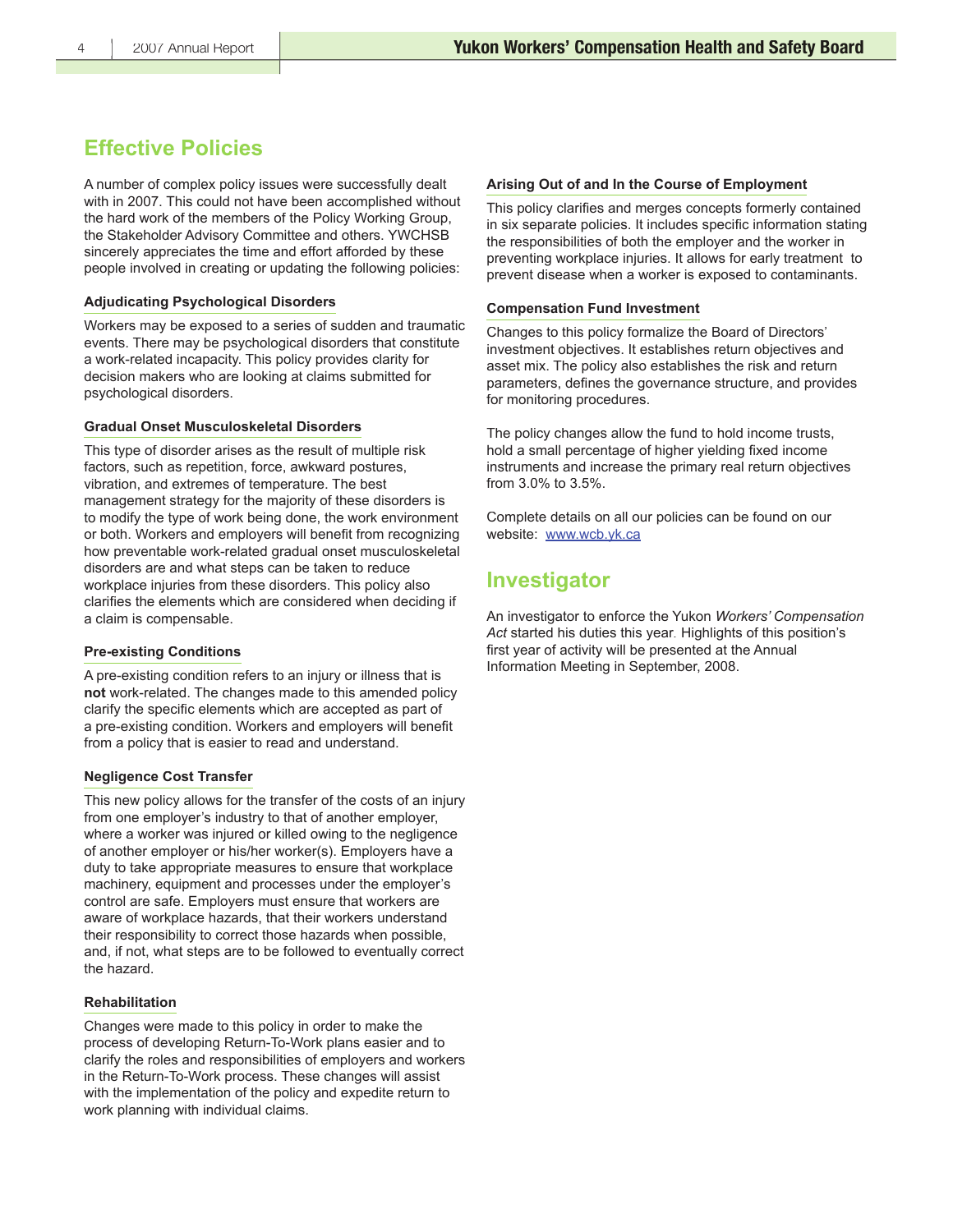## **Prevention Fund**

The five-year, \$5 million Prevention Fund was established in late 2005 to assist and empower Yukon workers and employers to make Yukon workplaces safe and healthy.

Applications to the Prevention Fund for programs in line with the Fund's objectives continue to be encouraged. Details of how to apply to this Fund can be found on the Yukon Workers' Compensation Health and Safety Board website at www.wcb.yk.ca.

The YWCHSB has partnered with a number of organizations on projects to improve workplace safety and Return-To-Work outcomes. Some of these projects include:

### **Yukon Federation of Labour and Yukon Chamber of Commerce:**

YWCHSB partnered with these two organizations to present the first-ever Return-To-Work Symposium in the north. About 150 participants, including government, First Nations, the business community, labour and health care professionals attended this two-day event. The focus of the symposium was to educate participants about recent studies that have proven getting an injured worker back on the job safely and quickly benefits both employers and workers.

### **Yukon Federation of Labour**

This partnership has led to a three level training program for employers and workers that provides education about the workers' compensation system and helps employers and workers develop a Return-To-Work plan to assist injured workers get back on the job as safely and quickly as possible.

### **Yukon Mine Training Association**

About a half dozen mine-related training projects have been completed with 50 First Nation and non-First Nation people trained in various capacities. The YMTA project reviews the needs of industry, First Nations and training providers to develop safety training programs. The YWCHSB Prevention Fund is one of several funding partners for this project.

#### **Whitehorse PARTY Program**

("Preventing Alcohol and Risk-related Trauma in Youth") This program is aimed at educating grade 9 and 10 students about injury prevention, the consequences of risk-taking behaviour and their shared responsibility for safety. Close to 350 students and youth from 19 Yukon schools have participated in this program.

### **Continuing Care Branch, Health and Social Services**

Funding from YWCHSB is provided to this pilot program to train service staff in injury prevention. About 15 staff are now trained as Peer Leaders and each will act as resource/ mentor/coach for co-workers. Planning also continues to assist injured workers to return to their jobs as safely and quickly as possible. This pilot program will be made available to other Yukon employers after it has been fully evaluated.

#### **Yukon Human Rights Commission**

The Commission partnered with YWCHSB to develop and deliver a human rights and workplace safety responsibilities training program. Employer and employee sessions about harassment-free workplaces have been carried out in Whitehorse, Watson Lake, Teslin, Mayo, Burwash Landing, Haines Junction and Pelly Crossing. The Commission is also developing materials for e-learning or e-seminars.

#### **Property Management Agency**

The agency is developing a comprehensive program aimed at injury prevention and Return-To-Work programs for custodial workers. This pilot program will be made available to other Yukon employers after it has been fully evaluated.

#### **Northern Safety Network Yukon**

The on-going goal of this program is to develop and deliver safety programs to small and medium sized businesses. The Northern Safety Network Yukon (NSNY), in partnership with the Whitehorse Chamber of Commerce, is a driving force in the territory, working with businesses to develop safety prevention and safe work practices designed specifically for each businesses' needs.

In addition to this Prevention Fund project, the YWCHSB provides core funding to NSNY to support its broader mandate. NSNY offers numerous safety training courses and assists employers to complete the Certificate of Recognition (COR) program, which is the most comprehensive safety program available for medium sized businesses. In 2007, NSNY registered 10 more businesses in the COR program with 17 companies completing program requirements. NSNY has recently developed a similar program called Small Employer Certificate of Recognition (SECOR) that is aimed at employers with fewer than 20 employees. Five Yukon businesses have registered in SECOR and one company has successfully completed the program.

In 2007, 193 Yukoners participated in a variety of safety training courses offered by NSNY.

The Northern Safety Network Yukon's partnerships with municipalities, industry groups and associations as well as territorial and federal governments are establishing new roots for safety culture change in Yukon.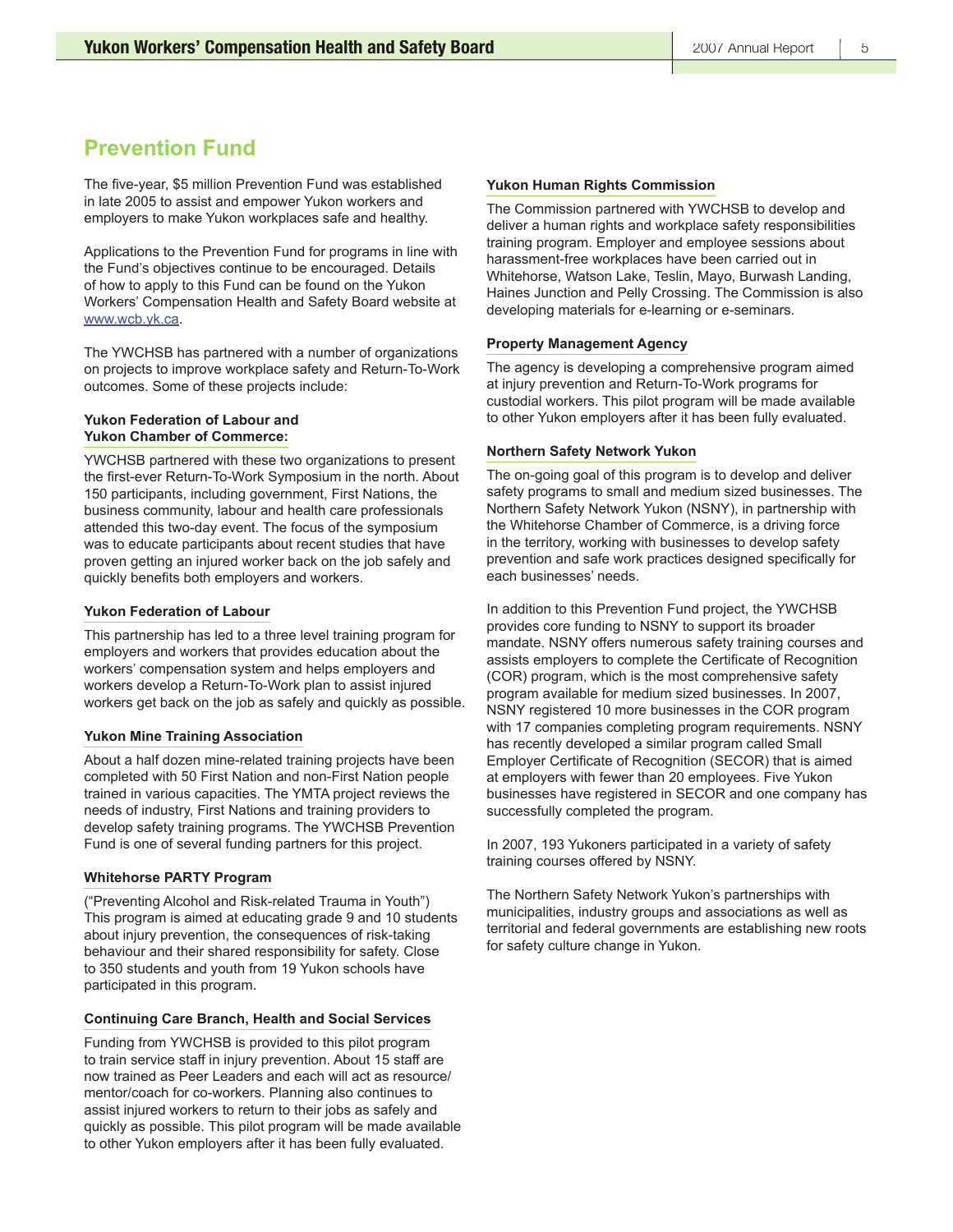6

## **2007 Statistics**

## **Employers Registered**



### **Hearing Officer**

January 1, 2007 to December 31, 2007

| Reviews by Hearing Officer | 44 |
|----------------------------|----|
| Decisions confirmed        | 26 |
| Decisions reversed         | 15 |
| Decisions varied           | 3  |
| No jurisdiction            |    |

### **Appeal Panel**

January 1, 2007 to December 31, 2007

| <b>Occupational Health and Safety Appeals</b> |   |
|-----------------------------------------------|---|
| Confirmed                                     |   |
| Revoked                                       | O |
| Decreased                                     | 0 |
| <b>Assessment Appeals</b>                     |   |
| Decisions confirmed                           | 1 |
| Decisions reversed                            | O |
| Decisions varied                              |   |

### **Workers' Compensation Appeal Tribunal**

January 1, 2007 to December 31, 2007

| Appeals advanced by the<br><b>Workers' Advocate Office</b> | 12 |
|------------------------------------------------------------|----|
| Appeals allowed                                            |    |
| Appeals denied                                             |    |
| Decisions pending                                          |    |

### **Release of Information Statistics for 2007**

|              | <b>Workers'</b><br><b>Advocate</b> | <b>Worker</b> | <b>Employer</b> | <b>Appeal</b><br><b>Tribunal</b> | <b>Other</b>   | <b>Total</b> |
|--------------|------------------------------------|---------------|-----------------|----------------------------------|----------------|--------------|
| Jan/Mar 2007 | 60                                 | 25            | 2               | 33                               | $\mathbf{0}$   | 120          |
| Apr/Jun 2007 | 39                                 | 17            | $\overline{7}$  | 11                               |                | 75           |
| Jul/Sep 2007 | 53                                 | 15            | $\overline{7}$  | 19                               | $\mathbf{0}$   | 94           |
| Oct/Dec 2007 | 42                                 | 12            | $\overline{4}$  | 3                                |                | 62           |
| <b>Total</b> | 194                                | 69            | 20              | 66                               | $\overline{2}$ | 351          |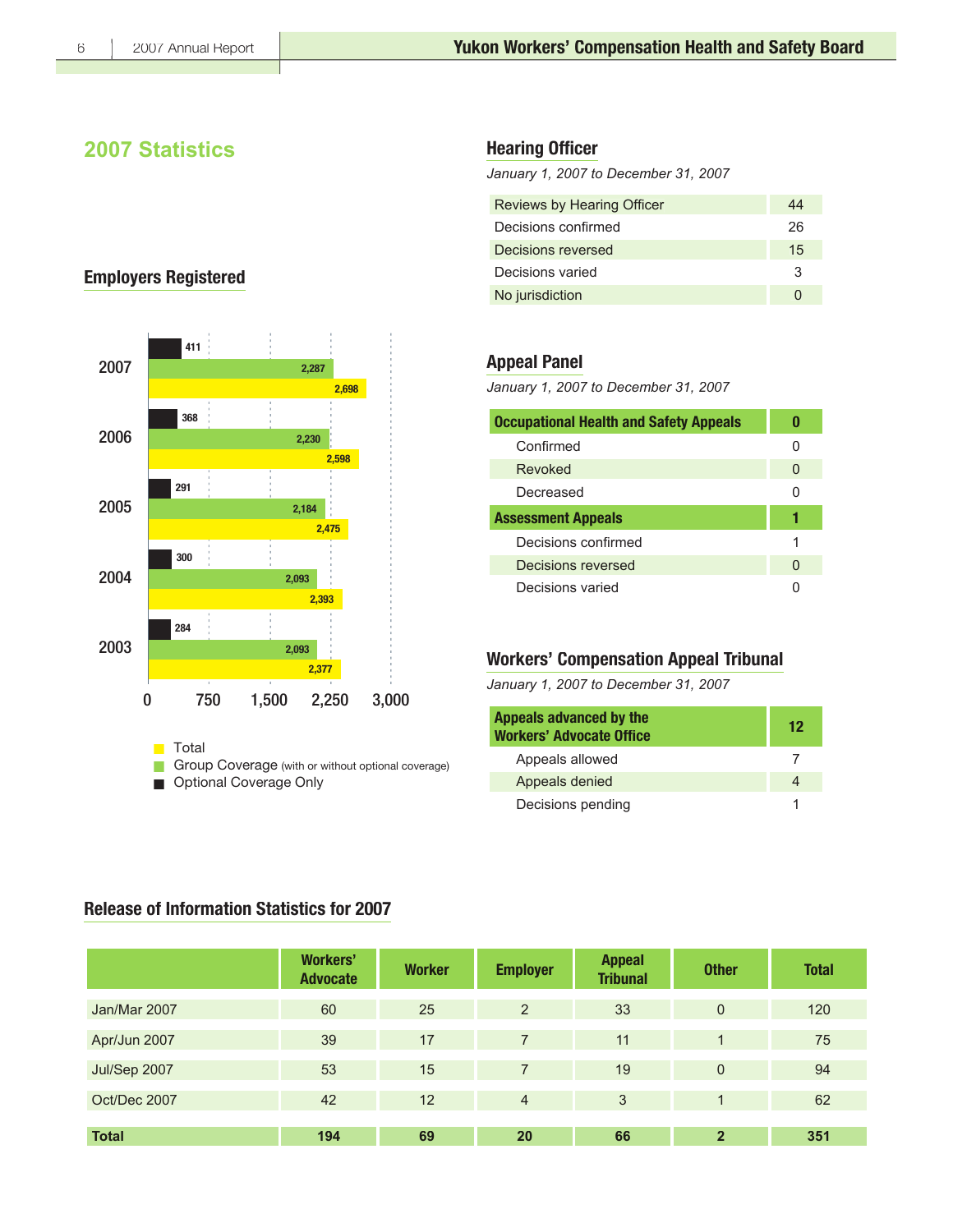## **Reported Injuries vs. Accepted Claims**

#### **The Difference**

The number on the sign outside the YWCHSB office is the number of workplace injury reports that have been filed with YWCHSB during the calendar year. These are reported injuries.

If an injured worker received medical treatment from a doctor or other health care provider, a claim for compensation will be submitted to YWCHSB. This is now officially a claim.

YWCHSB adjudicators then assess these claims to determine if the injury meets the legal criteria for a compensable injury. If this is the case, it now becomes an accepted claim.

At this point, YWCHSB is committed to pay all future costs associated with the injury. These costs may include medical and rehabilitative expenses as well as compensation for lost wages.

#### **Prevention**

If accepted claims are the most costly, why is there is also emphasis on reported injuries, which may not cost the system much money?

Focusing on the prevention of injuries leads to fewer accepted claims, less cost on the system and better productivity in the workplace. Reported injuries are an important indicator of how workplaces are doing with injury prevention. They also reveal trends and hazards that need correcting.

For example, in 2007 over 250 workers were injured by slips, trips and falls – usually on ice. Depending on a worker's physical condition and how they fell, falling might result in only a bruise, which is an inexpensive, reported injury. However, if the worker broke their hip in the fall, the accepted claim would cost thousands of dollars.

Correcting simple hazards, like icy walkways, prevents injuries from occurring in the first place.

Prevention is the key to fewer injuries = fewer claims = lower costs.

### **Reporting Injuries**

Reported injuries do incur some costs to the system, because each report has to be examined and adjudicated. Should it become a claim? That takes staff time.

General guidelines for reporting injuries are as follows:

- all workplace injuries need to be reported first to the employer, and every worker should be aware of how and when to do that;
- if the injury requires medical attention beyond first aid, it must be reported to YWCHSB;
- if the worker takes time off work to recover from the injury, it must be reported to YWCHSB;
- if it is first aid only, the employer needs to keep track of it with first aid records, but probably doesn't need to report it to YWCHSB;
- when in doubt, report a workplace injury to YWCHSB.

Occupational Health and Safety (part of YWCHSB) has a separate set of reporting requirements that require any serious injury or serious incident (close call) to be reported immediately.

### **Total Reported Incidents**

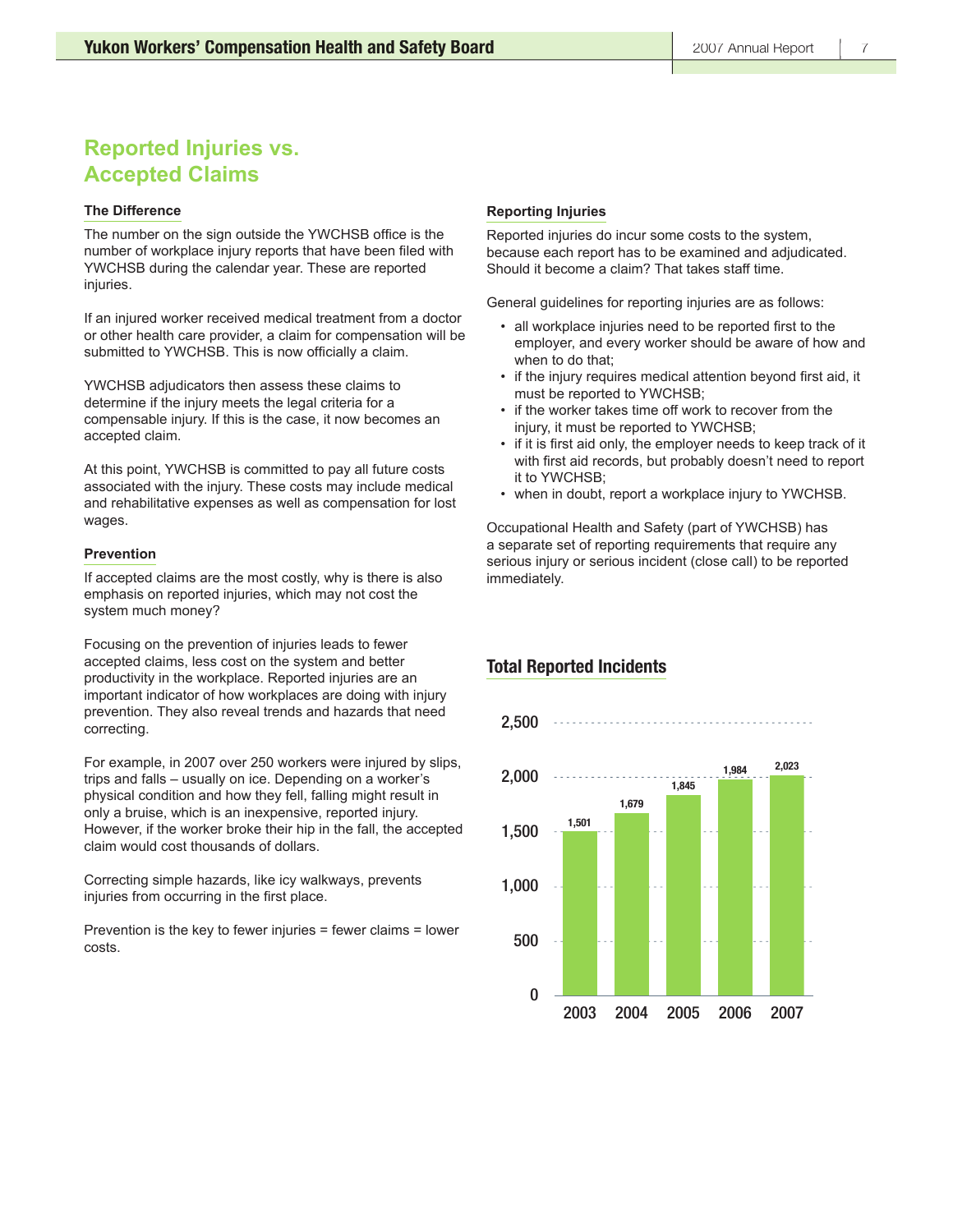## **Reported Incidents by Incident Month**



**Reported Incidents by Age Group** 



 $\,8\,$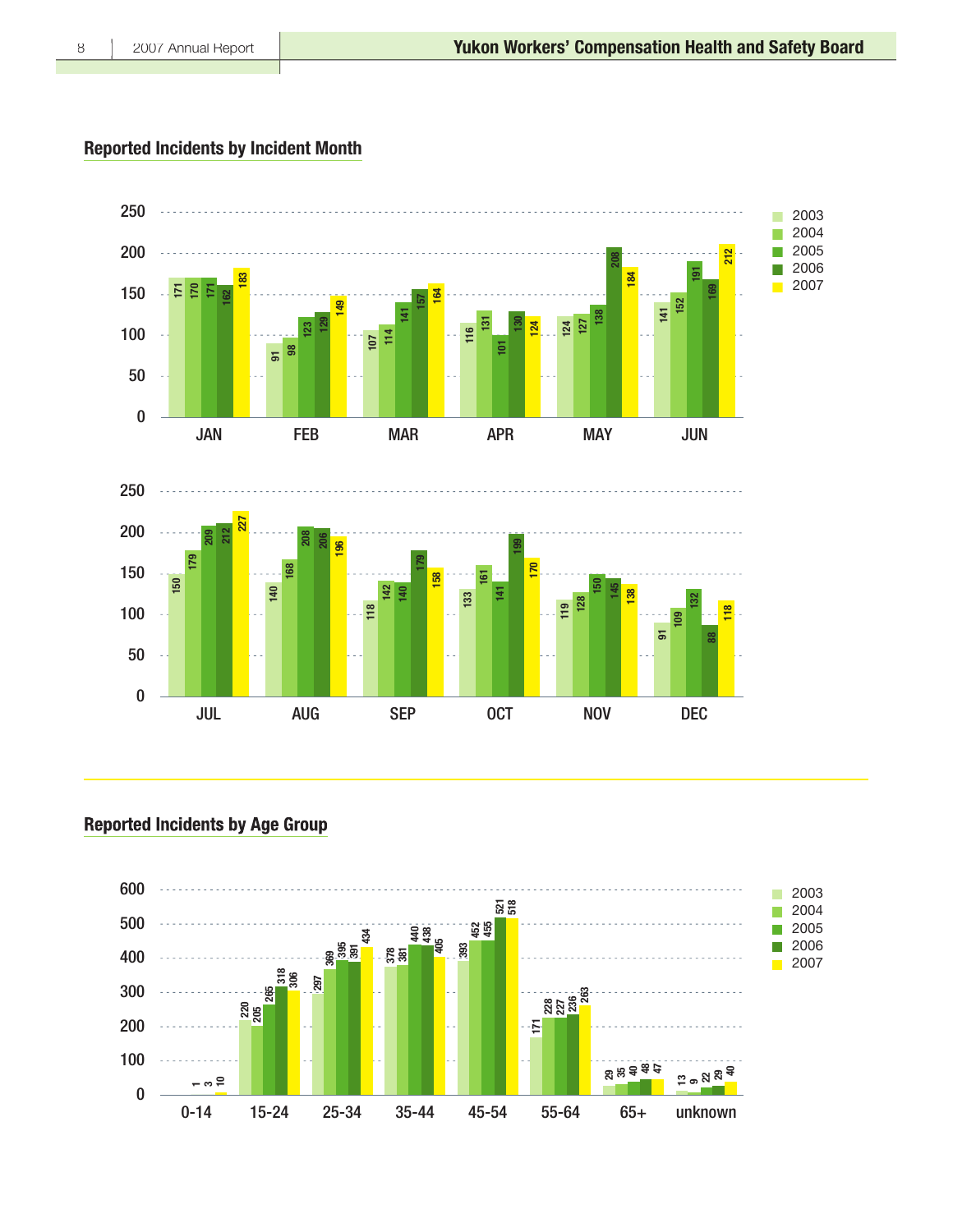### **Reported Incidents by Gender**



## **Reported Incidents by Part of Body Affected**

|                        | 2007 | 2006 |
|------------------------|------|------|
| Head                   | 300  | 317  |
| Neck, including throat | 38   | 24   |
| Trunk                  | 578  | 492  |
| Upper extremities      | 619  | 620  |
| Lower extremities      | 342  | 323  |
| Body systems           | 79   | 77   |
| Multiple body parts    | 60   | 117  |
| Other body parts       | 7    | 14   |
| Total                  |      | 1984 |

### **Reported Incidents by Class**

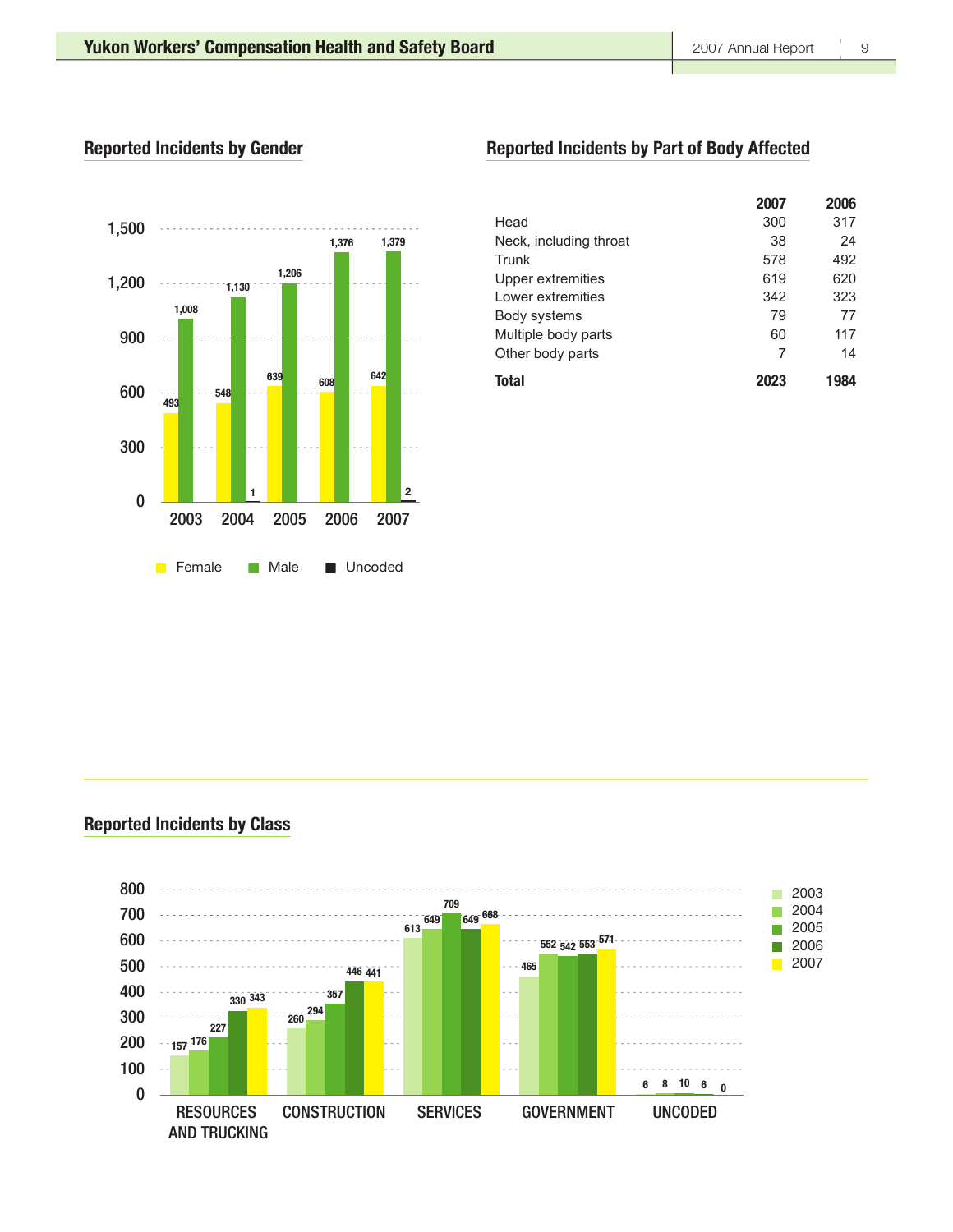## **Reported Incidents by Industry**

|                                                   | 2007           | 2006           |
|---------------------------------------------------|----------------|----------------|
| 101 - Diamond Drilling                            | 83             | 87             |
| 102 - Drilling Gas or Oil Wells                   | 3              | 2              |
| 103 - Drilling or Digging Water Wells             | 0              | 0              |
| 104 - Exploration                                 | 71             | 69             |
| 105 - Farming, Trapping or Fishing                | 5              | 7              |
| 106 - Gravel Crushing or Stockpiling              | $\mathbf{1}$   | $\overline{4}$ |
| 107 - Logging, Log Hauling, Skidding or Sawmills  | 6              | 5              |
| 108 - Long Haul Trucking                          | 34             | 35             |
| 109 - Mapping, Surveying or Prospecting           | 12             | 7              |
| 110 - Metal Mining                                | 28             | 11             |
| 111 - Placer Mining                               | 31             | 21             |
| 112 - Short Haul Trucking                         | 20             | 28             |
| 113 - Slashing, Staking or Line Cutting           | 7              | 4              |
| 201 - Bridge Construction or Road Making          | 58             | 65             |
| 202 - Building Construction                       | 151            | 185            |
| 203 - Concrete Construction                       | 5              | 5              |
| 204 - Concrete Mixing Plants                      | 1              | 2              |
| 205 - Construction of Transmission Lines          | $\mathbf{1}$   | 9              |
| 206 - Electrical Contractors                      | 25             | 14             |
| 207 - Excavation                                  | 16             | 13             |
| 208 - Heating and Air Conditioning                | 13             | 12             |
| 209 - Landscaping                                 | $\mathbf{0}$   | 3              |
| 210 - Lumber Yards                                | 36             | 18             |
| 211 - Machine, Carpentry or Glazing Shops         | 28             | 22             |
| 212 - Other Service Trades                        | 46             | 37             |
| 213 - Painting, Drywalling or Plastering          | 10             | $\overline{7}$ |
| 214 - Plumbing, Steam Fitting or Gas Fitting      | 11             | 15             |
| 215 - Trailer Courts                              | $\overline{4}$ | 4              |
| 216 - Welding Shops or Portable Welding           | 36             | 35             |
| 301 - Air Services                                | 32             | 37             |
| 302 - Vehicle Sales or Service                    | 71             | 59             |
| 303 - Bulk Oil Dealers                            | $\overline{7}$ | 11             |
| 304 - Bus Lines or School Buses                   | 4              | 4              |
| 305 - Churches, Libraries, Museums or Schools     | 14             | 17             |
| 306 - Cities, Towns, Villages or Municipalities   | 63             | 68             |
| 307 - Clubs or Recreation Centres                 | 8              | 10             |
| 308 - Communication Services                      | 8              | 9              |
| 309 - Daycare                                     | 16             | 20             |
| 310 - Heavy Equipment Sales or Service            | 12             | 8              |
| 311 - Homes for Children or Seniors               | 42             | 34             |
| 312 - Hotels, Motels, Lodges, Cabarets or Lounges | 67             | 82             |
| 313 - Light and Power Operations                  | 5              | 8              |
| 314 - Other Business                              | 27             | 16             |
| 315 - Other Service Industries                    | 31             | 37             |
| 316 - Outfitting                                  | 6              | 9              |
| 317 - Printing, Publishing or Engraving           | $\overline{2}$ | 3              |
| 318 - Professional Offices                        | 37             | 41             |
| 319 - Restaurants and Caterers                    | 63             | 49             |
| 320 - Retail Sales                                | 156            | 146            |
| 321 - Wholesale Establishments                    | 26             | 13             |
| 325 - Wilderness Adventure Tourism                | 13             | 18             |
| 401 - First Nations                               | 73             | 63             |
| 402 - Government of The Yukon                     | 498            | 490            |
| 999 - Unknown or Not Coded                        | $\Omega$       | 6              |
| <b>Total Reported Incidents</b>                   | 2023           | 1984           |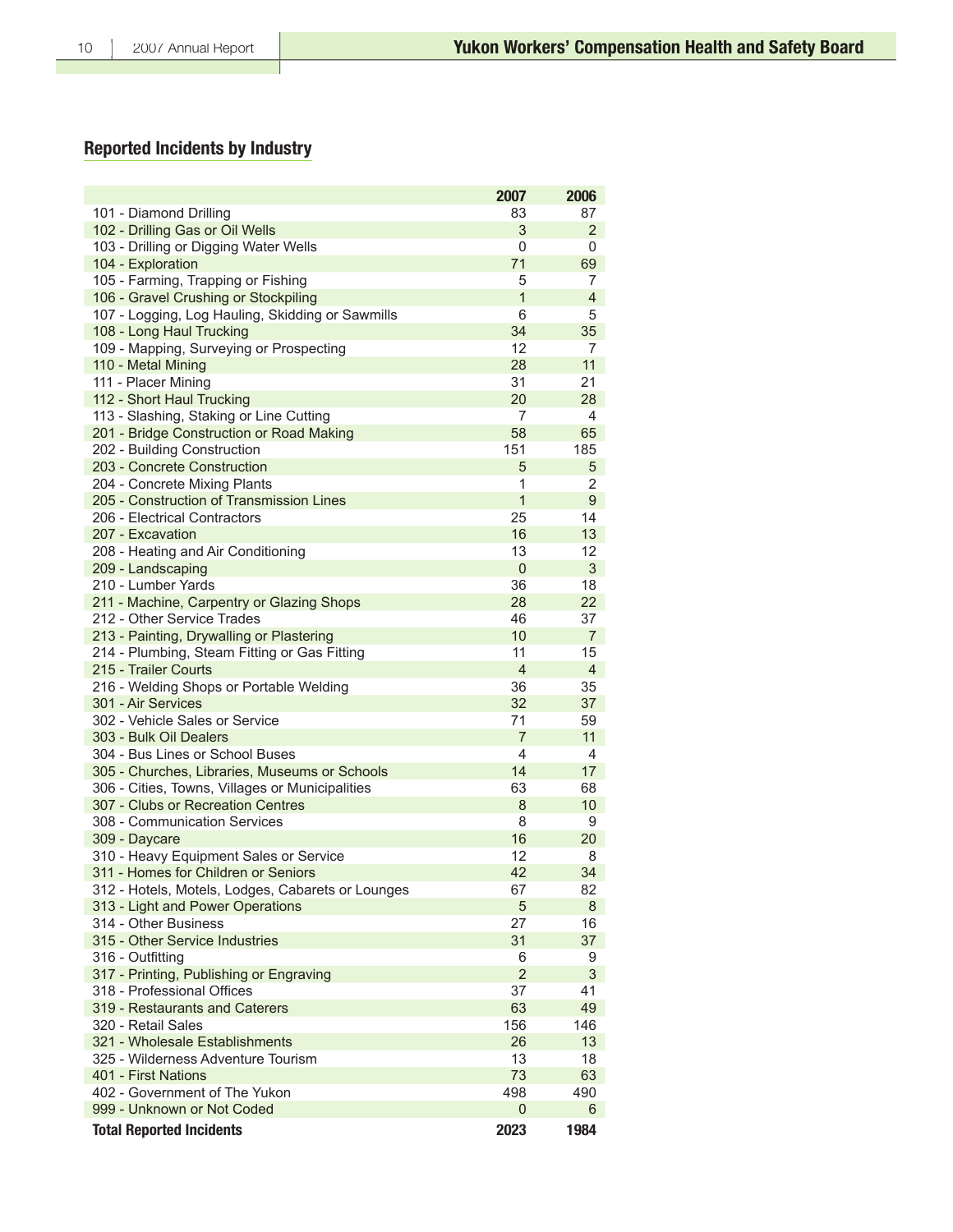### **Accepted Claims by Incident Month**



**Accepted Claims by Age Group** 

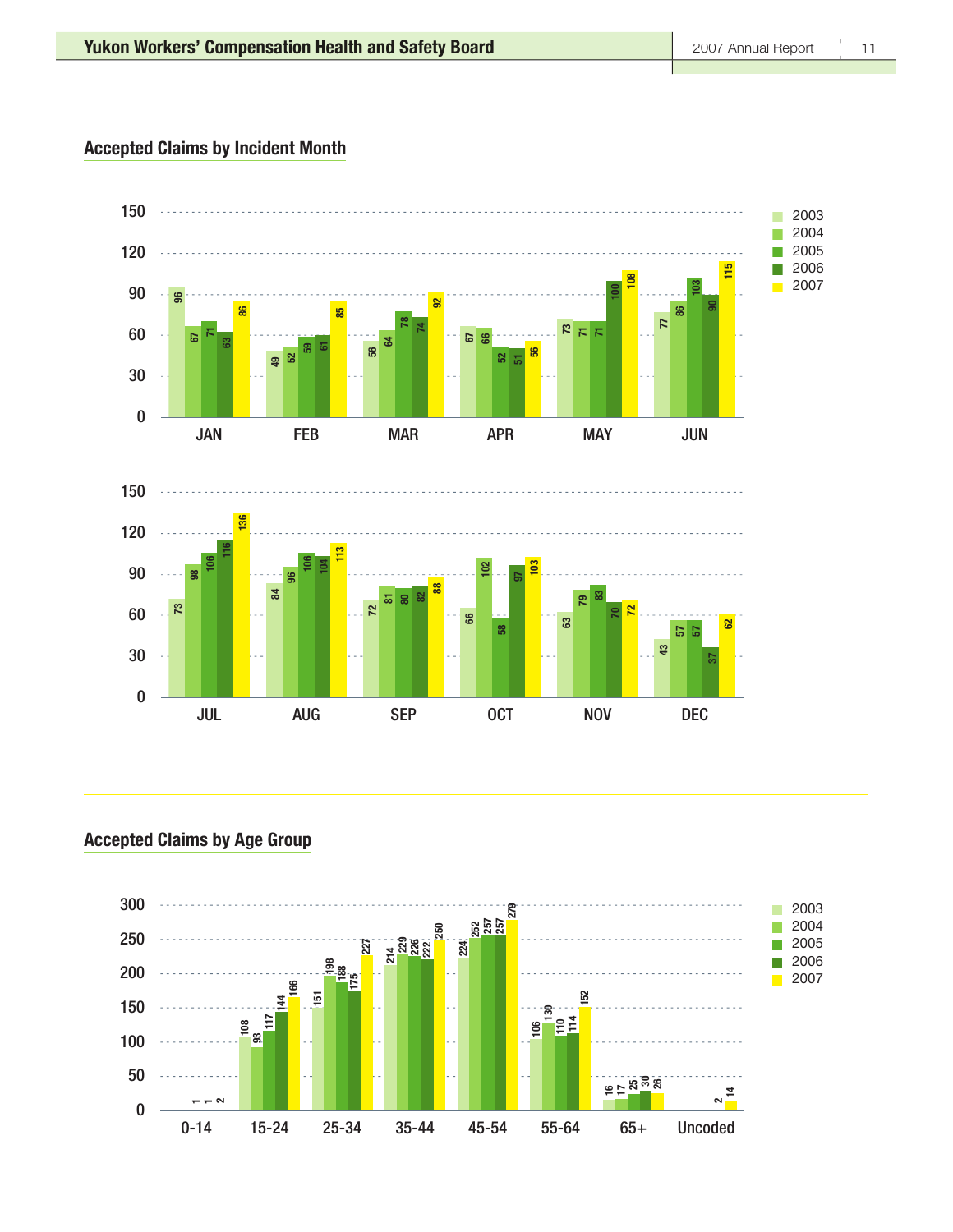### **Accepted Claims by Gender**



## **Accepted Claims by Part of Body Affected**

|                        | 2007 | 2006 |
|------------------------|------|------|
| Head                   | 146  | 130  |
| Neck, including throat | 20   | 8    |
| Trunk                  | 343  | 263  |
| Upper extremities      | 344  | 289  |
| Lower extremities      | 214  | 178  |
| <b>Body systems</b>    | 17   | 12   |
| Multiple body parts    | 31   | 62   |
| Other body parts       | 1    | 3    |
| Total                  | 1116 |      |

### **Accepted Claims by Class**

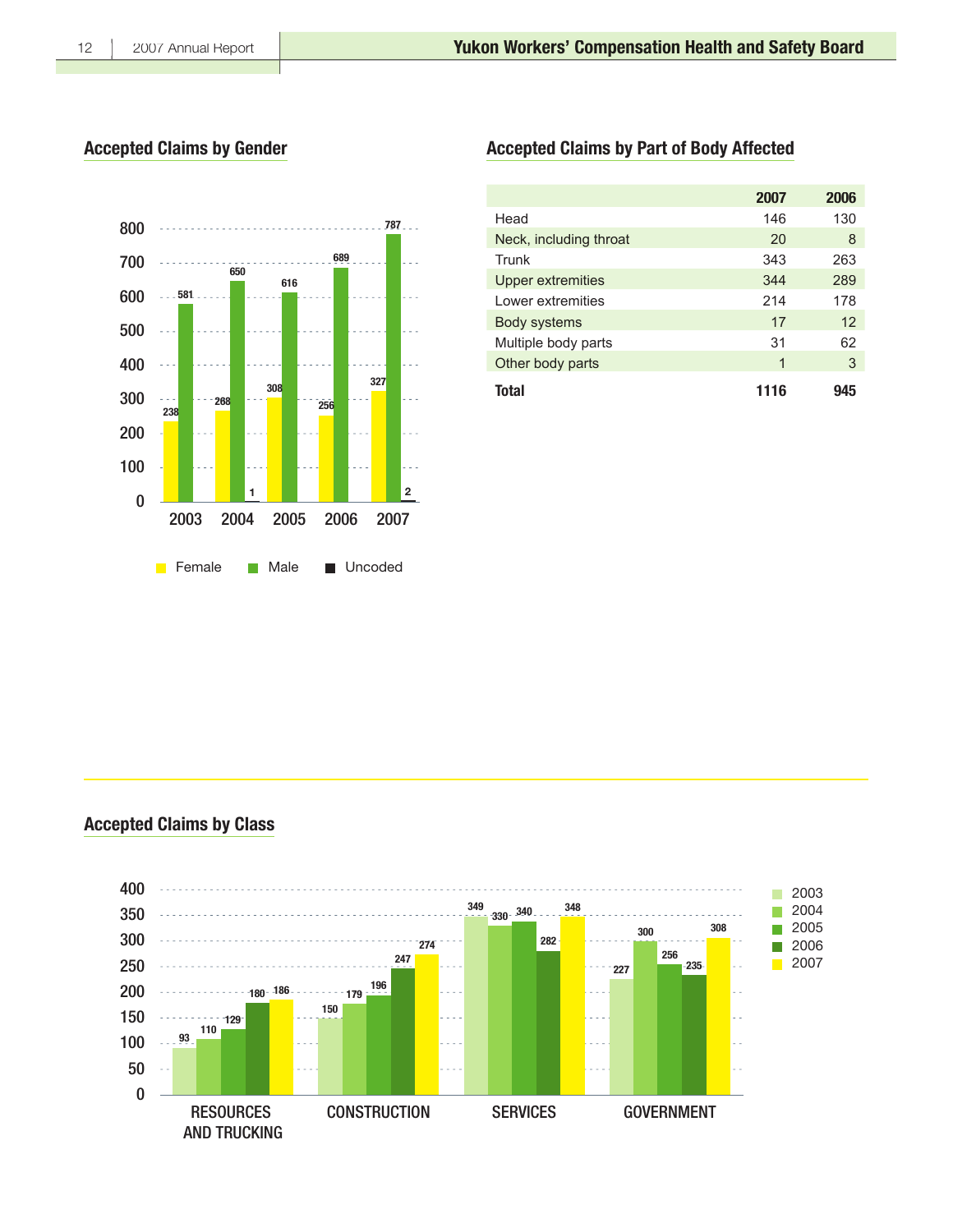## **Accepted Claims by Nature of Injury**

|                                              | 2007 | 2006         |
|----------------------------------------------|------|--------------|
| Traumatic injuries and disorders             | 1046 | 838          |
| Systemic diseases and disorders              | 18   | 61           |
| Infectious and parasitic diseases            | 6    |              |
| Neoplasms, tumors, and cancer                | 0    |              |
| Symptoms, signs, and ill-defined conditions  | 26   | 21           |
| Other diseases, conditions, and disorders    | 3    | <sup>0</sup> |
| Multiple diseases, conditions, and disorders | 0    | U            |
| All others                                   | 17   | 20           |
| Total                                        | 1116 | чдҕ          |

## **Accepted Claims by Source of Injury**

|                                        | 2007 | 2006 |
|----------------------------------------|------|------|
| Chemicals and chemical products        | 25   | 31   |
| Containers                             | 80   | 75   |
| <b>Furniture and fixtures</b>          | 42   | 39   |
| Machinery                              | 45   | 57   |
| Parts and materials                    | 136  | 136  |
| Persons, plants, animals, and minerals | 273  | 198  |
| Structures and surfaces                | 214  | 174  |
| Tools, instruments, and equipment      | 159  | 94   |
| Vehicles                               | 64   | 49   |
| All others                             | 78   | 92   |
| Total                                  | 1116 | 945  |

## **Accepted Claims by Event**

|                                                | 2007 | 2006 |
|------------------------------------------------|------|------|
| Contact with objects and equipment             | 439  | 342  |
| Falls                                          | 188  | 107  |
| Bodily reaction and exertion                   | 378  | 367  |
| Exposure to harmful substances or environments | 35   | 72   |
| Transportation accidents                       | 40   | 38   |
| Fires and explosions                           | 3    | 2    |
| Assaults, violent acts and harassment          | 27   | 16   |
| All others                                     | 6    | 1    |
| Total                                          | 1116 |      |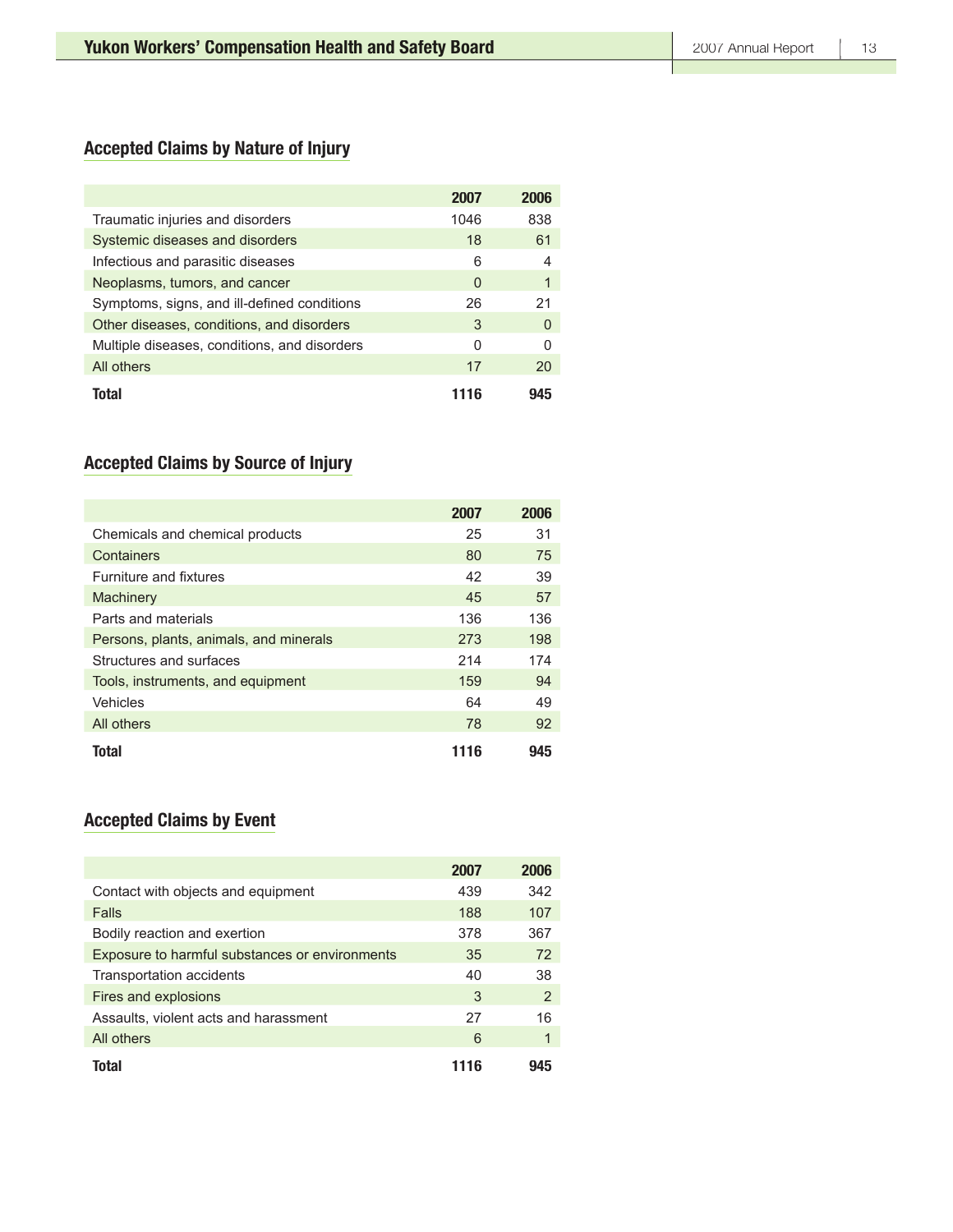## **Accepted Claims by Industry**

|                                                   | 2007           | 2006           |
|---------------------------------------------------|----------------|----------------|
| 101 - Diamond Drilling                            | 51             | 57             |
| 102 - Drilling Gas or Oil Wells                   | $\mathbf{1}$   | $\overline{2}$ |
| 103 - Drilling or Digging Water Wells             | 0              | 0              |
| 104 - Exploration                                 | 32             | 27             |
| 105 - Farming, Trapping or Fishing                | 0              | 3              |
| 106 - Gravel Crushing or Stockpiling              | 1              | $\mathbf{1}$   |
| 107 - Logging, Log Hauling, Skidding or Sawmills  | 5              | 3              |
| 108 - Long Haul Trucking                          | 19             | 24             |
| 109 - Mapping, Surveying or Prospecting           | 9              | 5              |
| 110 - Metal Mining                                | 20             | 7              |
| 111 - Placer Mining                               | 19             | 12             |
| 112 - Short Haul Trucking                         | $\overline{7}$ | 14             |
| 113 - Slashing, Staking or Line Cutting           | 3              | 1              |
| 201 - Bridge Construction or Road Making          | 29             | 41             |
| 202 - Building Construction                       | 89             | 98             |
| 203 - Concrete Construction                       | 3              | 4              |
| 204 - Concrete Mixing Plants                      | 0              | 1              |
| 205 - Construction of Transmission Lines          | $\Omega$       | 6              |
| 206 - Electrical Contractors                      | 17             | 9              |
| 207 - Excavation                                  | 9              | 6              |
| 208 - Heating and Air Conditioning                | 6              | $\overline{5}$ |
| 209 - Landscaping                                 | $\Omega$       | $\overline{2}$ |
| 210 - Lumber Yards                                | 29             | 13             |
| 211 - Machine, Carpentry or Glazing Shops         | 22             | 13             |
| 212 - Other Service Trades                        | 27             | 16             |
| 213 - Painting, Drywalling or Plastering          | 6              | 3              |
| 214 - Plumbing, Steam Fitting or Gas Fitting      | $\overline{9}$ | 7              |
| 215 - Trailer Courts                              | $\mathbf{1}$   | 3              |
| 216 - Welding Shops or Portable Welding           | 27             | 20             |
| 301 - Air Services                                | 14             | 19             |
| 302 - Vehicle Sales or Service                    | 39             | 32             |
| 303 - Bulk Oil Dealers                            | 6              | 8              |
| 304 - Bus Lines or School Buses                   | 3              | $\overline{2}$ |
| 305 - Churches, Libraries, Museums or Schools     | 9              | 4              |
| 306 - Cities, Towns, Villages or Municipalities   | 41             | 45             |
| 307 - Clubs or Recreation Centres                 | 5              | 5              |
| 308 - Communication Services                      | 5              | 5              |
| 309 - Daycare                                     | 8              | 10             |
| 310 - Heavy Equipment Sales or Service            | 8              | 5              |
| 311 - Homes for Children or Seniors               | 19             | 18             |
| 312 - Hotels, Motels, Lodges, Cabarets or Lounges | 32             | 25             |
| 313 - Light and Power Operations                  | 4              | 6              |
| 314 - Other Business                              | 15             | 5              |
| 315 - Other Service Industries                    | 16             | 17             |
| 316 - Outfitting                                  | $\overline{2}$ | 3              |
| 317 - Printing, Publishing or Engraving           | $\overline{2}$ | $\mathbf{1}$   |
| 318 - Professional Offices                        | 19             | 16             |
| 319 - Restaurants and Caterers                    | 27             | 11             |
| 320 - Retail Sales                                | 79             | 54             |
| 321 - Wholesale Establishments                    | 10             | $\overline{7}$ |
| 325 - Wilderness Adventure Tourism                | 4              | 8              |
| 401 - First Nations                               | 35             | 26             |
| 402 - Government of The Yukon                     | 273            | 209            |
| 999 - Unknown or Not Coded                        | 0              | 1              |
| <b>Total Accepted</b>                             | 1116           | 945            |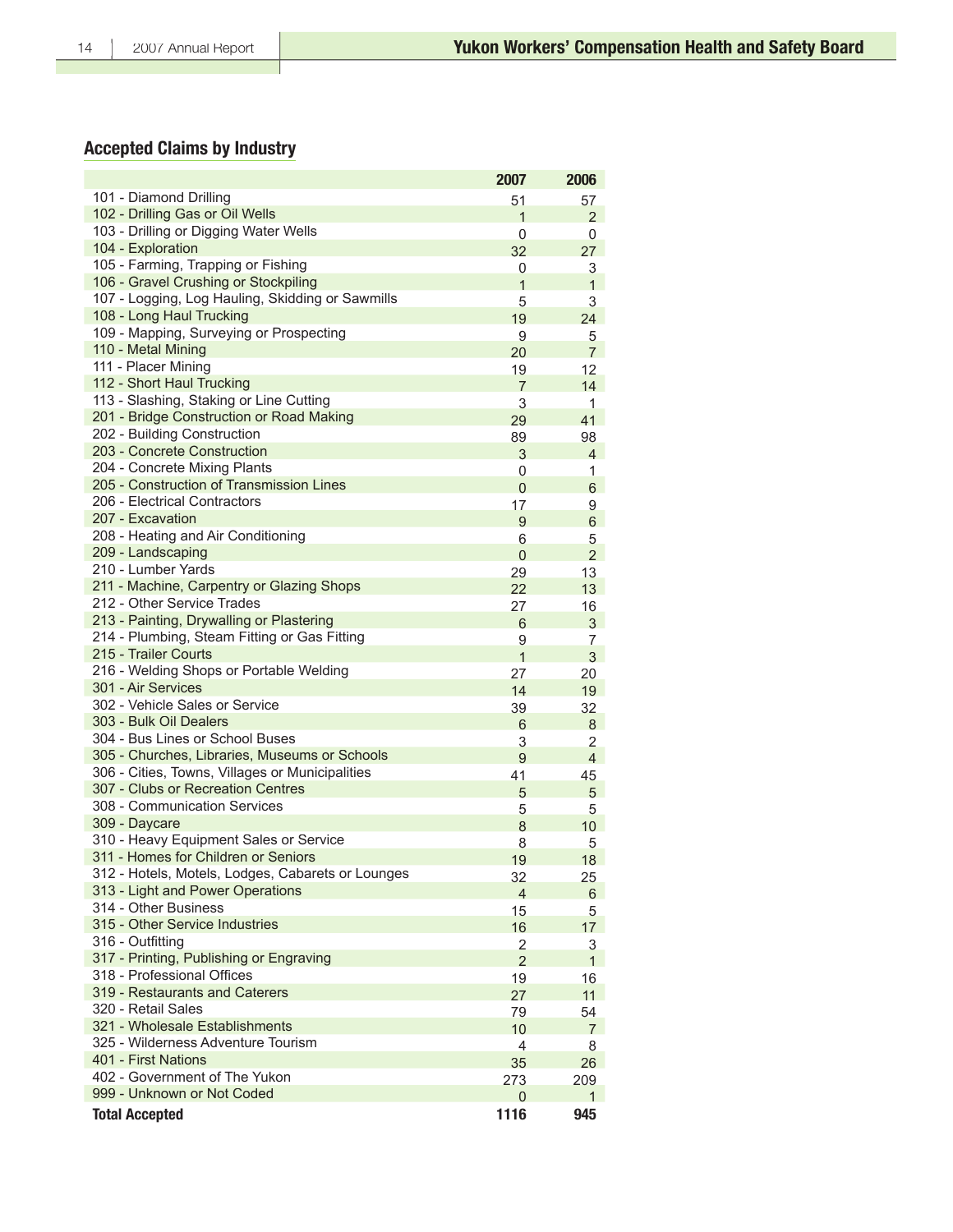### **Accepted Claims by Occupation**

|                                                                           | 2007 | 2006 |
|---------------------------------------------------------------------------|------|------|
| <b>Management Occupations</b>                                             | 17   | 33   |
| Business, Finance and Administration Occupations                          | 67   | 46   |
| Natural and Applied Sciences and Related Occupations                      | 38   | 43   |
| <b>Health Occupations</b>                                                 | 77   | 60   |
| Occupations in Social Science, Education, Government Service and Religion | 45   | 40   |
| Occupations in Art, Culture, Recreation and Sport                         | 12   | 10   |
| Sales and Service Occupations                                             | 256  | 170  |
| Trades, Transport and Equipment Operators and Related Occupations         | 525  | 473  |
| Occupations Unique to Primary Industry                                    | 65   | 60   |
| Occupations Unique to Processing, Manufacturing and Utilities             | 14   | 10   |
| Uncoded                                                                   | 0    | 0    |
| <b>Total Accepted</b>                                                     | 1116 | 945  |

### **Claims by Time Loss**



### **Assessable Payroll Reported**

П



**Optional Coverage Only**  $\blacksquare$ Group Coverage (with or without Optional Coverage)

### **Claims by Decision Status**



"All others" category is a result of software conversion. During conversion, claims without "costs" were converted to "incident only" and these do not require a "decision" in new software.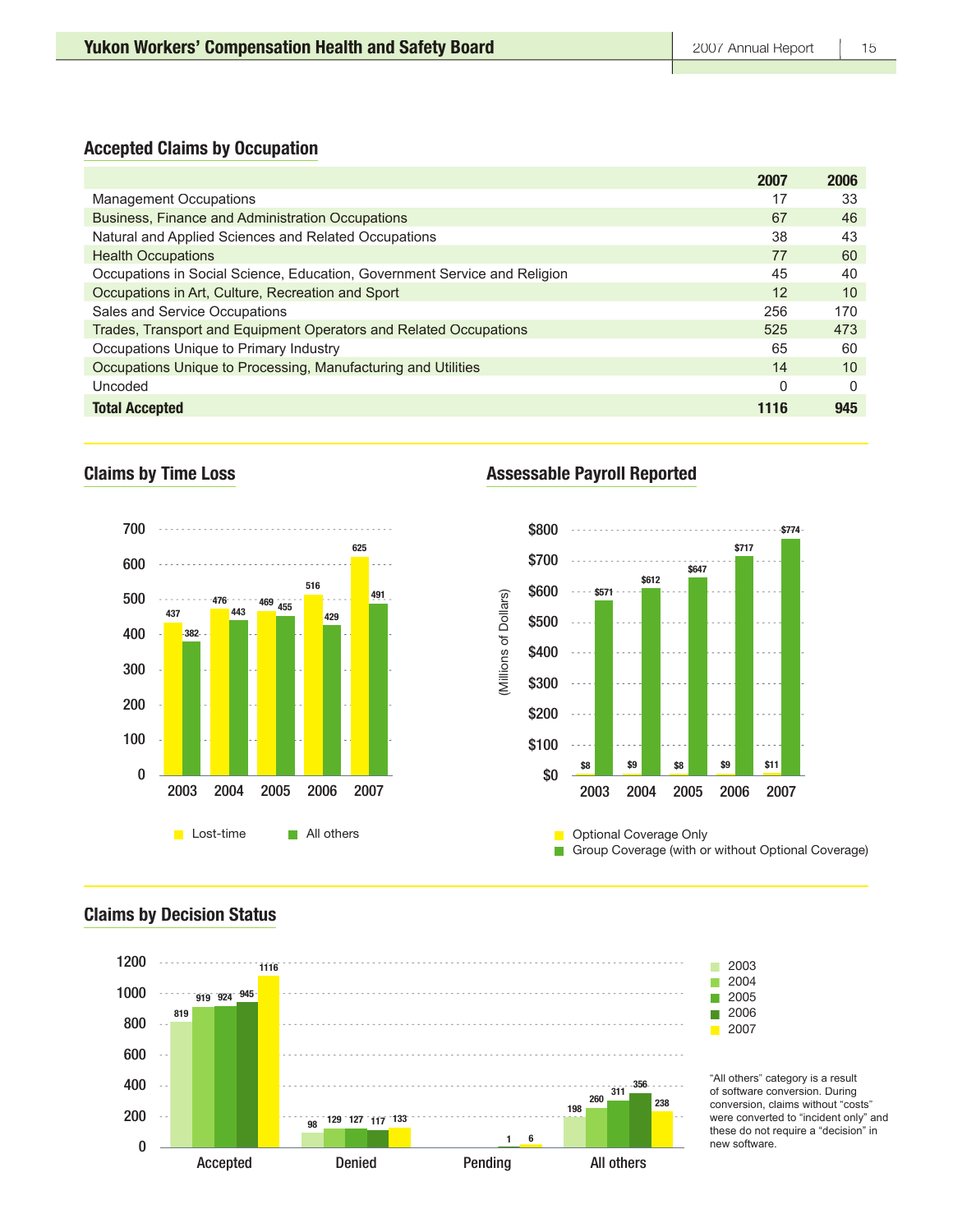### **Maximum Wage Rate by Jurisdiction - 2007**



### Maximum Weekly Benefits for Temporary Total Disability by Jurisdiction - 2007



### Provisional Average Assessment Rate per \$100 of Assessable Payroll by Jurisdiction - 2007

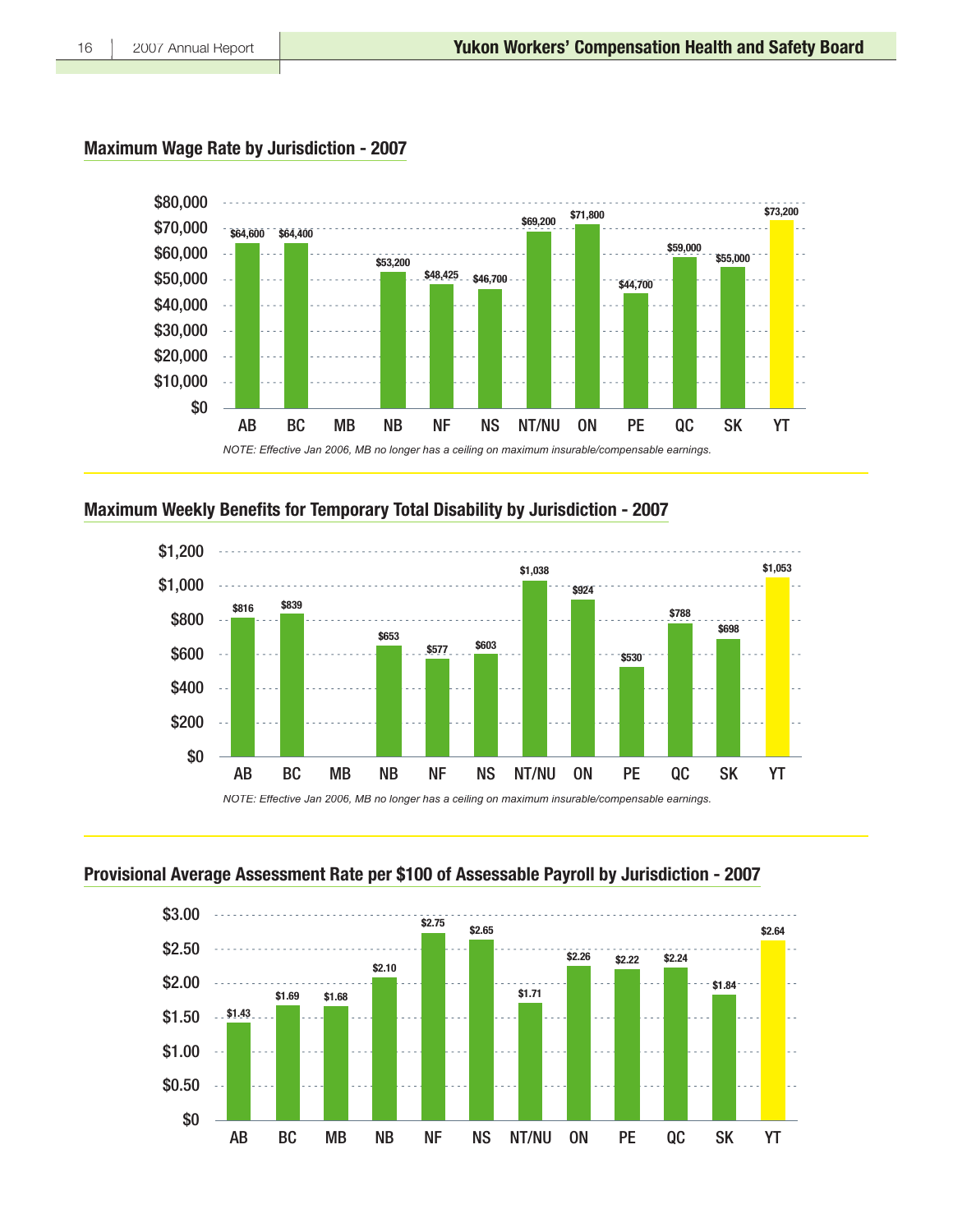## **Management Discussion and Analysis**

This segment of the report deals with the Compensation Fund's financial performance for the year ended December 31, 2007. The audited financial statements that follow are integral to this analysis, and should be read in conjunction with it.

The operating deficit in 2007 was \$6.6 million versus a surplus of \$3.0 million in 2006. The major contributing factor to the deficit was the \$18.3 million decrease in investment revenue in 2007. Investment revenue, which totalled \$15.4 million in 2006, declined significantly due to the change in fair value of investments of \$10.4 million and this resulted in a net loss of \$2.9 million in 2007. Overall the investments - which are valued based on market value at the end of the year - posted a negative return of 1.8% as major equity markets around the world struggled in 2007.

This decline in investment revenue led to an overall revenue decrease of \$13.4 million from the previous year. Offsetting a reduction in investment revenue was an increase in assessment revenue which increased from \$16.5 million in 2006 to \$22.4 million in 2007 due to the final removal of subsidies and an increase in assessable payroll. The increase in assessable payroll is a direct result of the continued strong growth in the Yukon economy combined with an increase in the maximum assessable earnings level.

Claims costs decreased in 2007 and totalled \$17.1 million versus \$21.4 million for 2006. The decrease in claims costs was due to changes in case management practices, and changes in actuarial assumptions related to new legislation. This is the first time in five years that claims costs have decreased.

The Benefits Liability increased to \$112 million as at December 31, 2007 which was an increase of only \$1.7 million from the previous year.

Direct operating costs have decreased in 2007 as the YWCHSB focused on reducing costs and streamlining operations without impacting service levels.

The YWCHSB continues to invest in prevention in partnership with its stakeholders via the Prevention Fund and increased its funding with various partners in 2007 by 350%. (\$935,000 in 2007 versus \$267,000 in 2006).

The Compensation Fund has maintained a strong balance sheet and remains fully funded. The 2007 funding ratio (ratio of total assets to total liabilities) is 120% with total reserves of \$24.5 million in 2007 versus \$31.2 million in 2006. The decrease in the reserves is directly attributable to the poor investment returns incurred in 2007. The Board of Directors is reviewing this decreased level of reserves to determine appropriate action.

In 2007 the Compensation Fund has started planning for the conversion to International Financial Reporting Standards from Canadian generally accepted accounting principles effective January 1, 2011. A project team is in place that will stay abreast of current changes and inform key decision makers and stakeholders of significant changes that will effect financial reporting as the YWCHSB moves to these common international standards.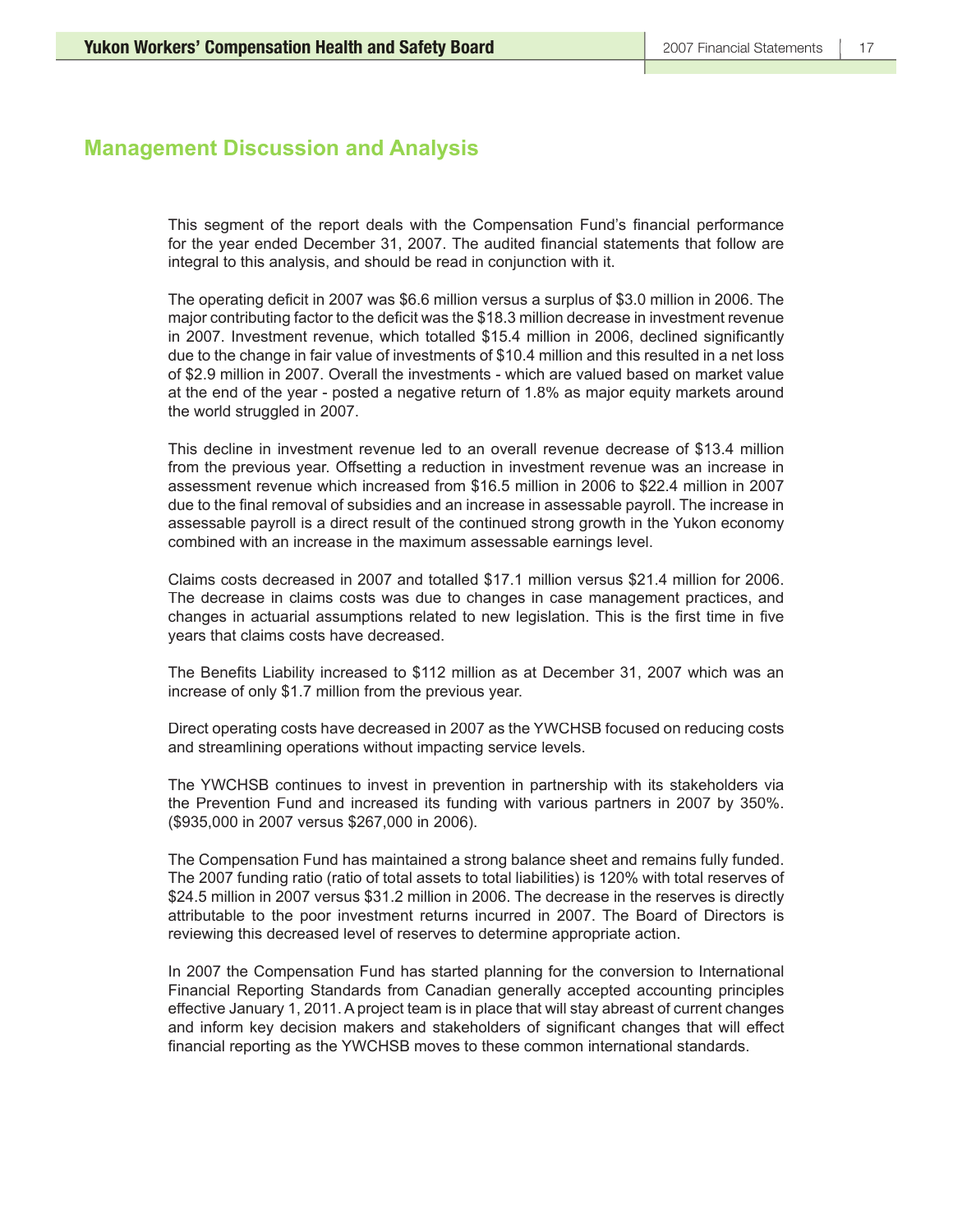## **Management's Responsibility For Financial Reporting**

The management of the Yukon Workers' Compensation Health and Safety Board (the board) is responsible for establishing and maintaining a system of books, records, internal controls and management practices designed to provide reasonable assurance that reliable financial information is produced; Compensation Fund assets are safeguarded and controlled; transactions of the Compensation Fund are in accordance with relevant legislation, regulations and board policies; and that the board resources are managed efficiently and economically and the operations of the board are carried out effectively.

Management is also responsible for the integrity and objectivity of the financial statements of the Compensation Fund. The financial statements as at December 31, 2007, which include amounts based on management's best estimates as determined through experience and judgement, are in accordance with Canadian generally accepted accounting principles. Other financial information included in the Annual Report is consistent with these financial statements.

Members of the Board of Directors (the Board) are responsible for ensuring that management fulfills its responsibilities for financial reporting and internal control. The Board exercises its responsibilities through the Finance, Investment, and Audit Committee. The Finance, Investment, and Audit Committee meets with management and the external auditors on a regular basis. The Committee has reviewed the financial statements and has submitted its report to the Board, which has approved these financial statements.

The Auditor General of Canada conducts an independent audit for the purpose of expressing her opinion on the financial statements. She also considers whether the transactions that come to her notice in the course of the audit are, in all significant respects, in accordance with specified legislation.

Morneau Sobeco, an independent consulting actuarial firm, has completed an actuarial valuation of the benefits liability included in the financial statements of the Compensation Fund and reported thereon in accordance with accepted actuarial practice.

Valeni Xoyle

Valerie Royle, BComm (Hons), MBA Jim Stephens, CMA, CGA President and Chief Executive Officer Vice President, Operations and

Chief Financial Officer

May 15, 2008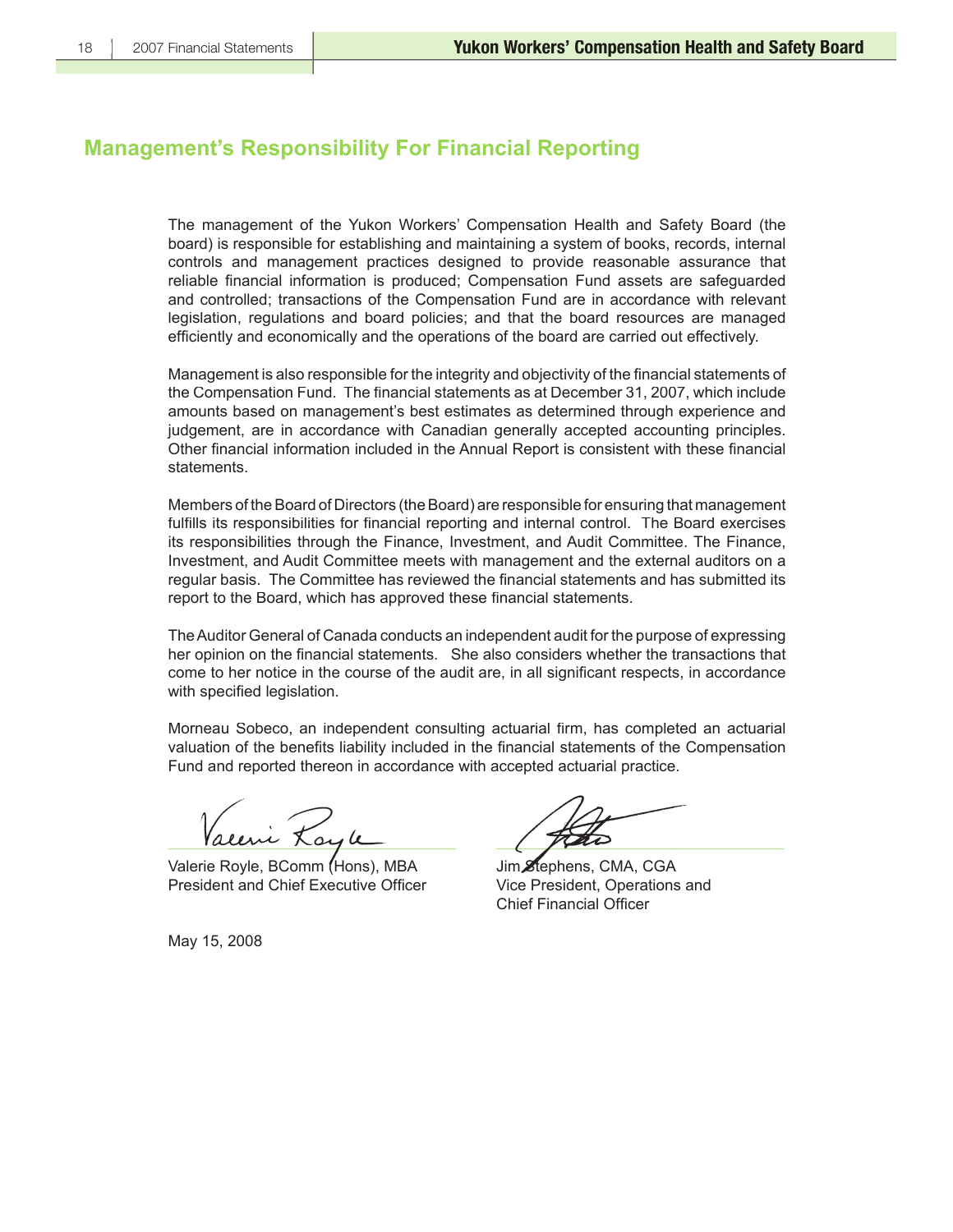## **Actuarial Certification**

With respect to the *Workers' Compensation Act* of the Yukon Territory, I state that in my opinion:

- 1. The total actuarial liability as at December 31, 2007 for benefit payments of all types expected to be made after December 31, 2007 in respect of accidents of 2007 and prior years amounts to \$112,488,000. This liability includes future administrative expenses for all benefits with the exception of Annuity benefits payable at age 65. It does not include any self-insured employers. A provision for future claims arising from latent occupational diseases was not included in this valuation.
- 2. The liability as at December 31, 2007 for Annuity contributions and interest already set aside by the board up to December 31, 2007 for purposes of providing pension benefits at age 65 to injured workers and dependent spouses of deceased workers is included in item 1 above and was obtained from the board's Finance Division staff.
- 3. The total actuarial liability in item 1 above is inclusive of legislative changes proposed under Bill 52, An Act to amend the *Workers' Compensation Act* of the Yukon Territory. The legislative changes have been reflected to the extent that they would impact accidents which occurred on or prior to December 31, 2007.
- 4. The data on which the valuation is based were provided by the board. We applied such checks of reasonableness of the data as we considered appropriate, and have concluded that the data are sufficient and reliable to permit a realistic valuation of the liabilities of the board as described above.
- 5. The actuarial assumptions adopted in computing the foregoing liabilities are adequate and appropriate for Workers' Compensation organizations in Canada. The methods employed are in accordance with accepted actuarial practice for Workers' Compensation organizations in Canada. The economic assumptions adopted for purposes of computing the above-noted liabilities are consistent with the funding and investment policies of the board.
- 6. The valuation report has been prepared and my opinion has been given in accordance with accepted actuarial practice for Workers' Compensation organizations in Canada.

Details of the data, actuarial assumptions and valuation methods are set out in the actuarial report as at December 31, 2007, of which this statement of opinion forms part.

 $\ell$  and  $\ell$  and  $\ell$ 

Conrad Ferguson, F.S.A., F.C.I.A. Partner, Morneau Sobeco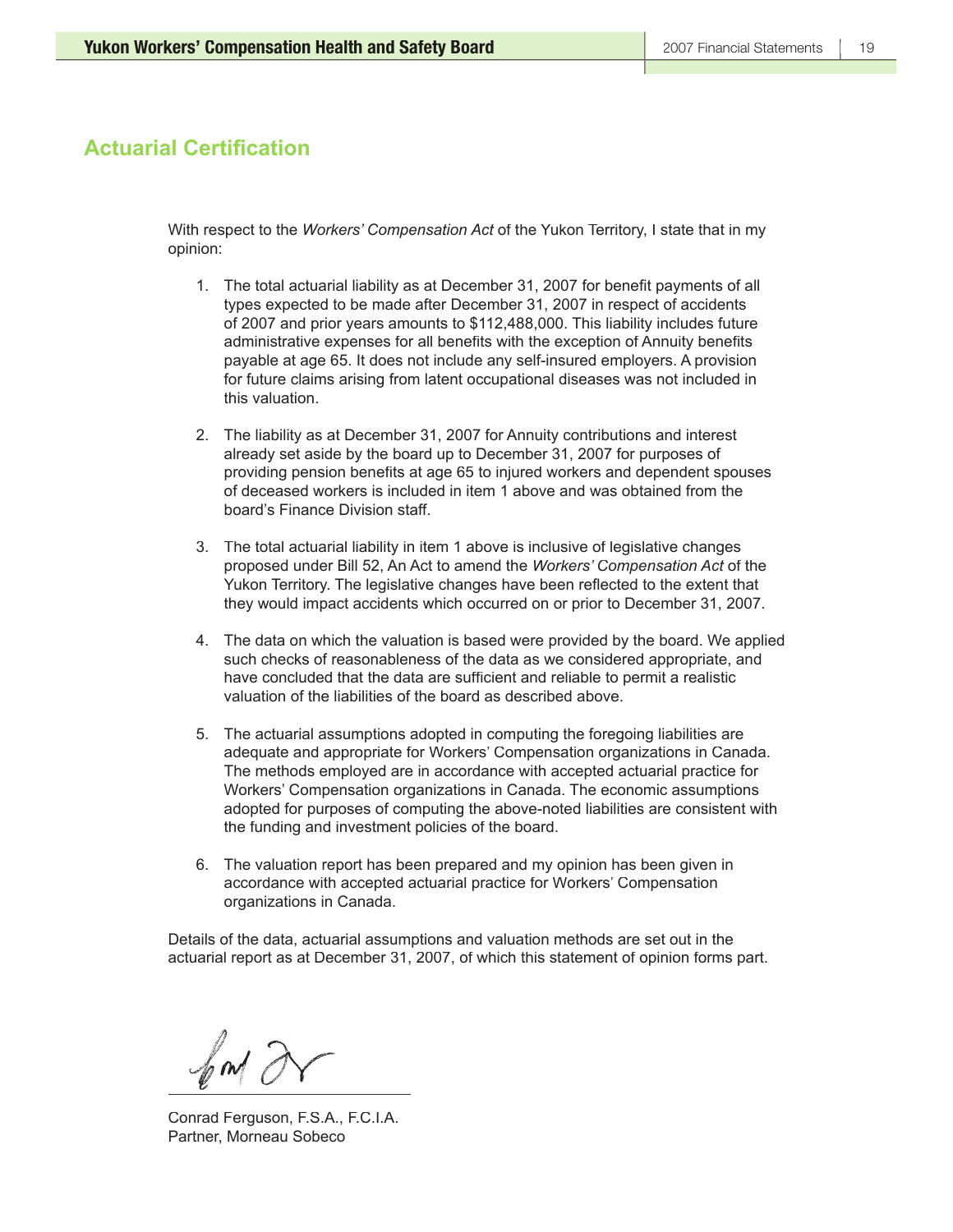

Auditor General of Canada Vérificatrice générale du Canada

### **AUDITOR'S REPORT**

To the Minister responsible for the Compensation Fund

I have audited the balance sheet of the Compensation Fund as at December 31, 2007 and the statements of operations and comprehensive income, reserves, and cash flows for the year then ended. These financial statements are the responsibility of the Fund's management. My responsibility is to express an opinion on these financial statements based on my audit.

I conducted my audit in accordance with Canadian generally accepted auditing standards. Those standards require that I plan and perform an audit to obtain reasonable assurance whether the financial statements are free of material misstatement. An audit includes examining, on a test basis, evidence supporting the amounts and disclosures in the financial statements. An audit also includes assessing the accounting principles used and significant estimates made by management, as well as evaluating the overall financial statement presentation.

In my opinion, these financial statements present fairly, in all material respects, the financial position of the Compensation Fund as at December 31, 2007 and the results of its operations and its cash flows for the year then ended in accordance with Canadian generally accepted accounting principles. As required by the *Workers' Compensation Act*, I report that, in my opinion, these principles have been applied on a basis consistent with that of the preceding year.

Further, in my opinion, proper books of account have been kept and the financial statements are in agreement therewith. In addition, the transactions of the Fund that have come to my notice during my audit of the financial statements have, in all significant respects, been in accordance with the *Workers' Compensation Act* and regulations, the *Occupational Health and Safety Act* and regulations and the *Financial Administration Act* and regulations.

eila Fraser

Sheila Fraser, FCA Auditor General of Canada

Vancouver, Canada April 25, 2008, except as to Notes 6 and 14 which are as of May 15, 2008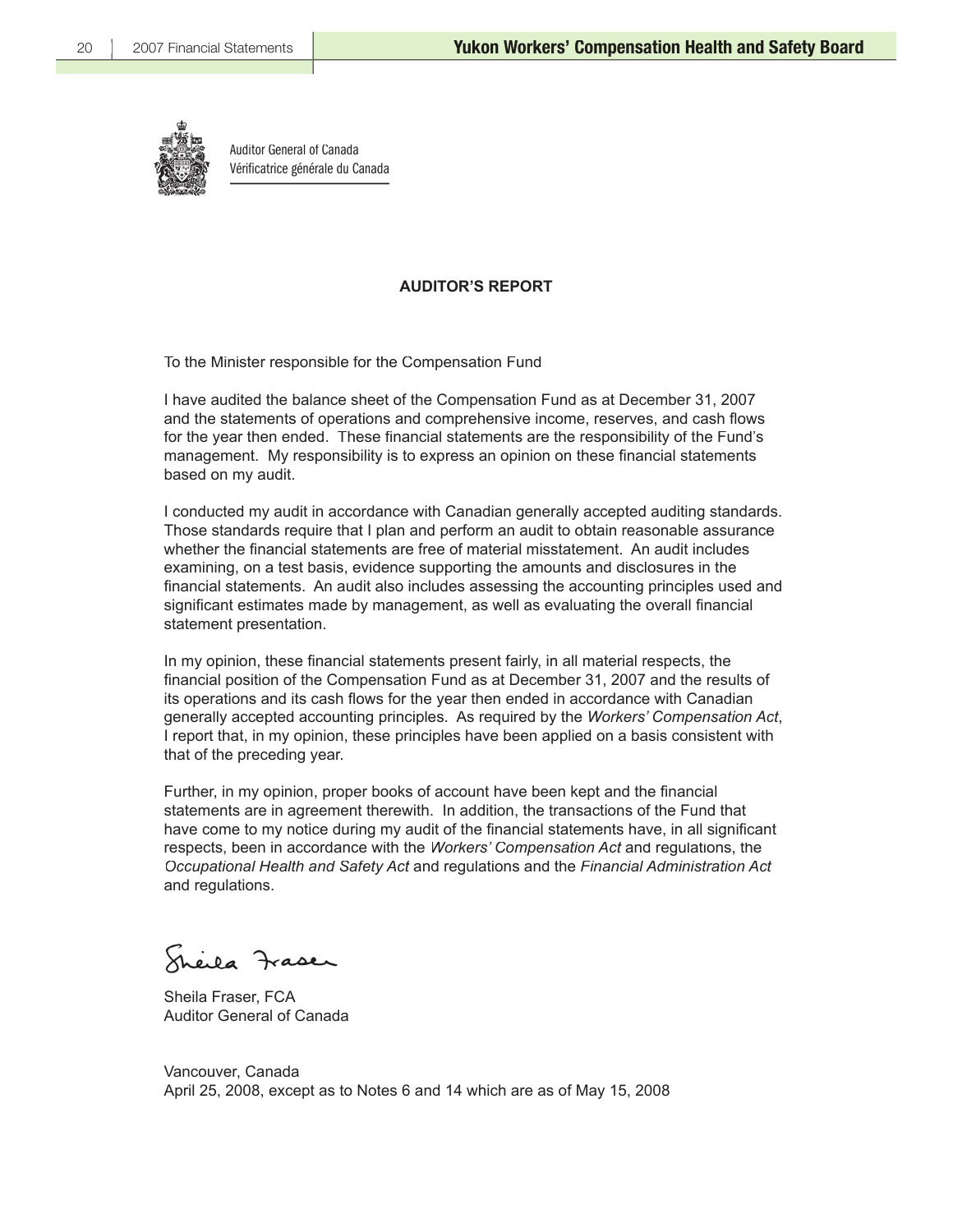*Balance Sheet*

**As at December 31**

|                                                                                                                                                   |          | 2007<br>(S000s)                      |             | 2006<br>(S000s)                      |
|---------------------------------------------------------------------------------------------------------------------------------------------------|----------|--------------------------------------|-------------|--------------------------------------|
| <b>ASSETS</b>                                                                                                                                     |          |                                      |             |                                      |
| Accounts receivable (note 3)<br>Investments (note 4)<br>Property and equipment (note 5)                                                           | \$<br>\$ | 3,137<br>134,651<br>6,802<br>144,590 | $\$\$<br>\$ | 3,233<br>139,082<br>6,461<br>148,776 |
| <b>LIABILITIES AND RESERVES</b>                                                                                                                   |          |                                      |             |                                      |
| Bank overdraft (note 9)<br>Accounts payable and accrued liabilities (note 3)<br>Benefits liability (note 6)<br>Accrued employee benefits (note 8) | \$       | 2,913<br>3,632<br>112,488<br>968     | \$          | 1,743<br>3,505<br>110,731<br>1,587   |
| Reserves (note 7)                                                                                                                                 |          | 120,001<br>24,589                    |             | 117,566<br>31,210                    |
|                                                                                                                                                   | \$       | 144,590                              |             | 148,776                              |

Commitments and Contingencies (notes 10 and 13)

The accompanying notes are an integral part of these financial statements.

Approved by the Yukon Workers' Compensation Health and Safety Board

 $\bigcup_{i=1}^n$ 

Craig Tuton Chair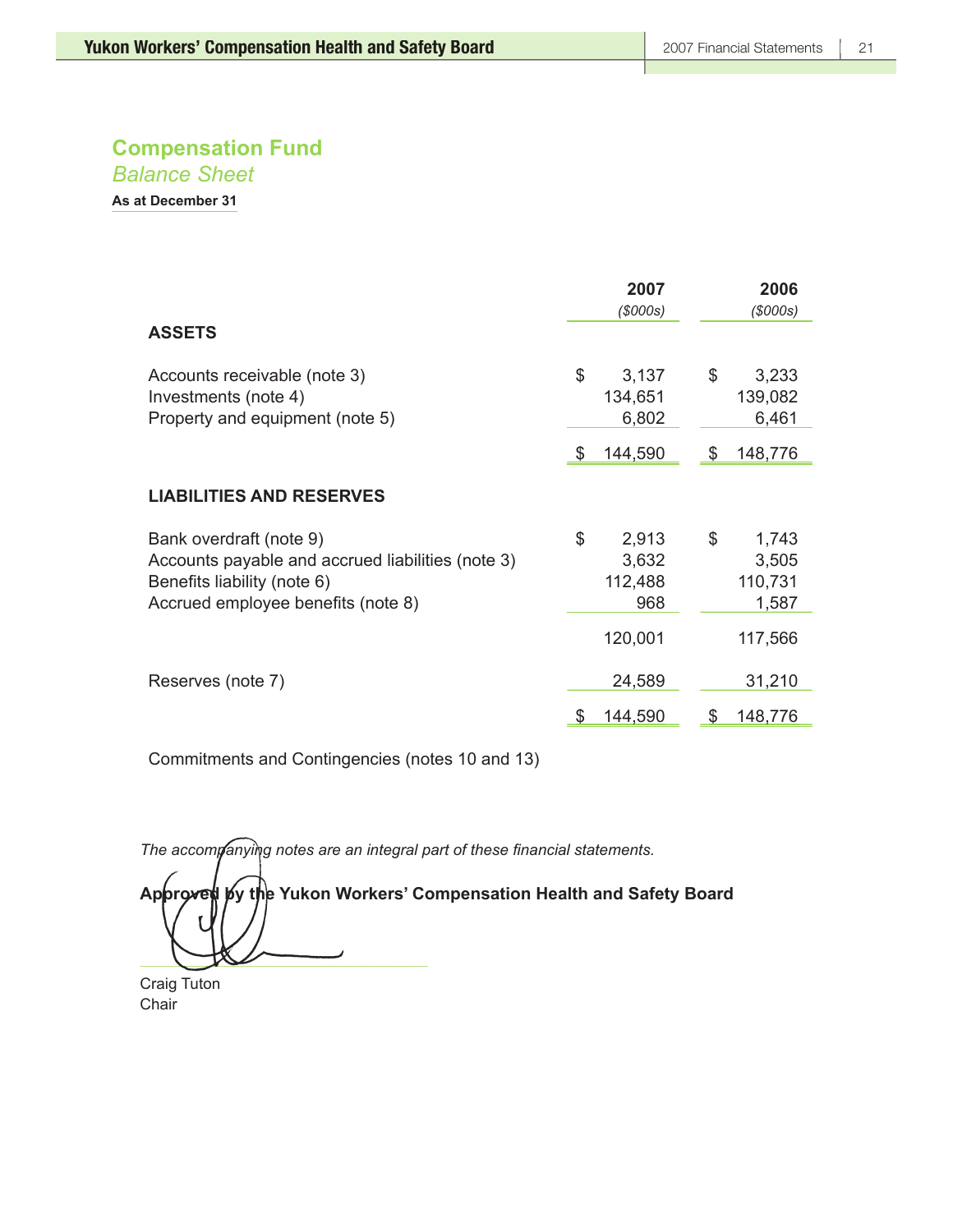## *Statement of Operations and Comprehensive Income*

**For the year ended December 31**

|                                                      | 2007<br>(S000s) | 2006<br>(S000s) |
|------------------------------------------------------|-----------------|-----------------|
| <b>Revenue</b>                                       |                 |                 |
| Assessments                                          | \$<br>22,491    | \$<br>16,534    |
| Investment (note 4)                                  | (2,958)         | 15,424          |
| Recoveries and other receipts                        | 978             | 1,992           |
|                                                      | 20,511          | 33,950          |
| <b>Expenses</b>                                      |                 |                 |
| Claims expenses (note 6)<br>Administration (note 11) | 17,125          | 21,390          |
| <b>General and Administration</b>                    | 7,015           | 6,938           |
| Occupational Health and Safety                       | 1,312           | 1,422           |
| Workers' Advocate                                    | 312             | 381             |
| <b>Appeal Tribunal</b>                               | 135             | 167             |
| <b>Act Review</b>                                    | 26              | 81              |
| Prevention (note 12)                                 | 1,207           | 536             |
|                                                      | 27,132          | 30,915          |
| Operating (deficit) surplus and                      |                 |                 |
| Comprehensive income                                 | (6,621)<br>\$   | 3,035<br>\$     |

The accompanying notes are an integral part of these financial statements.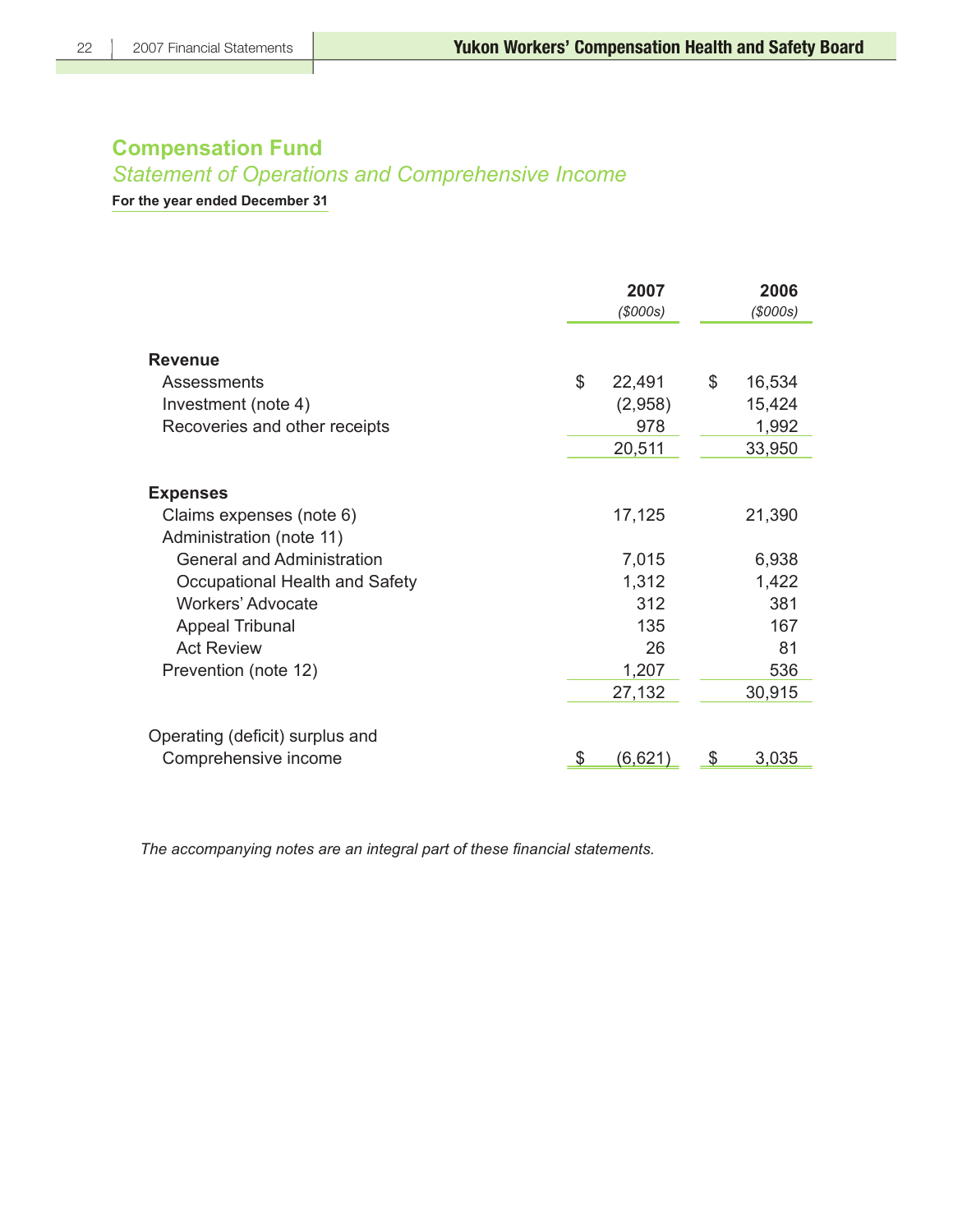*Statement of Reserves*

**For the year ended December 31**

|                                                      | 2007<br>(S000s) | 2006<br>(S000s) |
|------------------------------------------------------|-----------------|-----------------|
| <b>PREVENTION FUND</b><br>Balance, beginning of year | \$<br>4,733     | \$<br>5,000     |
| Charges to fund                                      | (935)           | (267)           |
| Balance, end of year (note 7)                        | 3,798           | 4,733           |
| <b>RATE TRANSITION FUND</b>                          |                 |                 |
| Balance, beginning of year                           |                 | 1,922           |
| Charges to fund                                      |                 | (1, 922)        |
| Balance, end of year (note 7)                        |                 |                 |
| <b>ADVERSE EVENTS RESERVE</b>                        |                 |                 |
| Balance, beginning of year                           | 16,380          | 16,380          |
| Balance, end of year (note 7)                        | 16,380          | 16,380          |
| <b>STABILIZATION RESERVE</b>                         |                 |                 |
| Balance, beginning of year                           | 10,097          | 4,873           |
| Operating (deficit) surplus                          | (6,621)         | 3,035           |
| Amount charged to Rate Transition fund               |                 | 1,922           |
| Amount charged to Prevention fund                    | 935             | 267             |
| Balance, end of year (note 7)                        | \$<br>4,411     | \$<br>10,097    |

The accompanying notes are an integral part of these financial statements.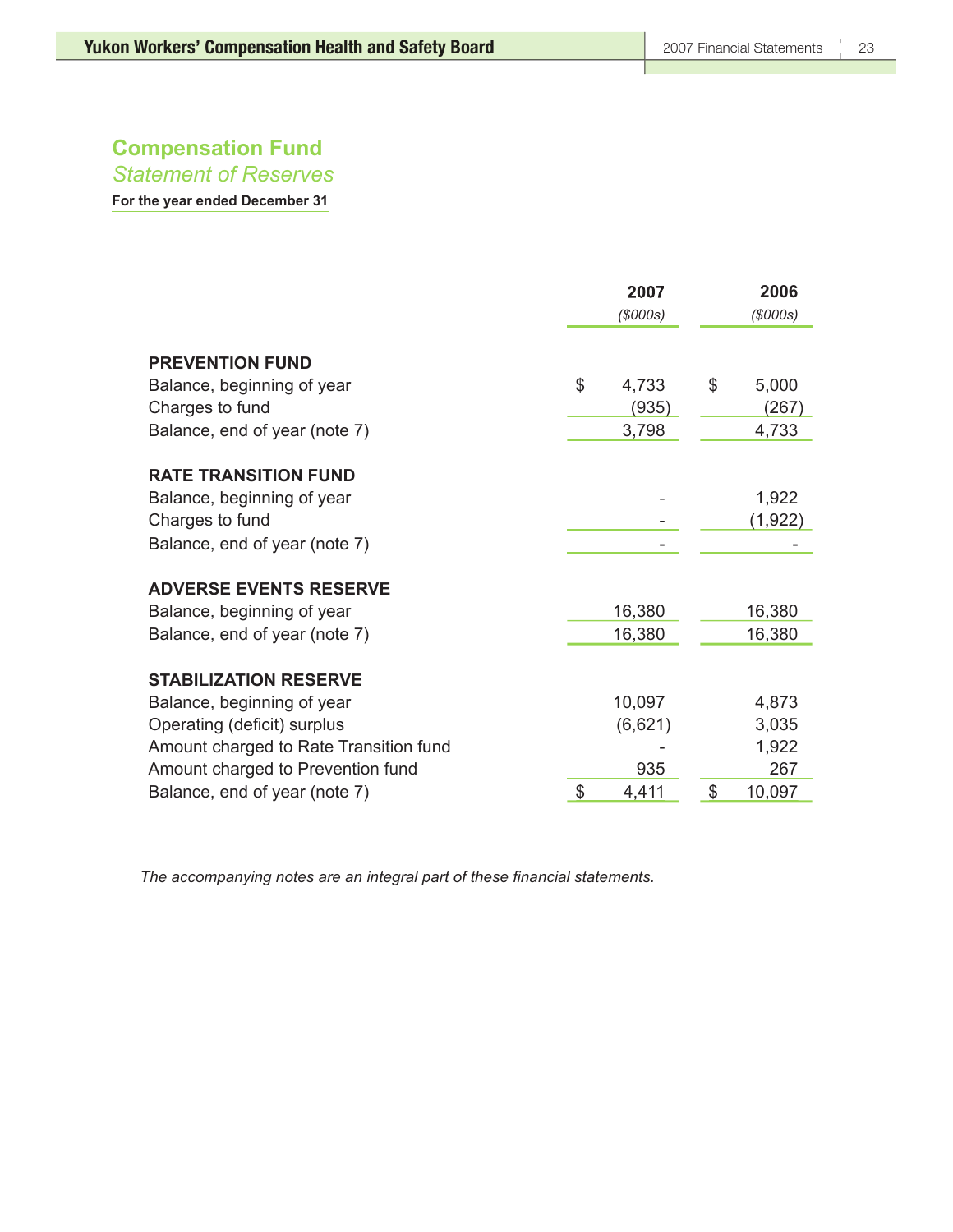## **Compensation Fund** *Statement of Cash Flows*

**For the year ended December 31**

|                                                            | 2007<br>(S000s) | 2006<br>(S000s) |
|------------------------------------------------------------|-----------------|-----------------|
| <b>Cash flows from operating activities</b>                |                 |                 |
| Cash received from:                                        |                 |                 |
| Employers, for assessments                                 | \$<br>21,834    | \$<br>15,816    |
| Investment revenue - net                                   | 6,545           | 4,919           |
| Recoveries and other receipts                              | 2,036           | 1,109           |
|                                                            | 30,415          | 21,844          |
| Cash paid to:                                              |                 |                 |
| Claimants or third parties on their behalf                 | (15, 368)       | (15, 854)       |
| Employees, for salaries and benefits                       | (6,694)         | (5, 569)        |
| Suppliers, for administrative and other goods and services | (3,272)         | (3,038)         |
|                                                            | (25, 334)       | (24, 461)       |
| Cash provided by (used in) operating activities            | 5,081           | (2,617)         |
| <b>Cash flows from investing activities</b>                |                 |                 |
| Proceeds on sales and maturities of investments            | 55,765          | 62,027          |
| Purchases of investments                                   | (61, 010)       | (56, 182)       |
| Purchases of property and equipment                        | (1,006)         | (2,461)         |
| Cash (used in) provided by investing activities            | (6, 251)        | 3,384           |
| Net (decrease) increase in cash                            | (1, 170)        | 767             |
| Bank overdraft, beginning of year                          | (1,743)         | (2,510)         |
| Bank overdraft, end of year                                | \$<br>(2,913)   | \$<br>(1,743)   |

The accompanying notes are an integral part of these financial statements.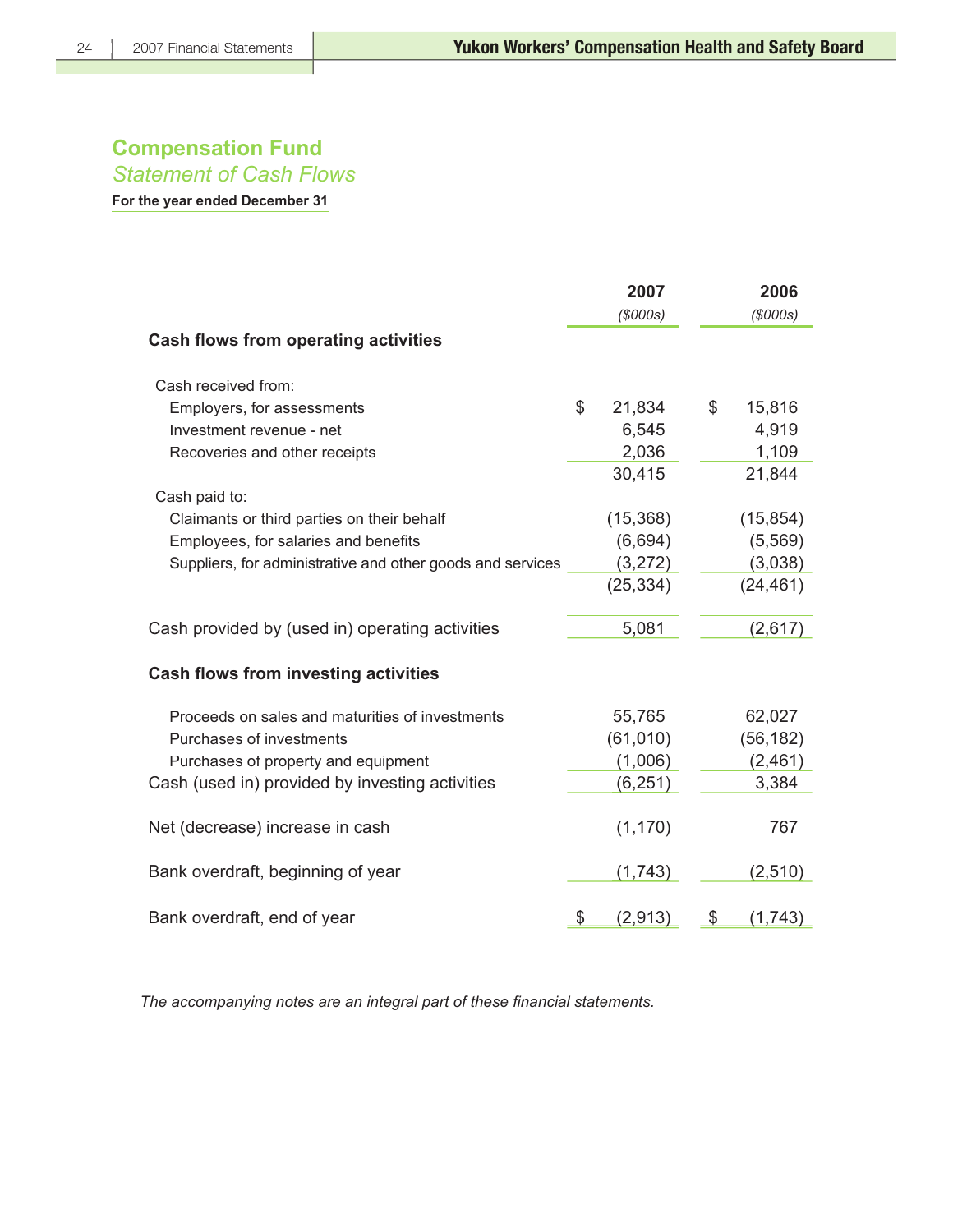**December 31, 2007**

### **1. Nature of Operations**

The Compensation Fund (the Fund) was established by the *Workers' Compensation Act* and is administered by the Yukon Workers' Compensation Health and Safety Board (the board) pursuant to the Act. The Fund, as administered by the board, provides compensation for injury or death by accident arising out of and in the course of employment. Annual assessments are levied upon employers by applying their industry assessment rate to their actual or estimated payrolls for the year. The assessment and investment revenue pays for all claims, administration and prevention expenses. In 1992, the board was made responsible for the administration of the *Occupational Health and Safety Act* and regulations to advance strategies for preventing workplace injuries in the territory.

### **2. Significant Accounting Policies**

These financial statements have been prepared by management in accordance with Canadian generally accepted accounting principles. The significant accounting policies are summarized as follows:

### (a) Benefits liability

The benefits liability is determined annually and represents the actuarial present value of all future benefit payments expected to be made for claims which have occurred in the current fiscal year or in any prior year. The benefits liability includes a provision for future payments on claims that have not been finalized to date. It also includes a provision for all benefits provided by current legislation, policies and administrative practices in respect of existing claims as well as future claims management costs. No provision has been made for claims related to known latent occupational diseases where the claim has not yet been reported and the year of disablement would be in a subsequent period (note 13).

The benefits liability is comprised of three liabilities for medical aid and compensation, pension, and annuity:

Medical aid and compensation includes benefits for medical aid, compensation for loss of earnings and personal property, lump sum payments for permanent impairment, rehabilitation assistance, emergency transportation, traditional aboriginal healing, and death and funeral expenses.

The pension liability includes monthly pension benefits indexed annually that are paid to spouses, dependent children and guardians of dependent children of those who die from a work-related injury.

The annuity liability is for workers who have received compensation for the same disability for at least 24 months. An amount equal to ten percent of the total compensation payments, plus interest, is set aside to provide a retirement annuity at sixty-five years of age.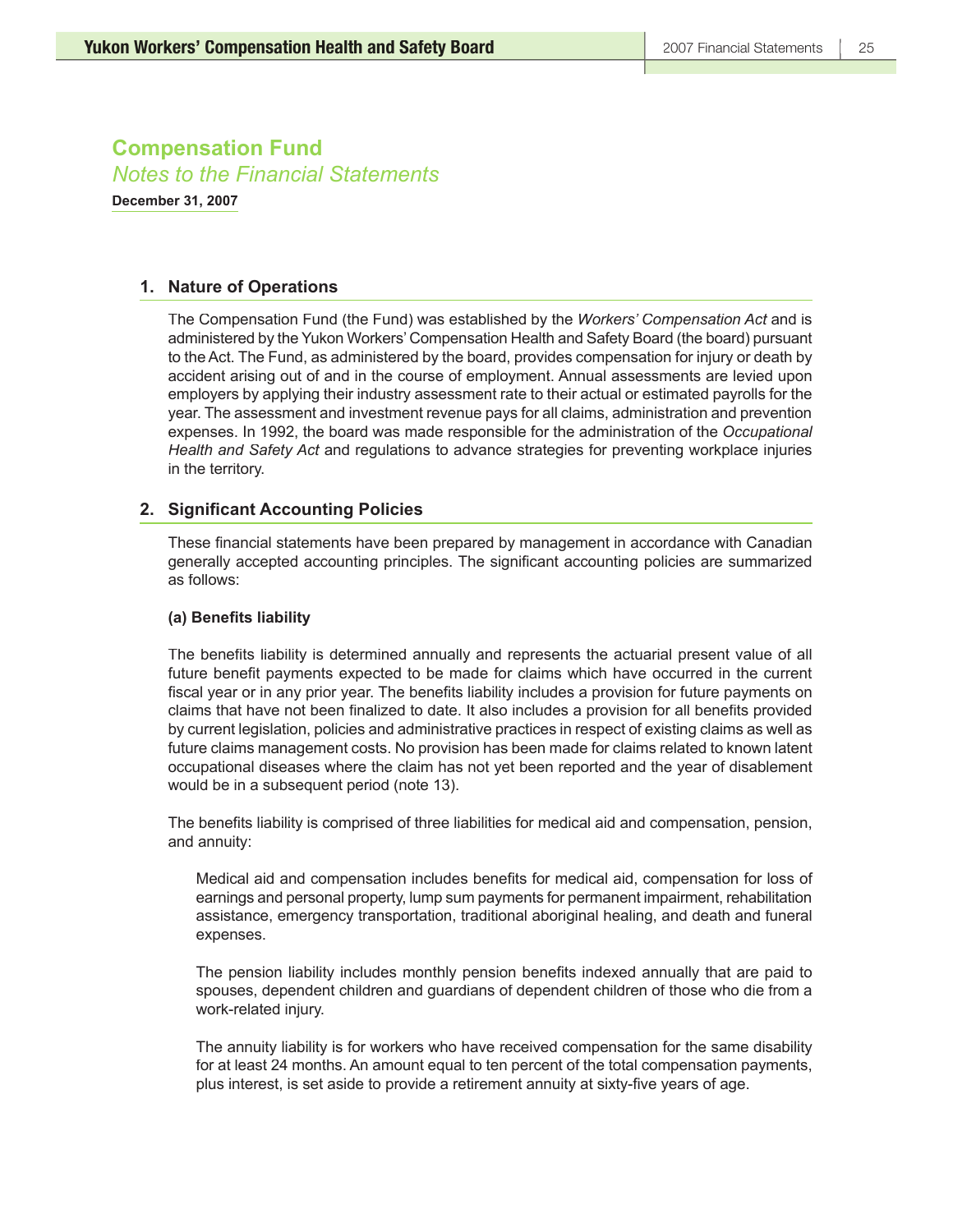**December 31, 2007**

### **(b) Investments**

Pursuant to CICA Handbook Section 3855, *Financial Instruments – Recognition and Measurement*, the board has elected to designate all investments as held for trading. Consequently, investments are recorded at fair value. The fair value of publicly traded investments is the quoted market prices. Pooled fund units are valued at their year-end net asset value, as determined by the fund manager. Purchases and sales of investments are recognized on the trade date. Cash on account and short-term investments held by the investment managers for investment purposes are included in Investments.

Realized gains and losses, arising on the sale of investments, are recognized in investment income in the period earned. Unrealized gains and losses, arising from fluctuations in fair value, are recognized in investment income in the period in which they arise. Investment income arising from dividends and interest is recognized in the period earned. Investment income is presented net of investment expenses.

Investments denominated in foreign currencies are translated into Canadian dollars at exchange rates prevailing at the end of the year. Revenue from investments is translated at the rate in effect at the time it is earned. Exchange gains and losses resulting from the translation of foreign currency balances and transactions are recognized in investment income in the period in which they arise.

In adopting the standard for financial instruments the board is required to adopt CICA Handbook Section 3865, *Hedges*. This standard does not have an impact on the financial statements because the board does not engage in the types of transactions addressed by this section.

The board has also adopted CICA Handbook Section 1530, *Comprehensive Income*. This standard requires the presentation of Comprehensive Income, which consists of net earnings and other comprehensive income. As there is no other comprehensive income item to report in the Fund's financial statements, the board has decided to modify the title of the "Statement of Operations" to "Statement of Operations and Comprehensive Income", and modify the line "Operating surplus" to "Operating surplus and Comprehensive income".

### **(c) Assessments**

Assessment revenue is calculated monthly on actual or estimated payrolls as reported by the employer, or on provisional assessments as determined by the board. Separate rates of assessment are established for each industry classification. At year end, assessments receivable and payable are adjusted based on the difference between estimated and actual payrolls. An allowance for doubtful accounts is provided for assessments receivable based on management's best estimate.

The board administers the Government of Yukon employees' compensation claims related to injuries prior to January 1, 1993 when the Government was a self-insured employer. The Fund receives reimbursement for the claim costs and related administrative expenses of those employees (note 9).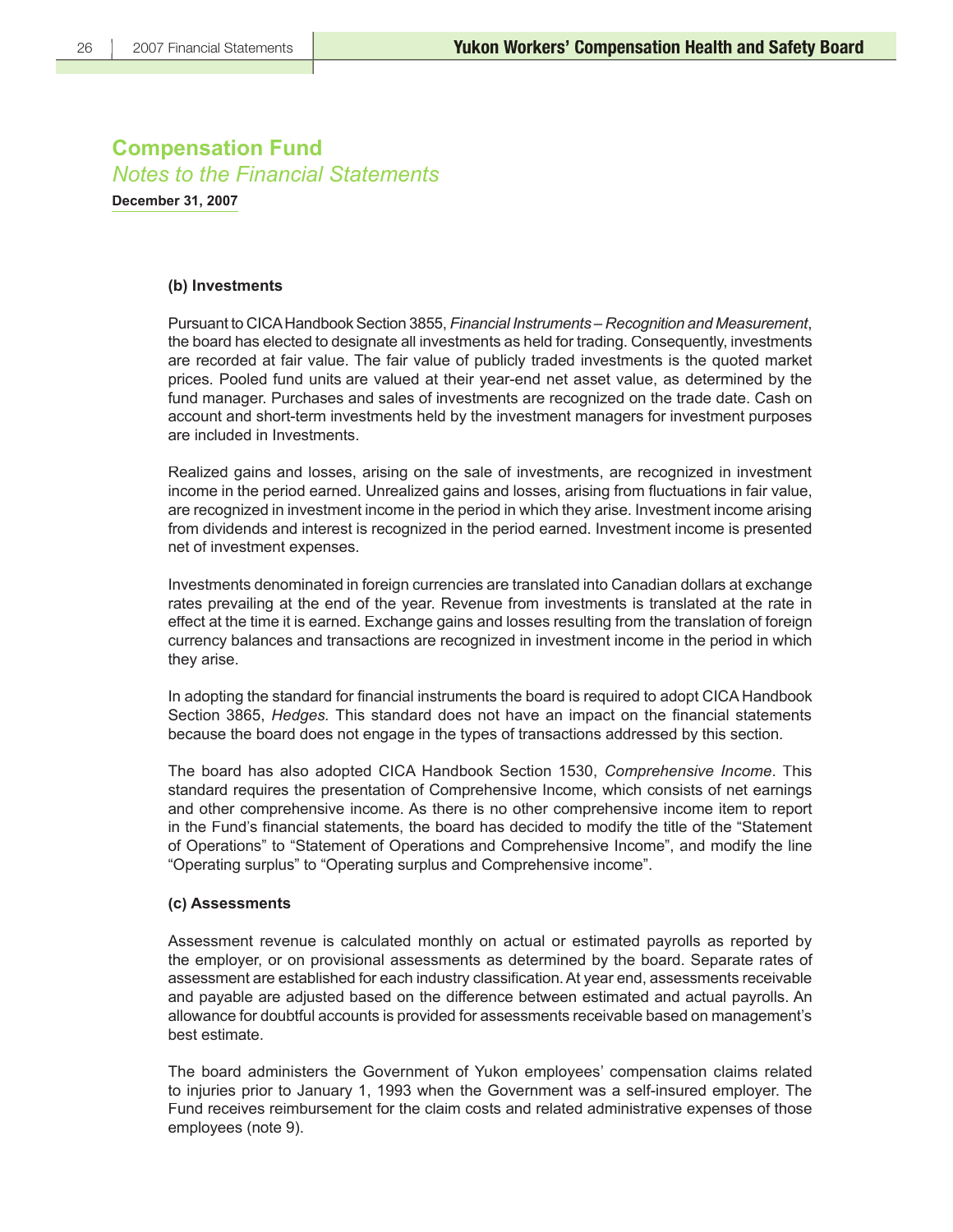**December 31, 2007**

### **(d) Third party subrogated claims**

In certain limited circumstances, under section 56 of the *Workers' Compensation Act*, the board is deemed to be an assignee of a cause of action in respect of a claimant's disability. The claimant receives 25% of any settlement received after deducting all the costs of the action. This is over and above any future benefits entitlement. The remaining amount is used to offset future claims benefits, which were previously expensed in accordance with actuarial calculations, and which were previously incorporated in the benefits liability.

Revenue received from third party subrogated claims is recorded in the year the settlement occurs. No provision is made in the benefits liability for possible future subrogated recoveries because of their contingent nature.

### **(e) Property and equipment**

Property and equipment is recorded at cost less accumulated amortization. Salaries, wages and benefits directly related to internally developed property and equipment are included in the asset's costs. Development costs capitalization will cease when the item is substantially complete and ready for use. The costs will be transferred to the related asset category and amortized. Amortization is calculated on the straight-line method, using rates based on the estimated useful life of the assets as follows:

| <b>Buildings</b>               | 40 years      |
|--------------------------------|---------------|
| Furniture and equipment        | 5 to 10 years |
| Computer systems and equipment | 5 to 10 years |

### **(f) Employee future benefits**

### **Pension Benefits**

All eligible employees participate in the Public Service Pension Plan administered by the Government of Canada. The Fund's contribution to the Plan reflects the full cost of the employer contributions. This amount is currently based on a multiple of the employees' required contributions, and may change from time to time depending on the experience of the Plan. These contributions represent the total pension obligations of the Fund and are expensed during the year in which the services are rendered. The Fund is not currently required to make contributions with respect to any actuarial deficiencies of the Public Service Pension Plan.

### **Other Benefits**

Under conditions of employment, employees may qualify and earn employment benefits for vacation, sick, long service, and severance benefits. The benefit obligation is determined on an actuarial basis. The liability for accrued employee benefits is based on the December 31, 2007 actuarial valuation as calculated by the board's actuary. The obligation for vacation leave, sick leave, and severance benefits are calculated using the projected benefit method prorated on service. The long service leave benefit is calculated assuming all employees receive the benefits on the valuation date.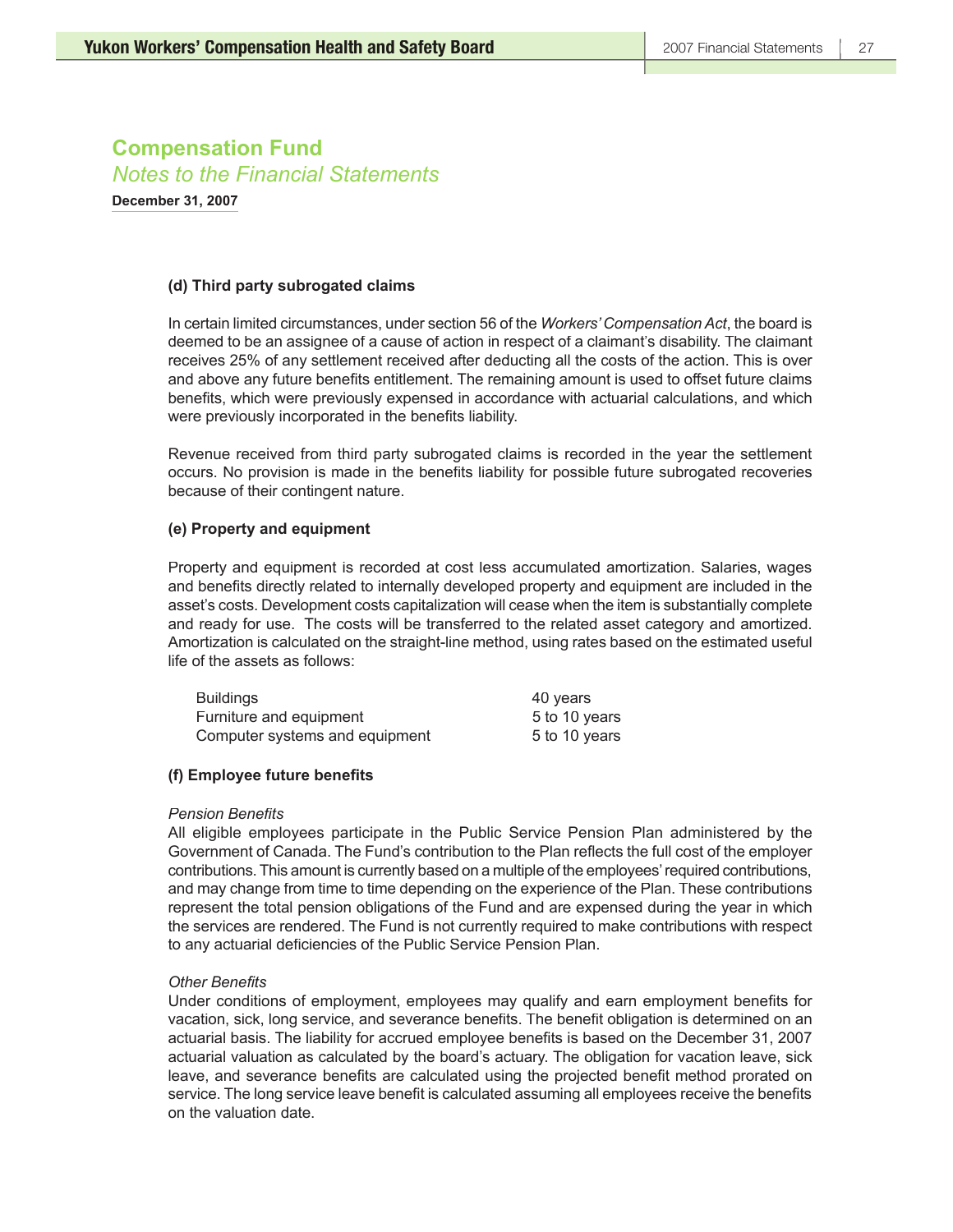**December 31, 2007**

### **(g) Government funding**

In 2005 the Government of Yukon approved the reinstatement of ongoing funding for the Mine Rescue Program, which was transferred to the board in 1993, through an annual grant to the board, beginning in fiscal 2005. This funding is to be reviewed by the Government, at a minimum, every five years. The revenue is accounted for in Recoveries and other receipts in the period in which the related expenses are incurred (note 9).

### **(h) Use of Estimates**

The preparation of the financial statements in accordance with the Canadian generally accepted accounting principles requires management to make certain estimates and assumptions that affect the reported amounts of assets and liabilities at the date of the financial statements and the reported amounts of revenues and expenses during the reporting year. This mainly affects claims expenses, benefits liability, accounts receivable and assessments revenue, useful life of property and equipment, accrued employee benefits and the reserves. Actual results could differ materially from these estimates.

### **(i) Future Accounting Changes**

On December 1, 2006, the CICA issued three new accounting standards: Handbook Section 3862 *Financial Instruments – Disclosures;* Section 3863 *Financial Instruments – Presentation;*  and Section 1535 *Capital Disclosures*. These standards apply to fiscal years beginning on or after October 1, 2007 and accordingly will be effective for the Fund on January 1, 2008. These sections are currently being assessed by management to determine the applicability and impact on the Fund's financial statements.

### **3. Accounts Receivable and Accounts Payable and Accrued Liabilities**

|                                        | 2007<br>(S000s) |      | 2006<br>(\$000s) |
|----------------------------------------|-----------------|------|------------------|
| <b>Receivable</b>                      |                 |      |                  |
| Assessments                            | \$<br>2,865     | \$   | 1,903            |
| Government of Yukon (note 9)           | 140             |      | 1,233            |
| Other receivables                      | 132             |      | 97               |
|                                        | \$<br>3,137     | - \$ | 3,233            |
|                                        | 2007<br>(S000s) |      | 2006<br>(\$000s) |
| <b>Payable</b>                         |                 |      |                  |
| Assessments                            | \$<br>988       | \$   | 683              |
| Government of Yukon (note 9)           | 1,579           |      | 2,032            |
| Other payables and accrued liabilities | 1,065           |      | 790              |
|                                        | \$<br>3,632     | \$   | 3,505            |

The carrying value of accounts receivable and accounts payable and accrued liabilities approximates their fair value given their short term to maturity.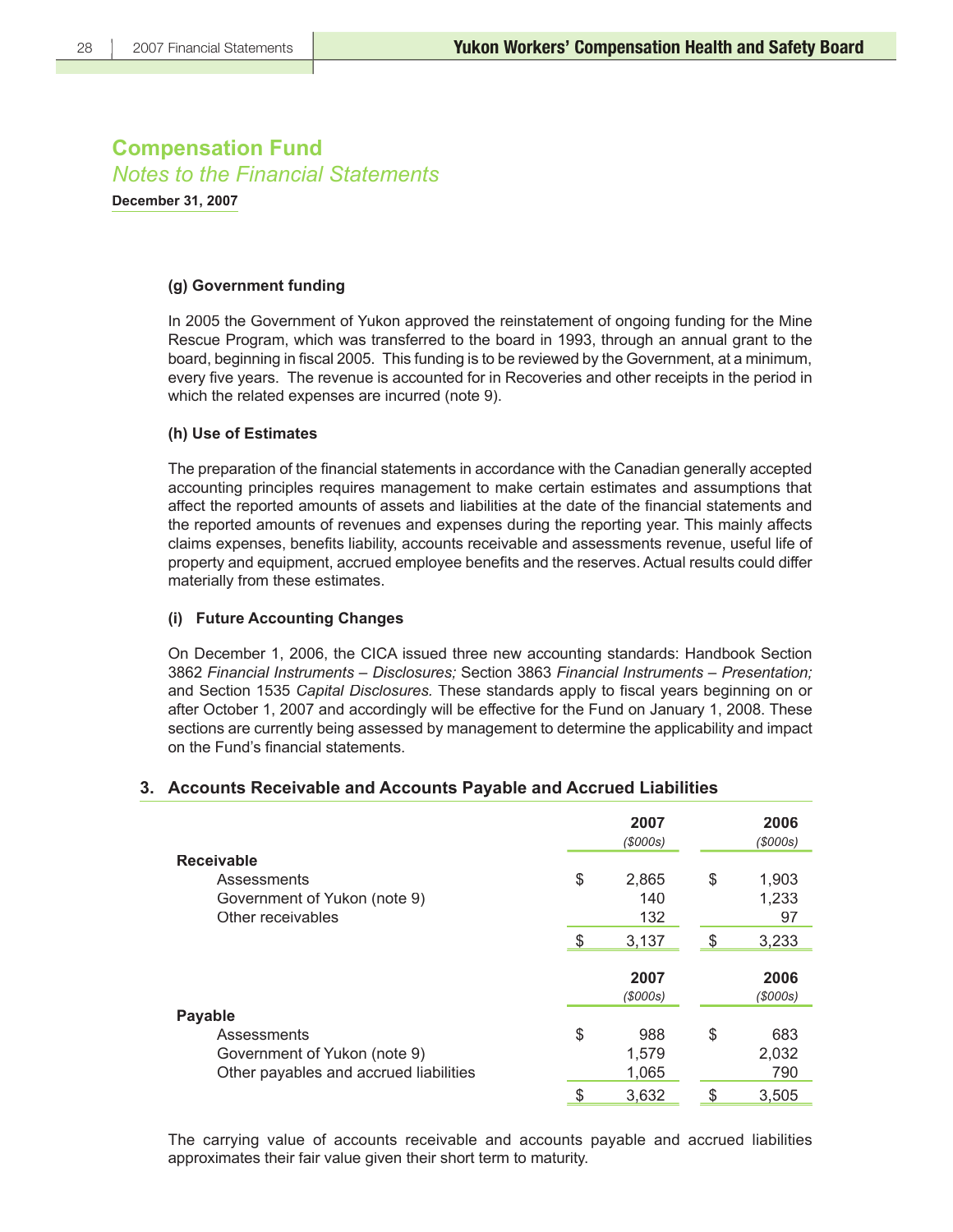*Notes to the Financial Statements*

**December 31, 2007**

### **4. Investments and Investment Revenue**

The Board of Directors has established a policy for the management of the investment process, utilizing external investment portfolio managers. The portfolio managers' compliance with this investment policy is monitored on a regular basis.

### **(a) Portfolio Investments**

|                              | 2007<br>(S000s)   | 2006<br>(S000s)   |
|------------------------------|-------------------|-------------------|
|                              | <b>Fair Value</b> | <b>Fair Value</b> |
| <b>Fixed-term securities</b> |                   |                   |
| <b>Federal Bonds</b>         | \$<br>19,715      | \$<br>22,955      |
| <b>Provincial Bonds</b>      | 2,822             | 6,612             |
| Corporate Bonds              | 39,161            | 30,453            |
|                              | 61,698            | 60,020            |
| <b>Equities</b>              |                   |                   |
| Canadian                     | 21,844            | 23,333            |
| <b>United States</b>         | 21,145            | 25,120            |
| International                | 27,018            | 28,317            |
|                              | 70,007            | 76,770            |
| <b>Other Investments</b>     |                   |                   |
| Cash on account              | 99                | 211               |
| <b>Treasury Bills</b>        | 1,758             | 1,463             |
| Accrued interest receivable  | 1,148             | 681               |
|                              | 3,005             | 2,355             |
| Investments, sub-total       | 134,710           | 139,145           |
| Management fee accrual       | (59)              | (63)              |
|                              | \$<br>134,651     | \$<br>139,082     |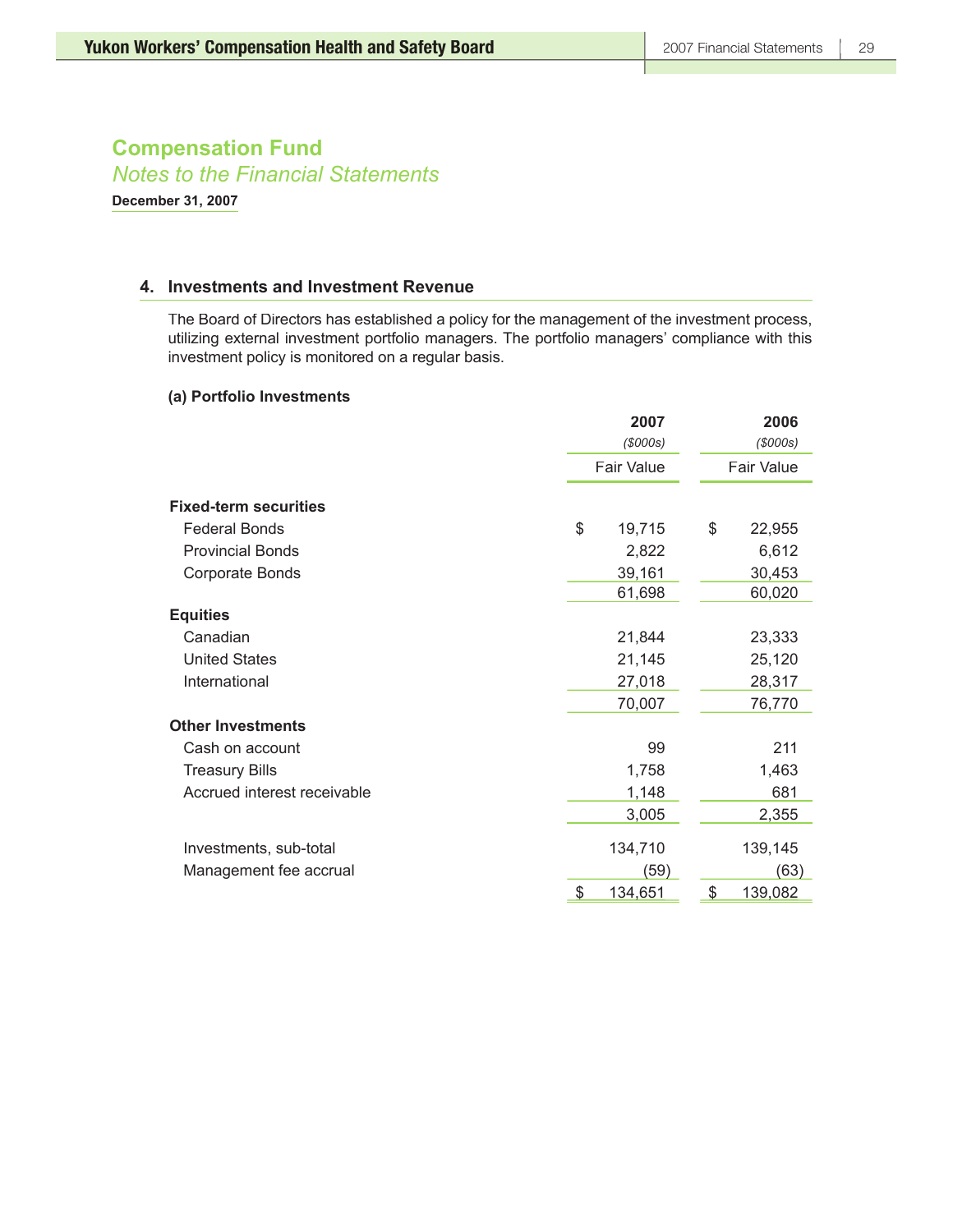*Notes to the Financial Statements*

**December 31, 2007**

### **(b) Investment Revenue (Loss)**

|                                  | 2007          |   | 2006    |
|----------------------------------|---------------|---|---------|
|                                  | (S000s)       |   | (S000s) |
| Dividends and interest           |               |   |         |
| Bonds and short-term investments | \$<br>3,098   | S | 3,021   |
| Equities                         | 3,895         |   | 2,395   |
|                                  | 6,993         |   | 5,416   |
| Gains and (losses) - net         |               |   |         |
| Realized gains in the year       | 989           |   | 1,387   |
| Change in fair value in the year | (10,484)      |   | 9,084   |
|                                  | (2,502)       |   | 15,887  |
| Investment management fees       | (456)         |   | (463)   |
|                                  | \$<br>(2,958) | S | 15.424  |

### **(c) Investment Performance**

The investments are managed by two independent investment managers. The rates of return on the investments for the year are as follows:

|                        | 2007      | 2006     |
|------------------------|-----------|----------|
| Fixed-term securities  | $3.7\%$   | $4.1\%$  |
| Canadian equities      | 6.9%      | 15.4%    |
| United States equities | $-13.6\%$ | $17.4\%$ |
| International equities | $-9.2\%$  | 26.5%    |

Treasury Bills earn interest at rates ranging from 0.440% to 0.786% (2006 – 0.996% to 1.275%) and mature within 90 days.

### **(d) Market Risk Management**

Market risk is managed through diversification between different asset classes and limiting the concentration in any single portfolio or entity.

### **(e) Credit Risk Management**

Credit risk on financial instruments arises from the possibility that the issuer of a fixed-term instrument fails to meet its obligations. To manage this risk, the board has determined that short-term investments must have a credit rating of at least R1L, and long-term investments require a rating of BBB or higher by the Dominion Bond Rating Service in order to be eligible for consideration as an investment. Diversification of credit risk is managed by limiting the exposure in a single private institution to 5% of the portfolio. The board has stayed within these guidelines during the year.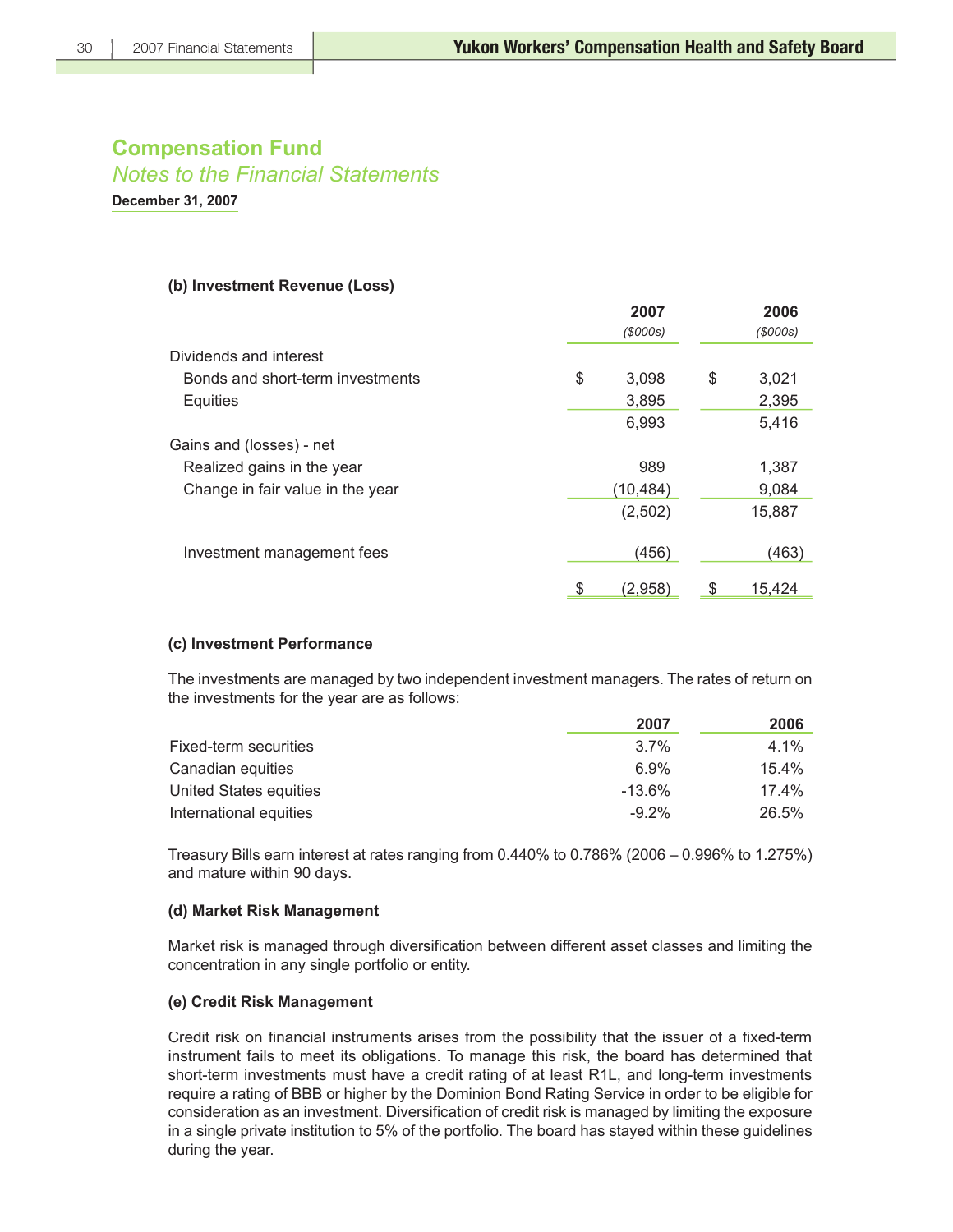**December 31, 2007**

### **(f) Foreign Exchange Risk Management**

The Fund has investments in equities denominated in foreign currencies. The board does not undertake long-term hedging strategies for the currency risk of foreign investments. The board undertakes long-term investment strategies. However, currency fluctuations may affect shortterm returns. The fair value of the Fund's US dollar investments as at December 31, 2007 was \$35,297,000 (2006 – \$40,277,000). The Fund did not hold any investments in other foreign currencies at December 31, 2007 (2006 – nil).

### **(g) Interest Rate Risk Management**

Fluctuations in interest rates can impact the fair value of the fixed-income portfolio, as well as shift investor preferences among asset classes. Interest rate risk is minimized by managing the duration of the fixed-term portfolio.

The fixed-term securities, at fair value, in thousands of dollars, mature as follows:

| 1 to 5 years  | effective yield of 4.57%                       | <sup>8</sup> | 28.422 | 46%        |
|---------------|------------------------------------------------|--------------|--------|------------|
| 6 to 10 years | effective yield of 4.86%                       |              | 12.388 | <b>20%</b> |
|               | greater than 10 years effective yield of 4.53% |              | 20,888 | 34%        |
|               |                                                |              | 61,698 | 100%       |

### **5. Property and Equipment**

|                                | 2007<br>(\$000s)                                                                         |        |   |                              |   |       |    | 2006<br>(\$000s) |
|--------------------------------|------------------------------------------------------------------------------------------|--------|---|------------------------------|---|-------|----|------------------|
|                                | <b>Net Carrying</b><br><b>Accumulated</b><br><b>Amortization</b><br><b>Value</b><br>Cost |        |   | <b>Net Carrying</b><br>Value |   |       |    |                  |
| Land                           | \$                                                                                       | 390    | S |                              | S | 390   | \$ | 390              |
| <b>Buildings</b>               |                                                                                          | 3,626  |   | (1,273)                      |   | 2,353 |    | 2,164            |
| Furniture and equipment        |                                                                                          | 631    |   | (533)                        |   | 98    |    | 107              |
| Computer systems and equipment |                                                                                          | 6,249  |   | (2, 448)                     |   | 3,801 |    | 372              |
| Systems development (1)        |                                                                                          | 160    |   |                              |   | 160   |    | 3,428            |
|                                |                                                                                          | 11,056 |   | (4,254)                      |   | 6,802 |    | 6,461            |

*(1)* As of December 31, 2007, costs of \$160,000 (2006 – nil) for the CHOICES program were capitalized and will not be amortized until 2008 when the system is substantially complete and in use.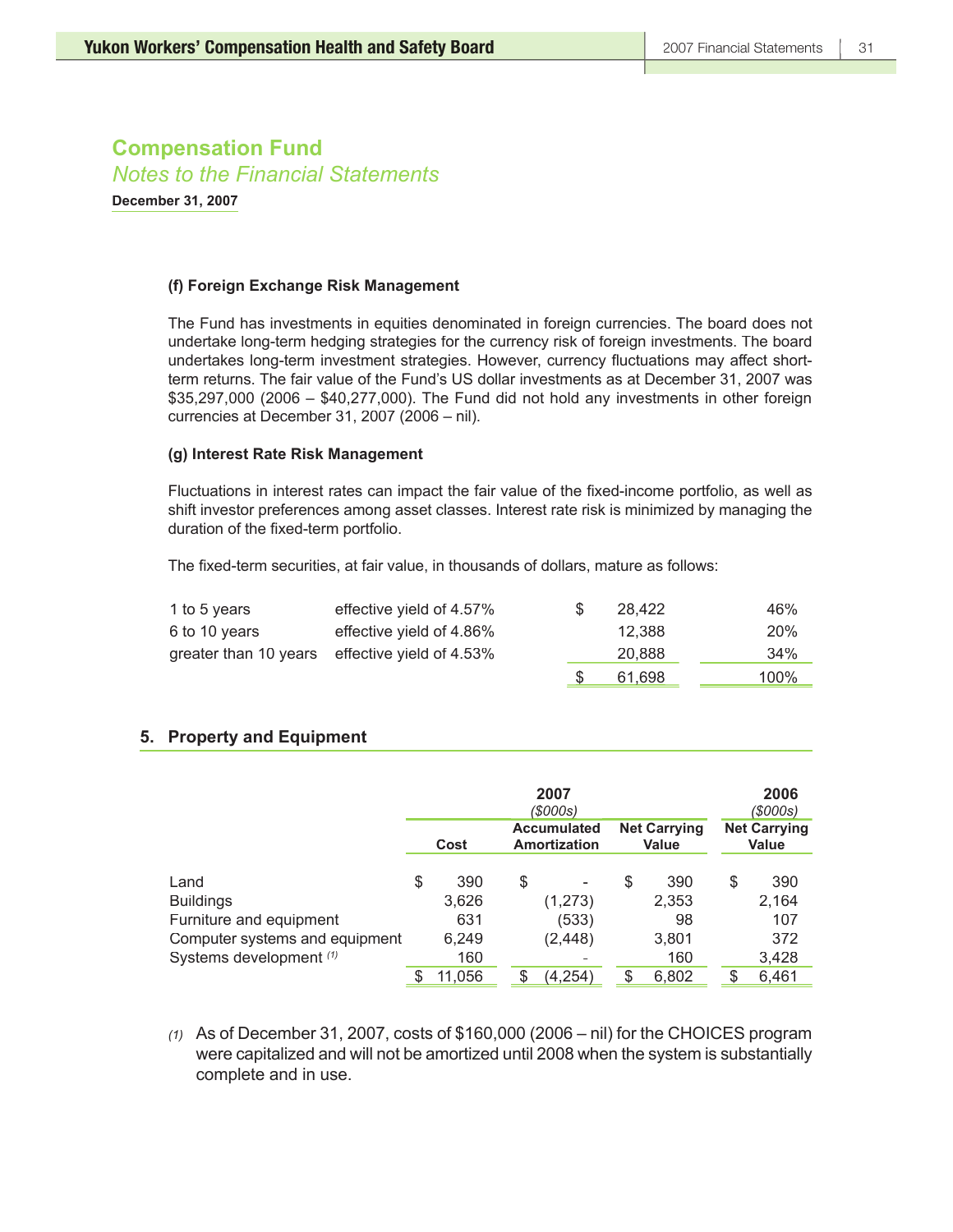**December 31, 2007**

### **6. Benefits Liability**

|                                                     |    | 2006<br>(\$000s)                         |                                  |        |       |              |           |           |
|-----------------------------------------------------|----|------------------------------------------|----------------------------------|--------|-------|--------------|-----------|-----------|
|                                                     |    | <b>Medical Aid &amp;</b><br>Compensation | <b>Pension</b><br><b>Annuity</b> |        | Total | <b>Total</b> |           |           |
| Balance, beginning of year                          | \$ | 81,411                                   | \$                               | 23,156 | \$    | 6.164        | \$110,731 | \$105,195 |
| Add claims costs incurred:<br>Current year injuries |    | 14,369                                   |                                  |        |       |              | 14,369    | 13,907    |
| Prior years' injuries (1)                           |    | 1.632                                    |                                  | 962    |       | 162          | 2,756     | 7,483     |
|                                                     |    | 16,001                                   |                                  | 962    |       | 162          | 17,125    | 21,390    |
| Less claims payments made:                          |    |                                          |                                  |        |       |              |           |           |
| Current year injuries                               |    | 2,025                                    |                                  |        |       |              | 2,025     | 3,063     |
| Prior years' injuries                               |    | 11,601                                   |                                  | 1,883  |       | (141)        | 13,343    | 12,791    |
|                                                     |    | 13,626                                   |                                  | 1,883  |       | (141)        | 15,368    | 15,854    |
| Balance, end of year                                | \$ | 83,786                                   | S                                | 22,235 | S     | 6,467        | \$112,488 | \$110,731 |

The key actuarial assumptions used to value the benefits liability as at December 31 are as follows:

|                                                       | 2007  | 2006  |
|-------------------------------------------------------|-------|-------|
|                                                       |       |       |
| Discount rate for medical aid benefits                | 1.50% | 1.50% |
| Discount rate for compensation benefits               | 4.00% | 2.50% |
| Discount rate for rehabilitation $(2)$                | n/a   | 3.50% |
| Discount rate for survivor and other pension benefits | 4.00% | 3.50% |

The benefits liability was determined using accepted actuarial practice in accordance with standards established by the Canadian Institute of Actuaries. The actuarial present value of future benefits reflects management's long-term estimates of economic and actuarial assumptions and methods, which are based on past experience modified for current trends. As these assumptions may change over time to reflect underlying economic or legislated conditions, it is possible that such changes could cause a material change to the actuarial present value of future benefit payments. The fair value for the benefits liability is not practical to determine due to its long-term nature.

Significant changes in the benefits liability due to changes in legislation (note 14) and actuarial assumptions included the following: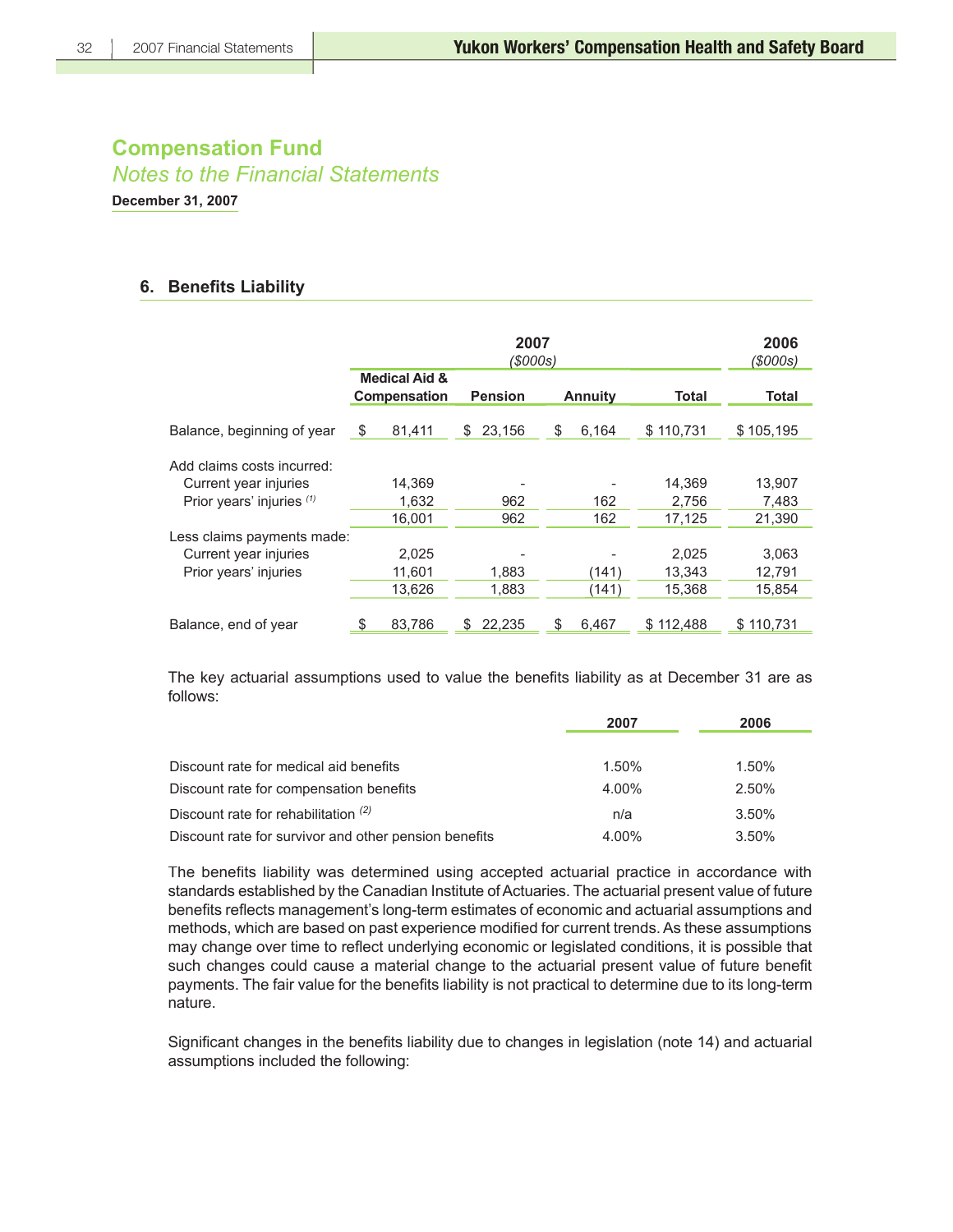*Notes to the Financial Statements*

**December 31, 2007**

|                                                                                                      | Increase (decrease)<br>in benefits liability |                    |
|------------------------------------------------------------------------------------------------------|----------------------------------------------|--------------------|
|                                                                                                      | (\$000s)                                     |                    |
| Change in provision for recovery from injury                                                         | S                                            | 4.773              |
| Adjustments to mortality factors                                                                     |                                              | 1,224              |
| Favourable experience on actual termination of benefits<br>Legislative change - indexing of benefits |                                              | (1,249)<br>(5,645) |
| Legislative change - CPP disability benefits offset                                                  |                                              | (1,066)            |

*(1)* In 2005, the Board of Directors approved a policy to establish the circumstances in which the Fund will provide lump sum payments to workers as allowed under pre-1993 workers' compensation legislation.

The lump sum payment in lieu of future periodic compensation payments is considered settlement in full of all compensation entitlement in respect of the claim to age 65. The worker may be allowed to receive additional medical treatment.

When the lump sum is paid, an amount equal to 10 percent of the present value of the future loss of earnings compensation is transferred to the annuity account of the Fund to provide a retirement annuity at age 65. At the request of the worker, the annuity amount may be paid into an established superannuation plan.

During the year ended December 31, 2007, the board did not pay out any amounts on account of lump sum payments and Annuities (2006 – \$2,022,000 and \$317,000). As of December 31, 2007, there are applications outstanding for lump sum payments for a total of approximately \$722,000 (2006 – \$712,000).

*(2)* For 2007, the discount rate for rehabilitation is included in the determination of medical aid and compensation benefits liability.

### **7. Reserves**

In 2005, the Board of Directors completed a review of the reserves structure and amended the funding policy, which provides for the establishment of two temporary funds (Prevention Fund and Rate Transition Fund) and two new reserves (Adverse Events Reserve and Stabilization Reserve). The reserves are established to protect the fully funded position of the Fund and to stabilize the effect of fluctuations in the employer assessment rates. The Fund is considered fully funded when there are sufficient funds for the payment of all present and future compensation, including the cost of administration. At the end of the fiscal year, once the benefits liability is determined, the remaining difference between the Fund's assets and liabilities is credited to reserves.

Under the current funding policy, the two temporary funds and two reserves are established as follows: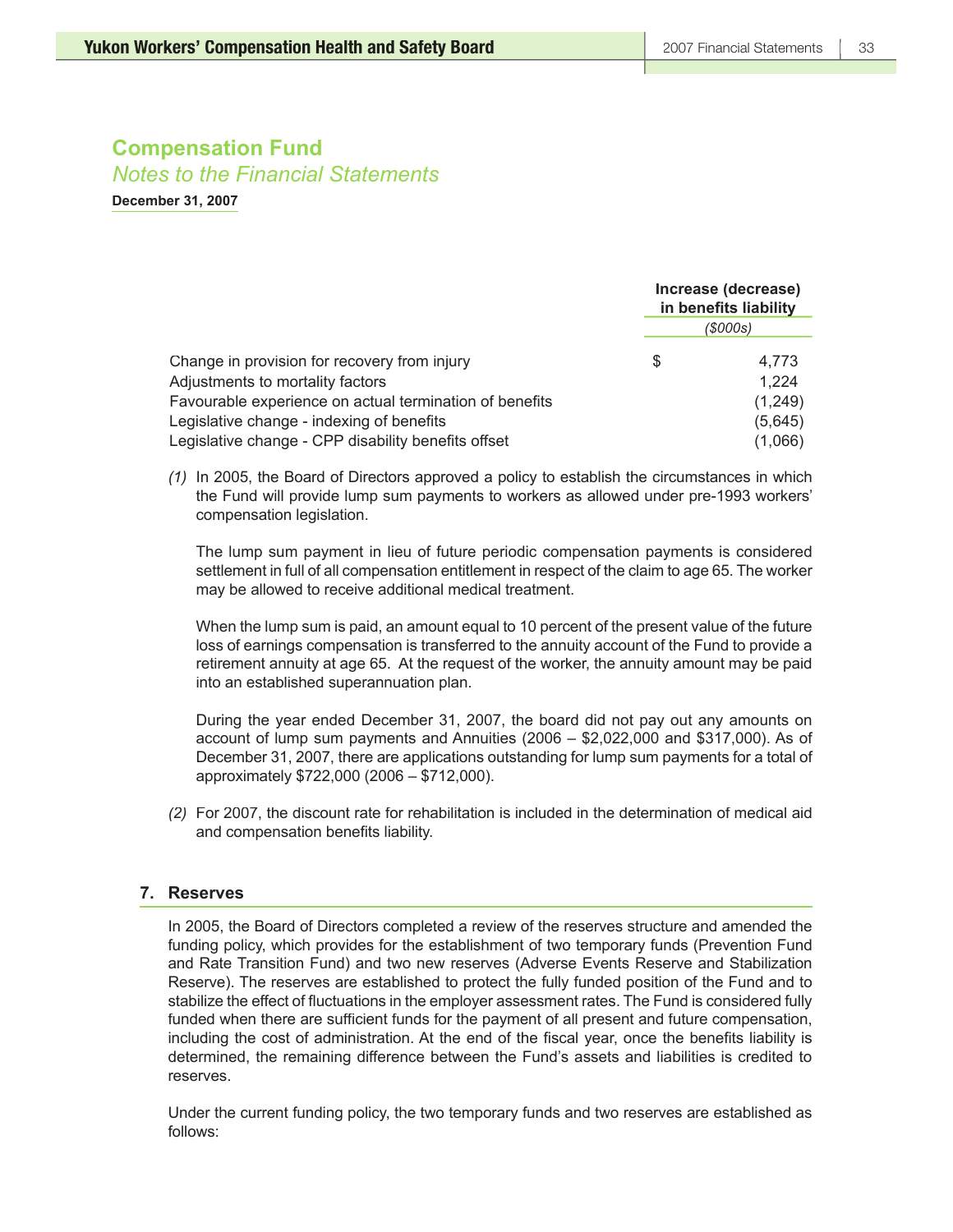**December 31, 2007**

### **Temporary Funds:**

(i) Prevention Fund

The Prevention Fund serves to provide funding for the start up costs of pre-selected accident prevention and workplace safety initiatives. It was initially established in 2005, with \$5,000,000 and will not be replenished once depleted. In 2007, a total of \$935,000 (2006 – \$267,000) was incurred on accident prevention and workplace safety initiatives. At December 31, 2007, the Prevention Fund has a balance of \$3,798,000 (2006 – \$4,733,000).

(ii) Rate Transition Fund

The Rate Transition Fund, which was initially established at \$6,500,000 and will not be replenished once depleted, was intended to provide temporary funding for the removal of employer assessment rate subsidies. At December 31, 2007, the Rate Transition Fund has a nil balance (2006 – nil).

### **Reserves:**

(iii) Adverse Events Reserve

The Adverse Events Reserve is to provide funding for infrequent, unexpected adverse claims experience and catastrophic events to protect employers from sudden impact of the costs of these types of events. The target level for this reserve is \$18,569,000 (2006 – \$18,023,000), which has been set at 100 times the maximum wage rate plus 10 percent of the benefits liability and is calculated annually upon completion of the actuarial valuation of the benefits liability. Costs related to catastrophic and adverse events and latent occupational diseases are charged to this reserve; 2007 – nil, (2006 – nil). This reserve is limited to its target level. Funds in excess of the target level are transferred to the Stabilization Reserve; 2007 – nil (2006 – nil). At December 31, 2007, the Adverse Events Reserve has a balance of \$16,380,000 (2006 – \$16,380,000).

A funding deficiency exists when the reserve is below its target level; 2007 – \$2,189,000 (2006)  $-$  \$1,643,000). In the event of a charge against this reserve and when a funding deficiency exists, the following steps will be taken to replenish the reserve to its target level:

- Any recovery of the costs charged to this reserve will be added to this reserve, up to the target level.
- Any surplus in the Stabilization Reserve will be transferred to this reserve to replenish it up to the target level, if possible.
- If the transfer from the Stabilization Reserve is not sufficient to replenish this reserve to the target level, the reserve will be replenished by a special assessment premium surcharge based on an established schedule as outlined in the funding policy.
- In subsequent years, if a recovery or a surplus in the Stabilization Reserve becomes sufficient to replenish the reserve, any special assessment premium surcharge will be cancelled.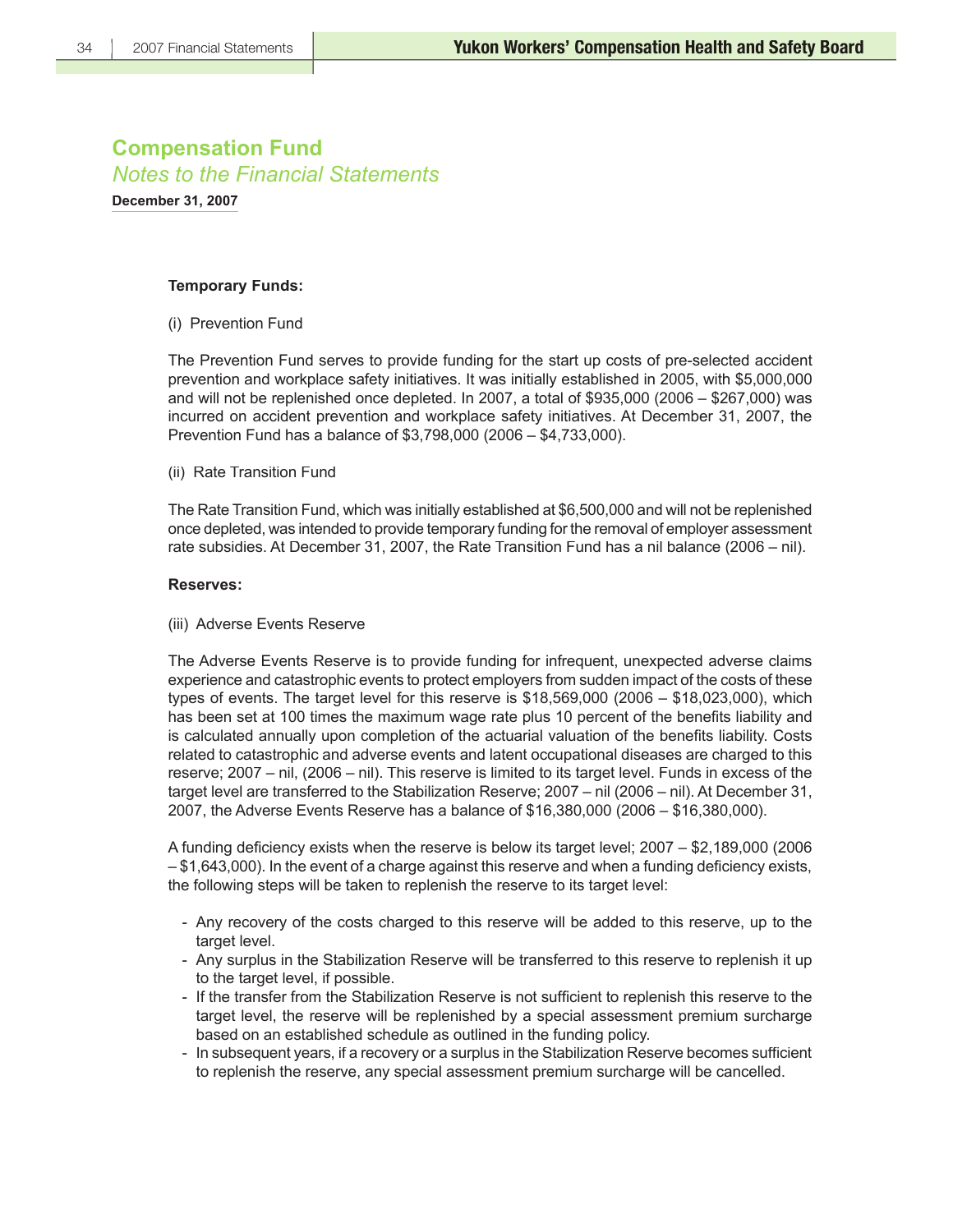**December 31, 2007**

### (iv) Stabilization Reserve

The Stabilization Reserve is to protect the fully funded position of the Fund and to stabilize the effect of fluctuations on employer assessment rates. The target level for this reserve is equal to 10 percent of the benefits liability;  $2007 - $11,249,000$   $(2006 - $11,073,000)$ . The operating range for this reserve is determined as the target level balance plus or minus 3.5 percent of the benefits liability. The annual operating surplus (deficit),  $2007 - (15,686,000)$  (2006 – \$5,224,000), net of any amounts charged to the temporary funds and the Adverse Events Reserve, is transferred to this reserve. At December 31, 2007, the Stabilization Reserve has a balance of \$4,411,000 (2006 – \$10,097,000).

This reserve is considered to have a surplus when its balance exceeds the top of the operating range. Any surplus (determined as the difference between the reserve balance and its target level) is transferred to the Adverse Events Reserve, up to the target level if the latter reserve is below target. If the Adverse Events Reserve is at its target level and the balance of the Stabilization Reserve exceeds the upper threshold of the operating range, any surplus will be applied as an employer assessment premium rebate based on an established schedule as outlined in the funding policy.

A funding deficiency,  $2007 - $6,838,000$  ( $2006 - $976,000$ ), exists when the reserve balance is below its target level. The amount of the deficiency is determined as the difference between the reserve balance and its target level. In the event that this reserve falls below the lower threshold of the operating range, 2007 – \$7,312,000 (2006 – \$7,198,000), the following steps will be taken:

- Any amounts in excess of the target level in the Adverse Events Reserve will be transferred to the Stabilization Reserve, up to the target level, if possible.
- Any remaining deficiency will be replenished up to the target level by a special assessment premium surcharge based on an established schedule as outlined in the funding policy.

### **8. Employee Future Benefits**

### **(a) Public Service Pension Plan**

Contributions made to the Public Service Pension Plan by the Fund and the employees for the year were as follows:

|                          |   | 2007    |   | 2006   |
|--------------------------|---|---------|---|--------|
|                          |   | (S000s) |   | (000s) |
|                          |   |         |   |        |
| Employees' contributions | S | 269     | S | 242    |
| Fund contributions       |   | 573     |   | 514    |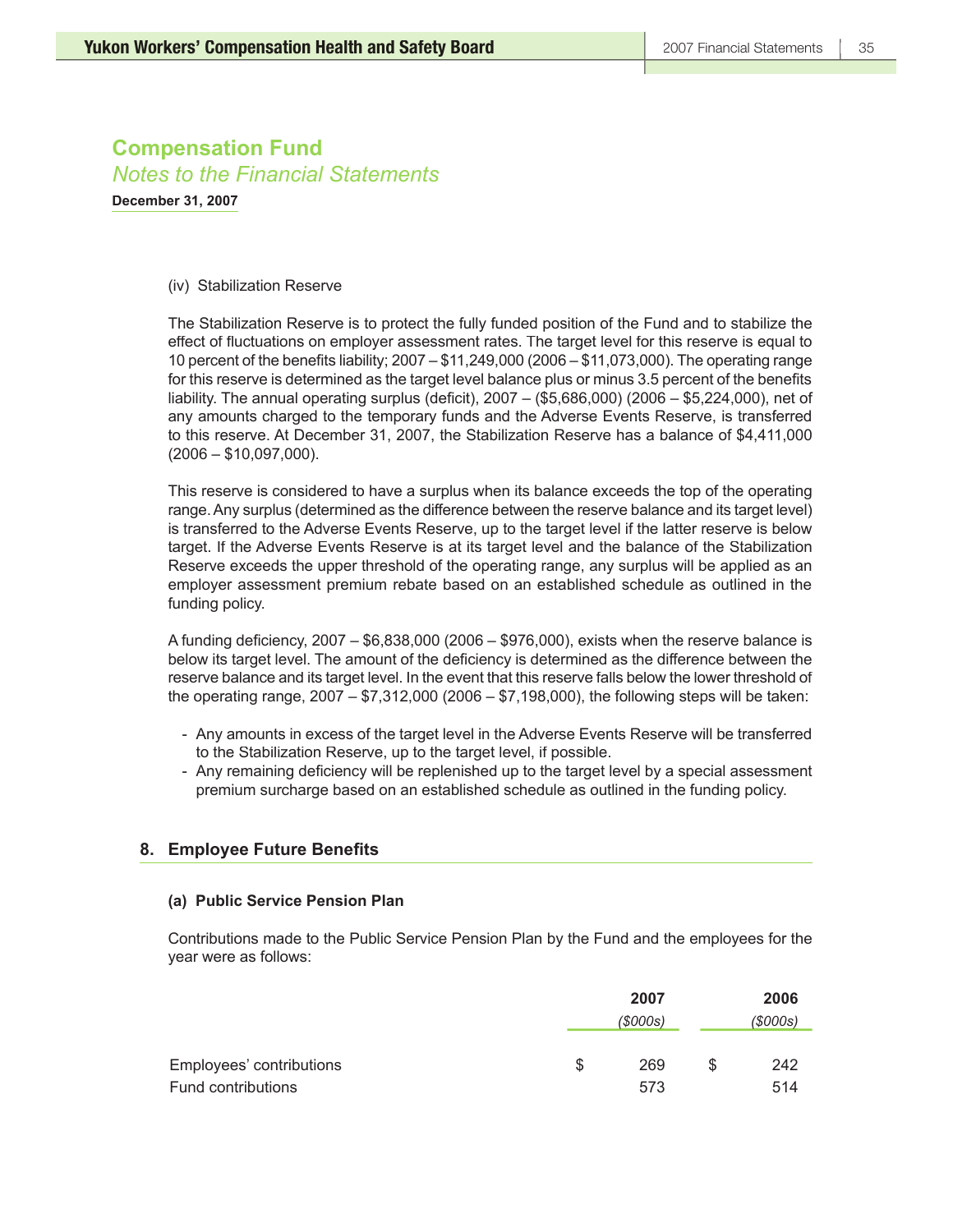**December 31, 2007**

### **(b) Other Benefits**

The liability for employee non-pension benefits, including vacation, sick, long service, and severance at December 31 was as follows:

|                                                  |   | 2007<br>(\$000s) |   | 2006<br>(\$000s) |  |
|--------------------------------------------------|---|------------------|---|------------------|--|
| Accrued employee benefits, beginning of the year | S | 1.587            | S | 1,470            |  |
| Changes in Actuarial assumptions <sup>(1)</sup>  |   | (723)            |   |                  |  |
| Costs for the year                               |   | 268              |   | 334              |  |
| Payments made during the year                    |   | (164)            |   | (217)            |  |
| Accrued employee benefits, end of the year       | S | 968              |   | 1,587            |  |

The key assumptions used to calculate the accrued employee benefits are a liability discount rate of 5.5% (2006 – 7%) and an annual rate of general escalation in wages of 3% (2006 – 3%).

*(1)* The valuation methodology and actuarial assumptions relating to the discount rate and attribution period were changed as of January 1, 2007, resulting in a reduction in the liability of \$723,000.

### **9. Related Party Transactions**

As a statutory Corporation of the Government of Yukon (the Government), the board is related to all Government departments, agencies and Government corporations. The board enters into transactions with these entities in the normal course of business and the transactions are recorded at the exchange amount, which approximates fair value. All mainframe computer software is owned by the Government. The board has access to the Government's overall line of credit facility with its banker. This access provides the board with overdraft coverage when needed. At December 31, 2007, there was no requirement for the Fund to pay interest on the overdraft.

The Compensation Fund paid the Government \$951,000 (2006 – \$668,000) for building maintenance, computer, office supplies, payroll processing, recruitment, vehicle and rehabilitation services. The Fund reimbursed the Government for payroll costs of \$6,218,000 (2006 – \$6,095,000).

The Government pays certain claims costs to the Compensation Fund for claims prior to 1993 (note 2c) and also reimburses the cost of supplementary benefits pursuant to the Yukon Workers' Compensation Supplementary Benefits Ordinance. Supplementary compensation benefits are granted, pursuant to the Yukon Workers' Compensation Supplementary Benefits Ordinance, to all persons receiving compensation on or after October 1, 1973 for accidents prior to that date. Compensation is increased to the amount that would have been granted had the accident occurred after the Act came into force. The cost of these benefits is recovered from the Yukon Consolidated Revenue Fund.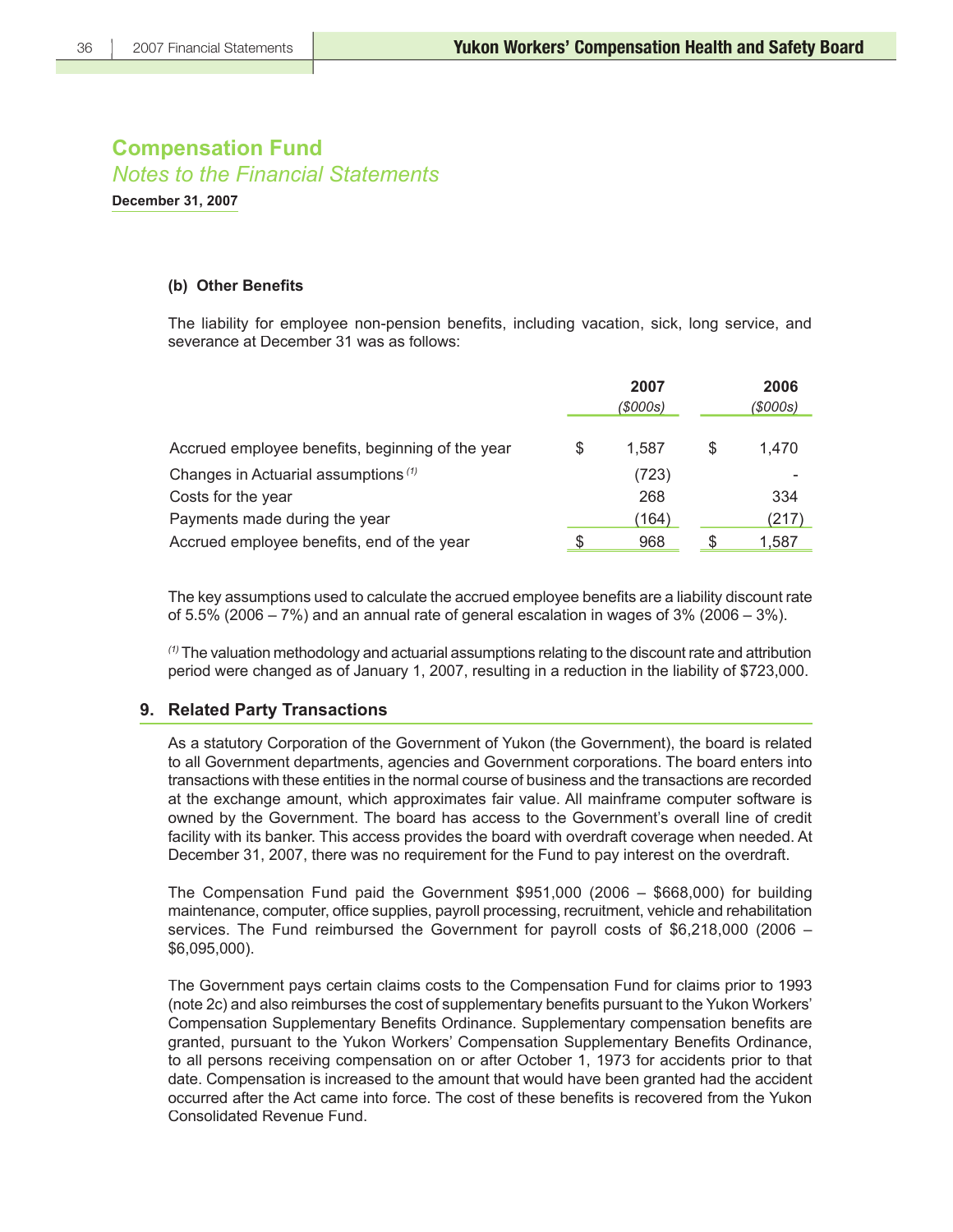*Notes to the Financial Statements*

**December 31, 2007**

Effective January 1, 1993, all Government employees were covered by the Fund. Revenues and recoveries from the Government of Yukon for the years ended December 31 are as follows:

|                                     | 2007 |          |   | 2006     |  |
|-------------------------------------|------|----------|---|----------|--|
|                                     |      | (\$000s) |   | (\$000s) |  |
| Assessments                         | S    | 4.951    | S | 4.671    |  |
| Pre-93 claims costs                 |      | 170      |   | 1.284    |  |
| Supplementary compensation benefits |      | 402      |   | 379      |  |
| Recoveries and other receipts       |      | 373      |   | 330      |  |

As at December 31, balances due to and from related parties are as follows:

|                                                    |     | 2007     |     | 2006     |
|----------------------------------------------------|-----|----------|-----|----------|
|                                                    |     | (\$000s) |     | (\$000s) |
| Due to Government of Yukon (note 3)                | ·SS | 1.579    | SS. | 2.032    |
| Due from Government of Yukon - Recoveries (note 3) |     | 140      |     | 1.233    |
| Due from Government of Yukon - Assessments         |     | 590      |     | 249      |

### **10. Commitments**

The board has commitments for computer software development and maintenance fees, professional legal and medical services, contribution agreements, Prevention Fund agreements and office leases for the next five years and thereafter, in thousands of dollars, as follows:

|              | Computer<br>software | Professional<br><b>Services</b><br><b>Contracts</b> | <b>Contribution</b><br><b>Agreements</b> | <b>Prevention</b><br><b>Fund</b><br><b>Agreements</b> | <b>Office</b><br><b>Leases</b> | Total     |
|--------------|----------------------|-----------------------------------------------------|------------------------------------------|-------------------------------------------------------|--------------------------------|-----------|
| 2008         | 31                   | 473                                                 | 280                                      | 690                                                   | 13                             | 1,487     |
| 2009         | 30                   | 399                                                 | 280                                      | 206                                                   | 13                             | 928       |
| 2010         | 30                   | 266                                                 | 280                                      | 205                                                   |                                | 788       |
| 2011<br>2012 | 28<br>-              | 177<br>67                                           | -                                        | -                                                     | -<br>-                         | 205<br>67 |

\$ 3,475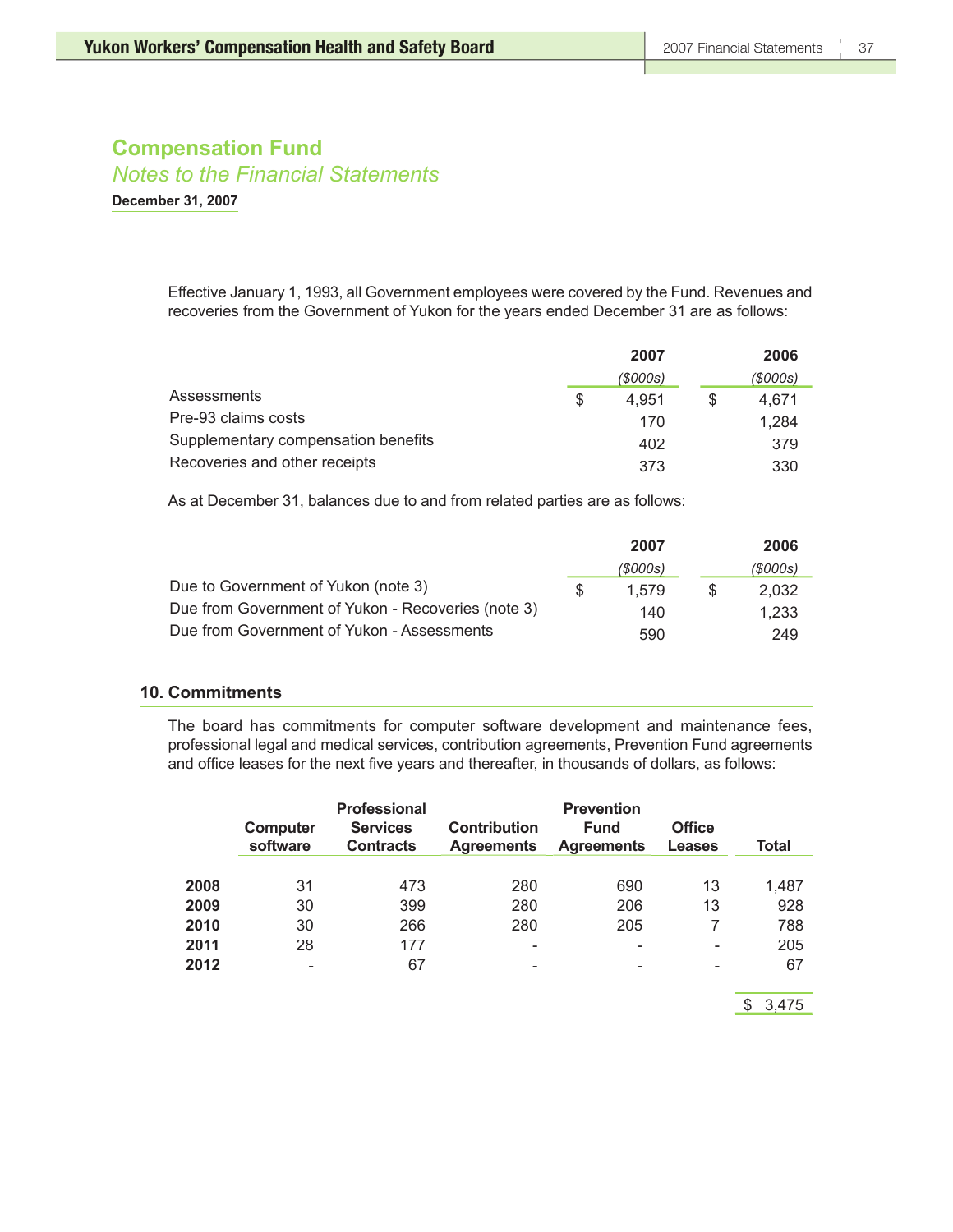*Notes to the Financial Statements*

**December 31, 2007**

### **11. Administration Expenses**

|                                      | 2007        | 2006        |
|--------------------------------------|-------------|-------------|
|                                      | (\$000s)    | (\$000s)    |
|                                      |             |             |
| Salaries and benefits                | \$<br>5,682 | \$<br>6,129 |
| Consulting and professional          | 712         | 832         |
| Amortization                         | 665         | 271         |
| Communications                       | 297         | 300         |
| <b>Buildings</b>                     | 289         | 267         |
| Automobile and travel                | 196         | 208         |
| Computer systems                     | 191         | 237         |
| Write-down of property and equipment | 174         |             |
| Board expenses                       | 143         | 208         |
| General administration               | 132         | 136         |
| Staffing and recruitment             | 117         | 130         |
| Printing and publications            | 112         | 178         |
| Supplies and stationery              | 67          | 68          |
| Furniture and equipment              | 23          | 25          |
|                                      | \$<br>8,800 | \$<br>8,989 |

### **12. Prevention Expenses**

|                                                                                               | 2007<br>(\$000s) |            |     | 2006<br>(\$000s) |  |
|-----------------------------------------------------------------------------------------------|------------------|------------|-----|------------------|--|
| <b>Contribution Agreements - Reserves</b><br><b>Contribution Agreements - Prevention Fund</b> | S                | 272<br>935 | \$. | 269<br>267       |  |
|                                                                                               |                  | 1.207      |     | 536              |  |

### **13. Contingencies**

The Fund is required to pay for future costs of claims relating to certain latent occupational diseases which may have occurred in the current year or previously, but which may not be recognized and reported for a number of years due to the extended latency period of such diseases. Because of the absence of reliable evidence and data pertaining to these matters, these liabilities cannot be estimated and are not included in the benefits liability.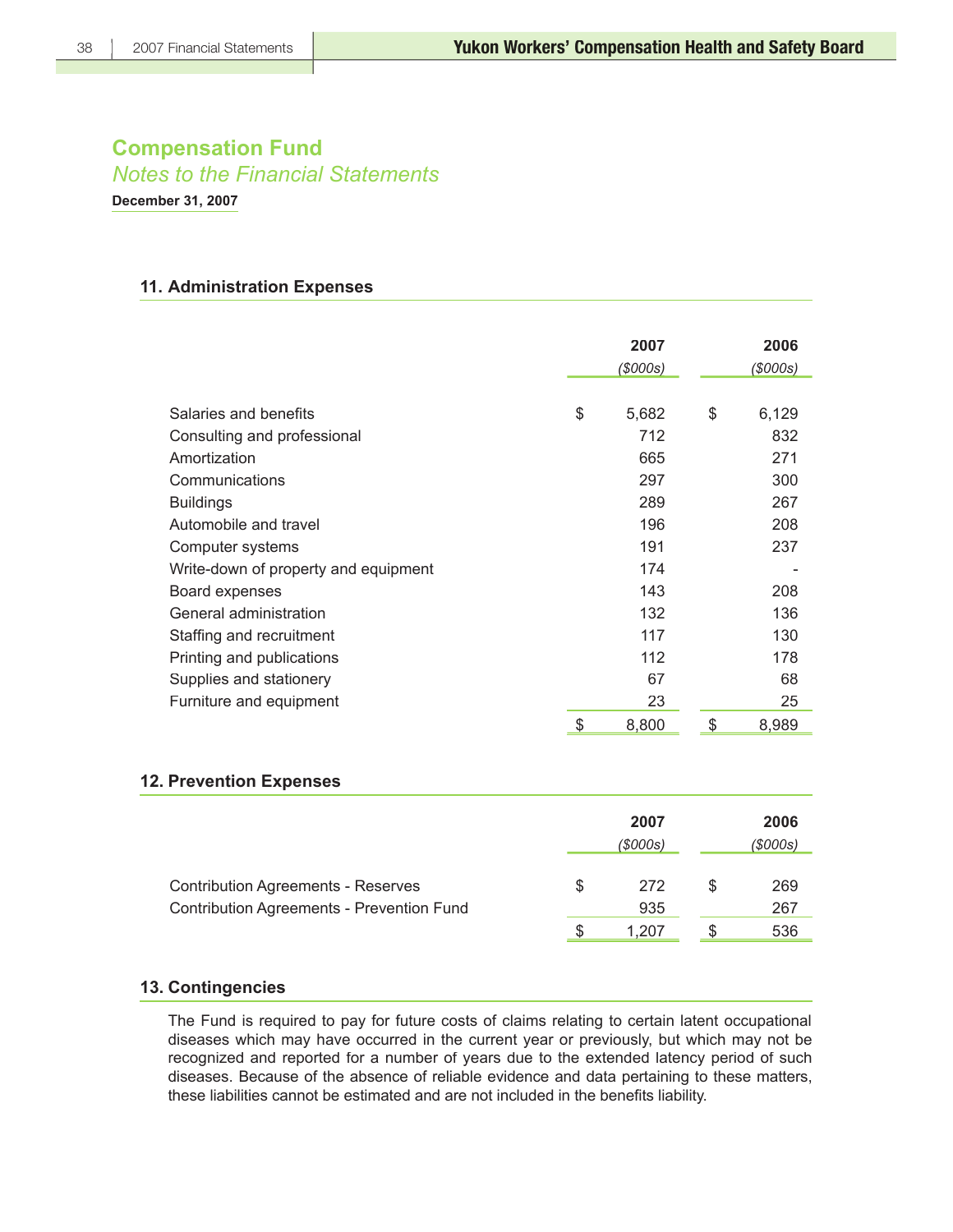**Compensation Fund** *Notes to the Financial Statements* **December 31, 2007**

### **14. Subsequent Event**

On May 15, 2008, the new *Workers' Compensation Act* received third reading and Assent in the Legislative Assembly. The proposed effective date is July 1, 2008. The new Act includes changes that impact the determination of the benefits liability at December 31, 2007 (note 6).

### **15. Comparative Figures**

Certain prior year's figures have been reclassified to conform to the current year's presentation.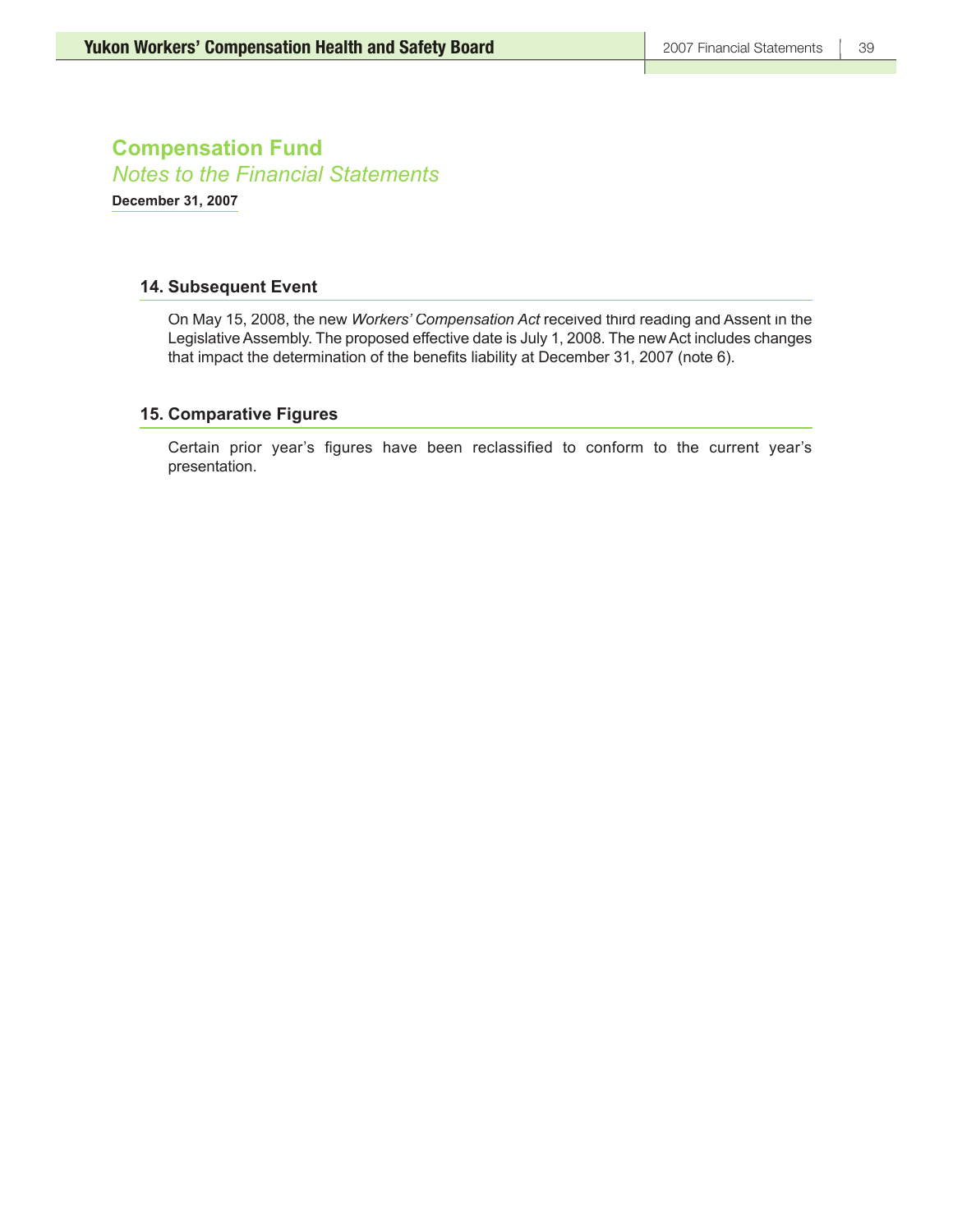## **2007 Year at a Glance**

|                                                                               | 2007     | 2006     |
|-------------------------------------------------------------------------------|----------|----------|
| Workers covered                                                               | 19,600   | 19,300   |
| Incidents $1, 4$                                                              | 2,023    | 1,984    |
| Claims <sup>1,4</sup>                                                         | 1,493    | 1,419    |
| Accepted Claims <sup>1,4</sup>                                                | 1,116    | 945      |
| Lost-time Claims <sup>1,4</sup>                                               | 625      | 516      |
| Lost-time Rate (per 100 covered workers) <sup>1</sup>                         | 3.2      | 2.7      |
| <b>Fatality Claims Accepted</b>                                               | 1        | 3        |
| Reviews by the Hearing Officer                                                | 44       | 42       |
| Appeals Heard by the Appeal Tribunal                                          | 11       | 27       |
| Registered Employers <sup>1</sup>                                             | 2,698    | 2,598    |
| Maximum Assessable Earnings/Wage Rate                                         | \$73,200 | \$69,500 |
| Assessable Payroll (millions) <sup>1</sup>                                    | \$785    | \$727    |
| Assessment Revenue (millions) <sup>1,5</sup>                                  | \$22.5   | \$16.5   |
| Average Collected Premium Rate (per \$100 of insurable earnings) <sup>1</sup> | \$2.80   | \$2.30   |
| Investment Revenue (millions) <sup>2</sup>                                    | $- $2.9$ | \$15.4   |
| <b>Investment Fund Market Return</b>                                          | $-1.8%$  | 12.4%    |
| Fund Balance (millions) <sup>2,3</sup>                                        | \$134.7  | \$139.1  |
| Funded Position (as per AWCBC - KSM definition)                               | 100%     | 100%     |

### **Notes:**

Estimates may include revisions to prior releases.

1 Revised estimates.

- 2 As per the financial statements.
- 3 Market value of Investments.
- 4 Figures may include counts of duplicate records.
- 5 Excludes penalties and fines, based on assessment year.